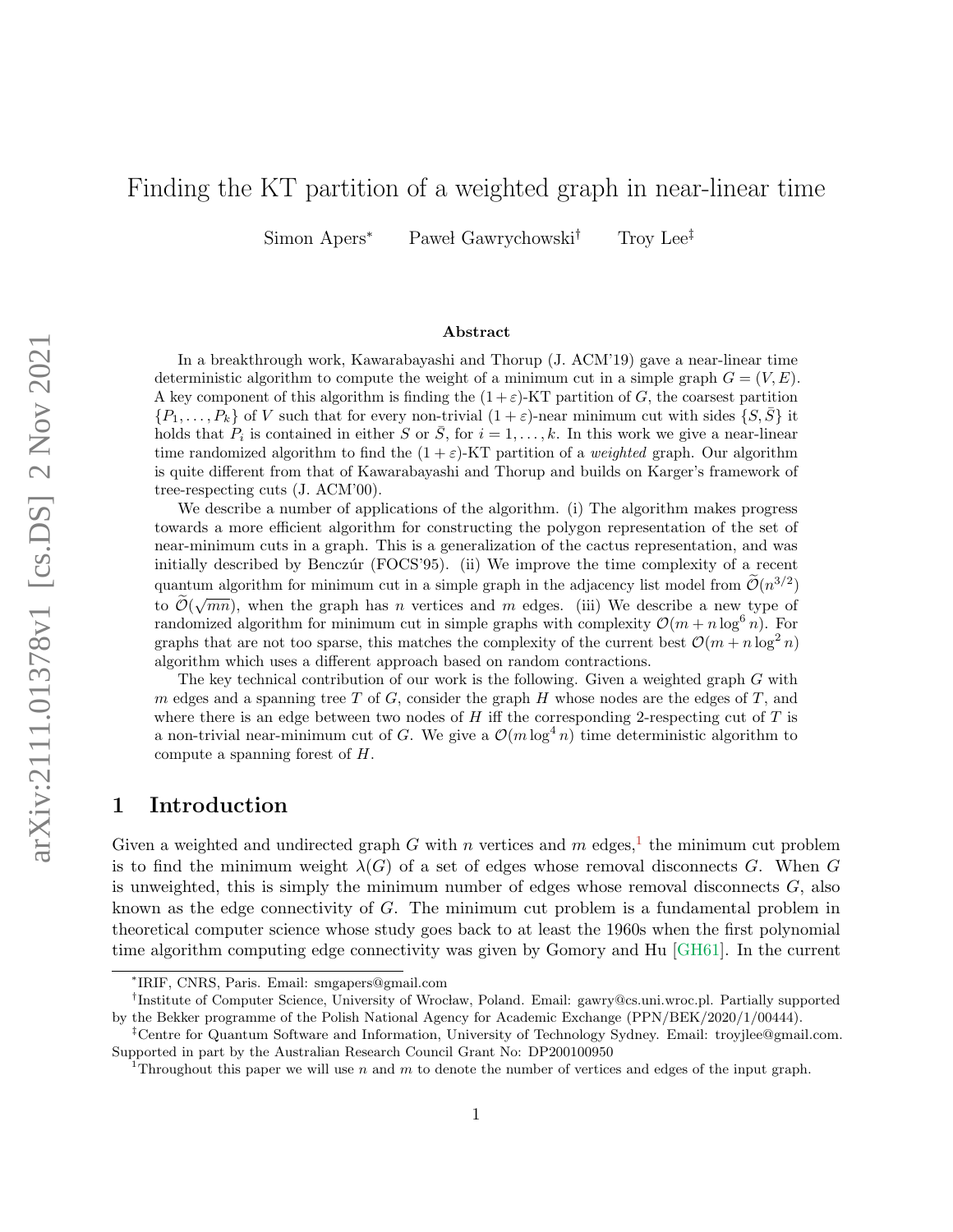state-of-the-art, there are near-linear time randomized algorithms for the minimum cut problem in weighted graphs [\[Kar00,](#page-27-0) [GMW20,](#page-26-1) [MN20\]](#page-27-1) and near-linear time *deterministic* algorithms in the case of simple graphs<sup>[2](#page-1-0)</sup> [\[KT19,](#page-27-2) [HRW20\]](#page-27-3). Very recently, Li [\[Li21\]](#page-27-4) has given an almost-linear time (i.e. time  $\mathcal{O}(m^{1+o(1)})$  deterministic algorithm for weighted graphs as well.

The best known algorithms for weighted graphs all rely on a framework developed by Karger [\[Kar00\]](#page-27-0) which, for an input graph G, relies on finding  $\mathcal{O}(\log n)$  spanning trees of G such that with high probability one of these spanning trees will contain at most 2 edges from a minimum cut of G. In this case the cut is said to 2-respect the tree. A key insight of Karger is that, given a spanning tree  $T$  of  $G$ , the problem of finding a 2-respecting cut of  $T$  that has minimum weight in  $G$ can be solved deterministically in near-linear time, specifically time  $\mathcal{O}(m \log^2 n)$ . After standing for 20 years, the bound for this minimum-weight 2-respecting cut problem was recently improved by Gawrychowski, Mozes, and Weimann [\[GMW20\]](#page-26-1), who gave a deterministic  $\mathcal{O}(m \log n)$  time algorithm, and independently by Mukhopadhyay and Nanongkai [\[MN20\]](#page-27-1) who gave a randomized algorithm with complexity  $\mathcal{O}(m \log n + n \log^4 n)$ .

The best algorithms in the case of a simple graph G rely on a quite different approach, pioneered by Kawarabayashi and Thorup  $\vert$ KT19. This approach begins by finding the minimum degree d of a vertex in G. Then the question becomes if there is a non-trivial cut, i.e. a cut where both sides of the corresponding bipartition have cardinality at least 2, whose weight is less than d. This problem is solved by finding what we call the  $(1+\varepsilon)$ -KT partition of the graph. Let  $\mathcal{B}^{nt}_{\varepsilon}(G)$  be the set of all bipartitions  $\{S, \overline{S}\}\$  of the vertex set corresponding to non-trivial cuts whose weight is at most  $(1+\varepsilon)\lambda(G)$ . The  $(1+\varepsilon)$ -KT partition of G is the coarsest partition  $\{P_1,\ldots,P_k\}$  of the vertex set such that for any  $\{S, \bar{S}\}\in \mathcal{B}_{\varepsilon}^{nt}(G)$  it holds that  $P_i$  is contained in either S or  $\bar{S}$ , for each  $i = 1, \ldots, k$ . If one considers the multigraph  $G'$  formed from G by identifying vertices in the same set  $P_i$ , then  $G'$ preserves all non-trivial  $(1 + \varepsilon)$ -near minimum cuts of G. Kawarabayashi and Thorup further show that for any  $\varepsilon < 1$  the graph G' only has  $\mathcal{O}(n)$  edges. This bound crucially uses that the original graph is simple. The edge connectivity of  $G$  is thus the minimum of  $d$  and the edge connectivity of G'. One can use Gabow's deterministic  $\mathcal{O}(\lambda m' \log n)$  edge connectivity algorithm [\[Gab95\]](#page-26-2) for a multigraph with  $m'$  edges and edge connectivity  $\lambda$  to check in time  $\mathcal{O}(nd \log n) = \mathcal{O}(m)$  if the edge connectivity of  $G'$  is less than d and, if so, compute it. In the most technical part of their work, Kawarabayashi and Thorup give a deterministic algorithm to find the  $(1 + \varepsilon)$ -KT partition of a simple graph G in time  $\mathcal{O}(m)$ , giving an  $\mathcal{O}(m)$  time deterministic algorithm overall for edge connectivity. The key tool in their algorithm is the PageRank algorithm, which they use for finding low conductance cuts in the graph.

The KT partition has proven to be a very useful concept. Rubinstein, Schramm, and Weinberg [\[RSW18\]](#page-27-5) also go through the  $(1 + \varepsilon)$ -KT partition to give a near-optimal  $\mathcal{O}(n)$  randomized query algorithm determining the edge connectivity of a simple graph in the cut query model. In the cut query model one can query a subset of the vertices  $S$  and receive in return the number of edges with exactly one endpoint in  $S$ . En route to their result,  $[RSW18]$  also improved the bound on the number of inter-component edges in the  $(1 + \varepsilon)$ -KT partition of a simple graph to  $\mathcal{O}(n)$ , for any  $\varepsilon$  < 1. In the case  $\varepsilon = 0$  this was independently done by Lo, Schmidt, and Thorup [\[LST20\]](#page-27-6). The KT partition approach is also used in the current best *randomized* algorithm for edge connectivity, which runs in time  $\mathcal{O}(\min\{m + n \log^2 n, m \log n\})$  [\[GNT20\]](#page-27-7).<sup>[3](#page-1-1)</sup>

<span id="page-1-1"></span><span id="page-1-0"></span> $^{2}$ A simple graph is an unweighted graph with no self loops and at most one edge between any pair of vertices.

<sup>&</sup>lt;sup>3</sup>The bound quoted in [\[GNT20\]](#page-27-7) is  $\mathcal{O}(m+n \log^3 n)$  but the improvement to Karger's algorithm by [\[GMW20\]](#page-26-1) reduces this to  $\mathcal{O}(m + n \log^2 n)$ .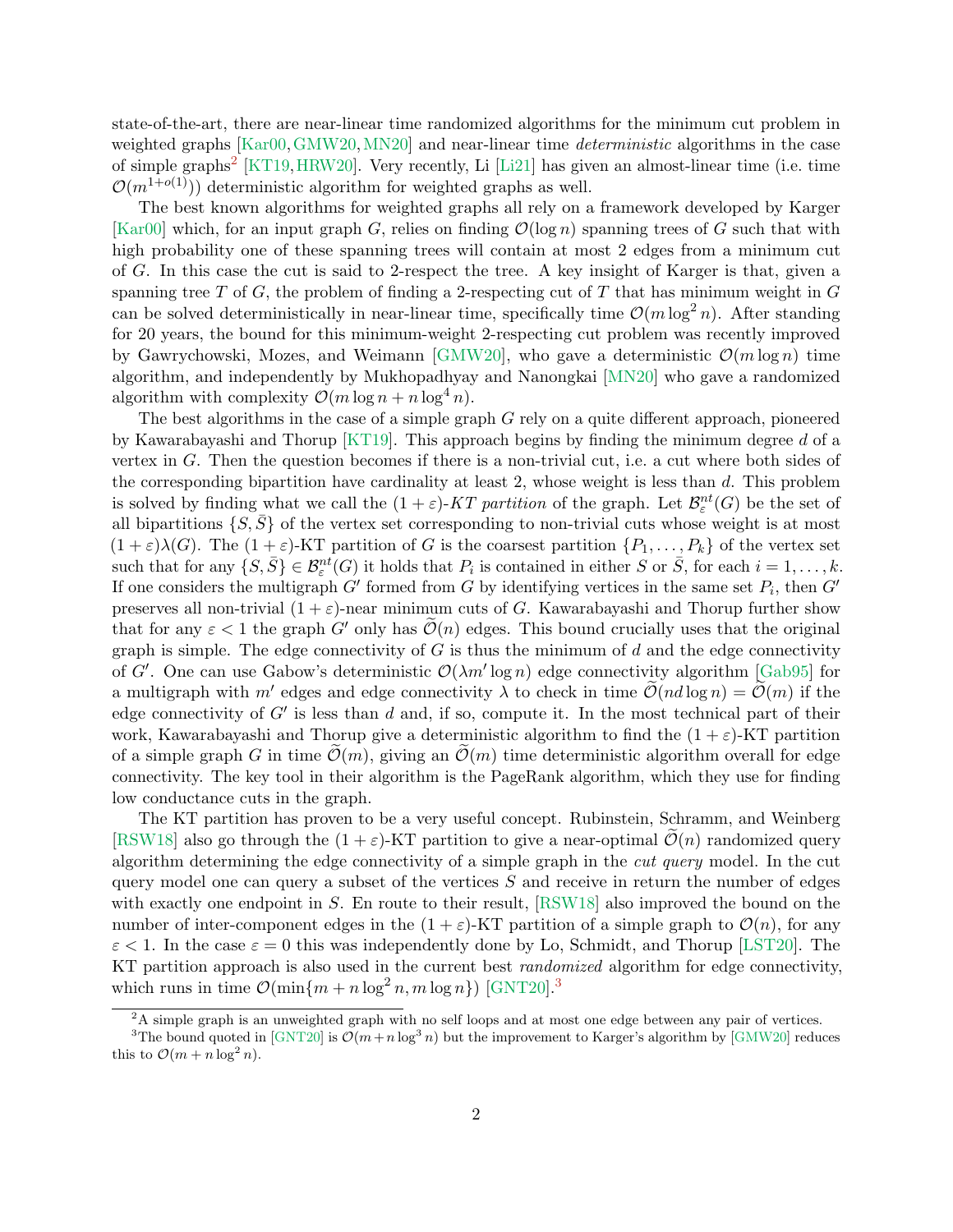## 1.1 Our results

In this work we give the first near-linear time randomized algorithm to find the  $(1 + \varepsilon)$ -KT partition of a weighted graph, for  $0 \leq \varepsilon \leq 1/16$ . An interesting aspect of our algorithm is that it uses Karger's 2-respecting cut framework to find the  $(1 + \varepsilon)$ -KT partition, thereby combining the aforementioned major lines of work on the minimum cut problem. This makes progress on a number of problems.

- 1. The polygon representation is a compact representation of the set of near-minimum cuts of a weighted graph, originally described by Benczúr [\[Ben95,](#page-26-3) [Ben97\]](#page-26-4) and Benczúr-Goemans [\[BG08\]](#page-26-5). It extends the cactus representation [\[DKL76\]](#page-26-6), which only works for the set of exact minimum cuts, and has played a key role in recent breakthroughs on the traveling salesperson problem [\[GSS11,](#page-27-8)[KKG21\]](#page-27-9). For a general weighted graph the polygon representation has size  $O(n^2)$ , and Benczúr has given a randomized algorithm to construct a polygon representation of the  $(1+\varepsilon)$ -near mincuts of a graph in time  $\mathcal{O}(n^{2(1+\varepsilon)})$  [\[Ben97,](#page-26-4) Section 6.3] by building on the Karger-Stein algorithm. It is an open question whether we can construct a polygon representation in time  $\widetilde{\mathcal{O}}(n^2)$  for  $\varepsilon > 0$ . In his thesis [\[Ben97,](#page-26-4) pg. 126], Benczúr says, "It already seems hard to directly identify the system of atoms within the  $\tilde{\mathcal{O}}(n^2)$  time bound," where the system of atoms is defined analogously to the  $(1 + \varepsilon)$ -KT partition but for the set of all  $(1 + \varepsilon)$ -near minimum cuts, not just the non-trivial ones. One can easily construct the set of atoms from a  $(1 + \varepsilon)$ -KT partition, thus our KT partition algorithm gives a  $\mathcal{O}(m)$  time algorithm for this task as well, making progress on this open question.
- 2. The  $(1 + \varepsilon)$ -KT partition of a weighted graph is exactly what is needed to give an optimal quantum algorithm for minimum cut: Apers and Lee [\[AL21\]](#page-26-7) showed that the quantum query quantum algorithm for minimum cut. Apers and Lee [ALL1] showed that the quantum query<br>and time complexity of minimum cut in the adjacency matrix model is  $\tilde{\Theta}(n^{3/2}\sqrt{\tau})$  for a weighted graph where the ratio of the largest to smallest edge weights is  $\tau$ , with the algorithm proceeding by finding a  $(1 + \varepsilon)$ -KT partition.

In the case where the graph is instead represented as an adjacency list, they gave an algorithm In the case where the graph is instead represented as an adjacency inst, they gave an algorithm<br>with query complexity  $\widetilde{\mathcal{O}}(\sqrt{mn\tau})$  but whose running time is larger at  $\widetilde{\mathcal{O}}(\sqrt{mn\tau}+n^{3/2})$ . The bottleneck in the time complexity is the time taken to find a  $(1+\varepsilon)$ -KT partition of a weighted graph with  $\mathcal{O}(n)$  edges. Using the near-linear time randomized algorithm we give to find a  $(1 + \varepsilon)$ -KT partition here improves the time complexity of this algorithm to  $\mathcal{O}(\sqrt{mn\tau})$ , matching the query complexity. We detail the full algorithm in Section [6.1.](#page-23-0)

Both quantum algorithms also used the following observation [\[AL21,](#page-26-7) Lemma 2]: if in a weighted graph G the ratio of the largest edge weight to the smallest is  $\tau$ , then the total weight of inter-component edges in a  $(1+\varepsilon)$ -KT partition of G for  $\varepsilon < 1$  is  $\mathcal{O}(\tau n)$ , which can be tight.

3. The best randomized algorithm to compute the edge connectivity of a simple graph is the 2-out contraction approach of Ghaffari, Nowicki, and Thorup [\[GNT20\]](#page-27-7), which has running time  $\mathcal{O}(\min\{m + n\log^2 n, m\log n\})$ . Using our algorithm to find a  $(1 + \varepsilon)$ -KT partition in a weighted graph we can follow Karger's 2-respecting tree approach to compute the edge connectivity of a simple graph in time  $\mathcal{O}(m + n \log^6 n)$ , thus also achieving the optimal bound on graphs that are not too sparse. We postpone details to Section [6.2.](#page-24-0)

Apart from these examples, we are hopeful that our near-optimal randomized algorithm for finding the KT partition of a weighted graph will find further applications.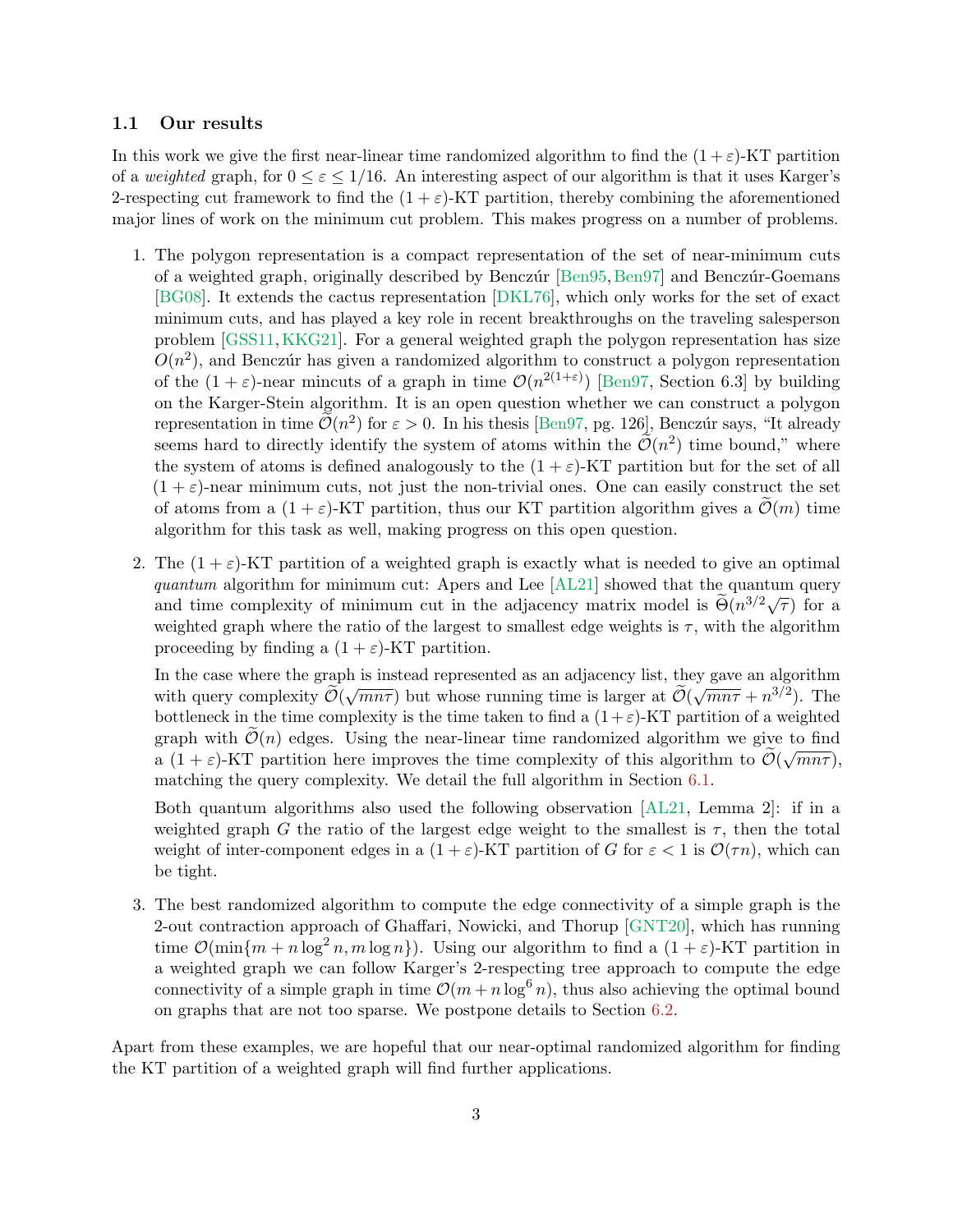In order to find a  $(1+\varepsilon)$ -KT partition in near-linear time, Apers and Lee [\[AL21\]](#page-26-7) show that it suffices to solve the following problem in near-linear time. Let  $G$  be a connected weighted graph and T a spanning tree of G. Consider a graph H whose nodes are the edges of T, and where two nodes  $e, f$  of H are connected by an edge iff the 2-respecting cut defined by  $e, f$  is a non-trivial  $(1 + \varepsilon)$ -near minimum cut of G. Then the problem is to find a spanning forest of H. Our main technical contribution is to give a  $\mathcal{O}(m \log^4 n)$  time deterministic algorithm to solve this problem, where  $m$  is the number of edges of the original graph  $G$ .

It is interesting to compare the problem of finding a spanning forest of H with the original problem solved by Karger of finding a minimum-weight 2-respecting cut of  $T$ . To find a spanning forest of  $H$ we potentially have to find  $\Omega(n)$  many  $(1+\varepsilon)$ -near minimum cuts, which we accomplish with only an additional logarithmic overhead in the running time. The first insight to how this might be possible is to note that Karger's original algorithm to find the minimum weight 2-respecting cut actually does something stronger than needed. Let  $cost(e, f)$  be the weight of the 2-respecting cut of T defined by  $\{e, f\}$ . For every edge e of T Karger's algorithm attempts to find an  $f^* \in \arg\min_f \text{cost}(e, f)$ . It does not always succeed in this task, but if the candidate  $f'$  returned for edge  $e$  is not such a minimizer, then for  $f^* \in \arg\min_f \text{cost}(e, f)$  it must be the case that the candidate g returned for  $f^*$  satisfies  $\text{cost}(f^*, g) \leq \text{cost}(e, \dot{f}^*)$ . In this way, the algorithm still succeeds to find a minimum weight 2-respecting cut in the end.

In contrast, we give an algorithm that for every edge  $e$  of  $T$  actually finds

 $f^* \in \arg \min$ f  $\{\text{cost}(e, f) : \{e, f\} \text{ defines a non-trivial cut}\}\.$ 

We then show that this suffices to implement a round of Borůvka's spanning forest algorithm [\[NMN01\]](#page-27-10) on H in near-linear time. Borůvka's spanning forest algorithm consists of  $\log n$  rounds and maintains the invariant of having a partition  $\{S_1, \ldots, S_k\}$  of the vertex set and a spanning tree for each set  $S_i$ . The algorithm terminates when there is no outgoing edge from any set of the partition, at which point the collection of spanning trees for the sets of the partition is a spanning forest of H. The sets of the partition are initialized to be individual nodes of H.

In each round of Borůvka's algorithm the goal is to find an outgoing edge from each set  $S_i$  of the partition which has one. Consider a node e of H with  $e \in S_i$ . We can find the best partner f for e and check if  $\{e, f\}$  indeed gives rise to a non-trivial  $(1 + \varepsilon)$ -near minimum cut and so is an edge of H. The problem is that f could also be in  $S_i$  in which case the edge  $\{e, f\}$  is not an outgoing edge of  $S_i$  as desired. To handle this, we maintain a data structure that allows us to find both the best partner f for e, but also the best partner  $f'$  for e that lies in a different set of the partition from f. We call this operation a *categorical top two* query. If there actually is an edge of  $H$  with one endpoint e and the other endpoint outside of  $S_i$  then either  $\{e, f\}$  or  $\{e, f'\}$  will be such an edge. Following the approach of [\[GMW20\]](#page-26-1) to the minimum-weight 2-respecting cut problem, combined with an efficient data structure for handling categorical top two queries, we are able to do this for all nodes  $e$  of  $H$  in near-linear time, which allows us to implement a round of Bor $\mathring{u}$  vka's algorithm in near-linear time.

### <span id="page-3-0"></span>1.2 Technical overview

We now give a more detailed description of our main result. Let  $G = (V, E, w)$  be a weighted graph, where E is the set of edges and  $w : E \to \mathbb{R}_+$  assigns a positive weight to each edge. For a set  $S \subseteq V$  let  $\Delta_G(S)$  be the set of all edges of G with exactly one endpoint in S. A cut of G is a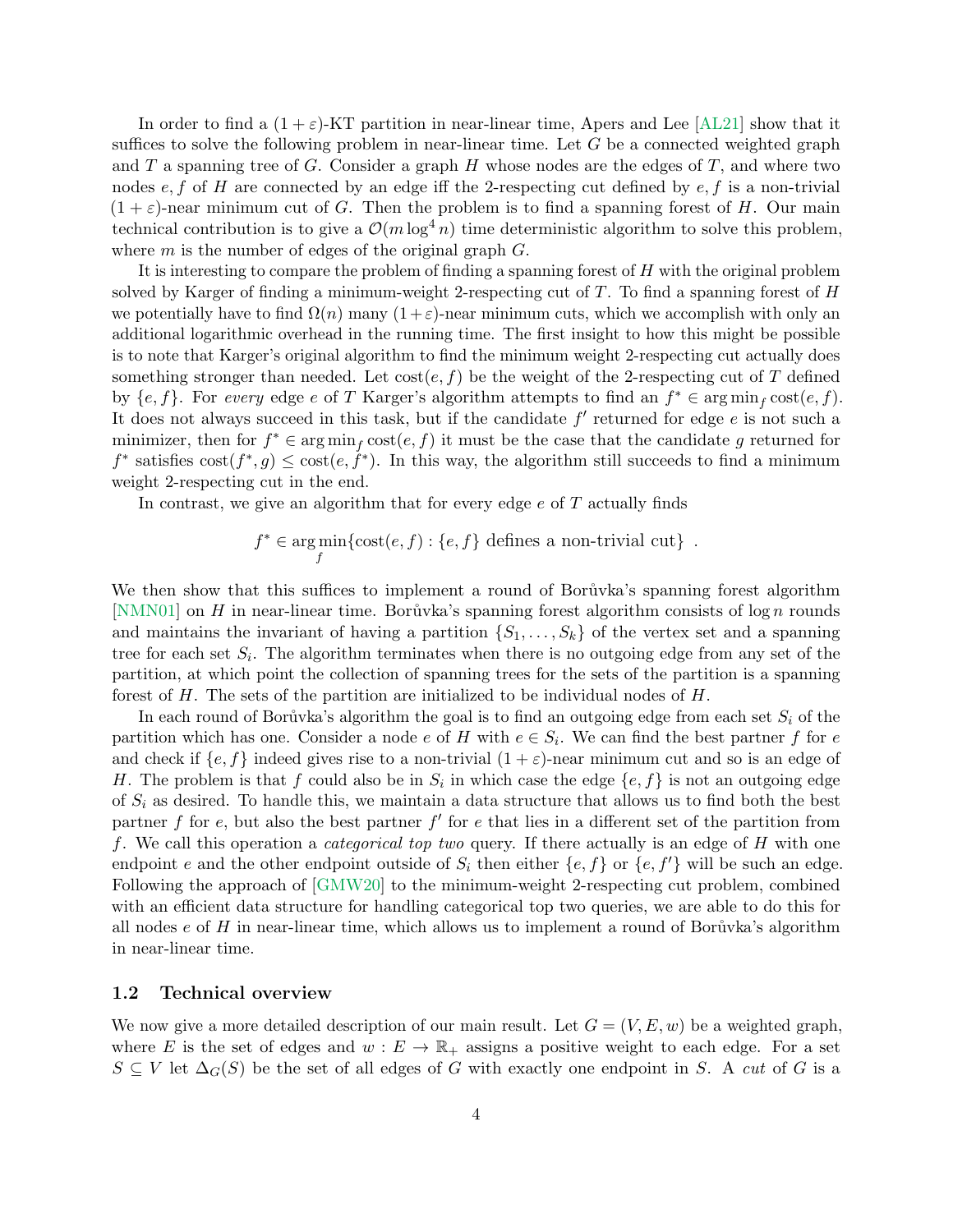set of edges of the form  $\Delta_G(S)$  for some  $\emptyset \neq S \subsetneq V$ . We call S and  $\overline{S}$  the shores of the cut. Let  $w(\Delta_G(S)) = \sum_{e \in \Delta(S)} w(e)$ . We use  $\lambda(G) = \min_{\emptyset \neq S \subsetneq V} w(\Delta(S))$  for the minimum weight of a cut in G.

We will be interested in partitions of  $V$  and the partial order on partitions induced by *refinement*. For two partitions  $\mathcal{X}, \mathcal{Y}$  of V we say that  $\mathcal{X} \preceq \mathcal{Y}$  iff for every  $X \in \mathcal{X}$  there is a  $Y \in \mathcal{Y}$  with  $X \subseteq Y$ . In this case we say X is a refinement of Y. The meet of two partitions X and Y, denoted  $\mathcal{X} \wedge \mathcal{Y}$ , is the partition Z such that  $\mathcal{Z} \preceq \mathcal{X}, \mathcal{Z} \preceq \mathcal{Y}$  and for any other partition W satisfying these two conditions  $W \leq \mathcal{Z}$ . In other words,  $\mathcal{X} \wedge \mathcal{Y}$  is the greatest lower bound on X and Y under  $\leq$ . For a set of partitions  $\mathcal{D} = \{D_1, \ldots, D_K\}$  we write  $\bigwedge \mathcal{D} = D_1 \wedge \cdots \wedge D_K$ .

For our applications we need to consider not only minimum cuts, but also near-minimum cuts. For  $\varepsilon \geq 0$ , let  $\mathcal{B}_{\varepsilon}(G) = \{ \{ S, \overline{S} \} : w(\Delta_G(S)) \leq (1+\varepsilon)\lambda(G) \}$  be the set of all bipartitions of V corresponding to  $(1+\varepsilon)$ -near minimum cuts. Let  $\mathcal{B}^{nt}_{\varepsilon}(G) \subseteq \mathcal{B}_{\varepsilon}(G)$  be the set of all the non-trivial cuts in  $\mathcal{B}_{\varepsilon}(G)$ . The  $(1+\varepsilon)$ -KT partition of G is exactly  $\bigwedge \mathcal{B}_{\varepsilon}^{nt}(G)$ .

Both  $\bigwedge \mathcal{B}_{\varepsilon}(G)$  and  $\bigwedge \mathcal{B}_{\varepsilon}^{nt}(G)$  are important sets for understanding the structure of (near)minimum cuts in a graph. Consider first  $\bigwedge \mathcal{B}_0(G)$ , the meet of the set of all bipartitions corresponding to minimum cuts. This set arises in the cactus decomposition of  $G$  [\[DKL76\]](#page-26-6), a compact representation of all minimum cuts of G. A cactus is a connected multigraph where every edge appears in exactly one cycle. The edge connectivity of a cactus is 2 and the minimum cuts are obtained by removing any two edges from the same cycle. A *cactus decomposition* of a graph G is a cactus H on  $\mathcal{O}(n)$ vertices and a mapping  $\phi: V(G) \to V(H)$  such that  $\Delta_G(\phi^{-1}(S))$  is a mincut of G iff  $\Delta_H(S)$  is a mincut of H. The mapping  $\phi$  does not have to be injective, so multiple vertices of G can map to the same vertex of  $H$ . In this case, however, the cactus decomposition property means that all vertices in  $\phi^{-1}(\{v\})$  must be on the same side of every minimum cut of G, for every  $v \in V(H)$ . Thus as v ranges over  $V(H)$  the sets  $\phi^{-1}(\{v\})$  give the elements of  $\bigwedge \mathcal{B}_0(G)$  (note that  $\phi^{-1}(\{v\})$  can also be empty). A cactus decomposition of a weighted graph can be constructed by a randomized algorithm in near-linear time [\[KP09\]](#page-27-11), thus this also gives a near-linear time randomized algorithm to compute  $\bigwedge \mathcal{B}_0(G)$ .

Lo, Schmidt, and Thorup [\[LST20\]](#page-27-6) give a version of the cactus decomposition that only represents the non-trivial minimum cuts. In fact, they give a deterministic  $\mathcal{O}(n)$  time algorithm that converts a standard cactus into one representing the non-trivial minimum cuts. Combining this with the nearlinear time algorithm to compute a cactus decomposition, this gives a near-linear time randomized algorithm to compute  $\bigwedge \mathcal{B}_0^{nt}(G)$  as well.

The situation changes once we go to near-minimum cuts, which can no longer be represented by a cactus, but require the deformable polygon representation from [\[Ben95,](#page-26-3) [Ben97,](#page-26-4) [BG08\]](#page-26-5). This construction is fairly intricate, and the best known randomized algorithm to construct a deformable polygon representation of the  $(1 + \varepsilon)$ -near mincuts of a graph builds on the Karger-Stein algorithm and takes time  $\mathcal{O}(n^{2(1+\varepsilon)})$  [\[Ben97,](#page-26-4) Section 6.3]. A prerequisite to constructing a deformable polygon representation is being able to compute  $\bigwedge \mathcal{B}_{\varepsilon}(G)$  as, analogously to the case of a cactus, these sets will be the "atoms" that label regions of the polygons.

Our main result in this work is to give a randomized algorithm to compute  $\bigwedge \mathcal{B}_\varepsilon(G)$  and  $\bigwedge \mathcal{B}^{nt}_\varepsilon(G)$ in time  $\mathcal{O}(m \log^5 n)$ .

<span id="page-4-0"></span>**Theorem 1.** Let  $G = (V, E, w)$  be a graph with n vertices and m edges. For  $0 \le \varepsilon \le 1/16$  let  $\mathcal{B}_\varepsilon = \{ \{ S, \bar{S} \} : w(\Delta(S)) \leq (1+\varepsilon) \lambda(G) \}$  and  $\mathcal{B}^{nt}_\varepsilon \subseteq \mathcal{B}_\varepsilon$  be the subset of  $\mathcal{B}_\varepsilon$  containing only non-trivial cuts. Both  $\bigwedge \mathcal{B}_{\varepsilon}$  and  $\bigwedge \mathcal{B}_{\varepsilon}^{nt}$  can be computed with high probability by a randomized algorithm with running time  $\mathcal{O}(m \log^5 n)$ .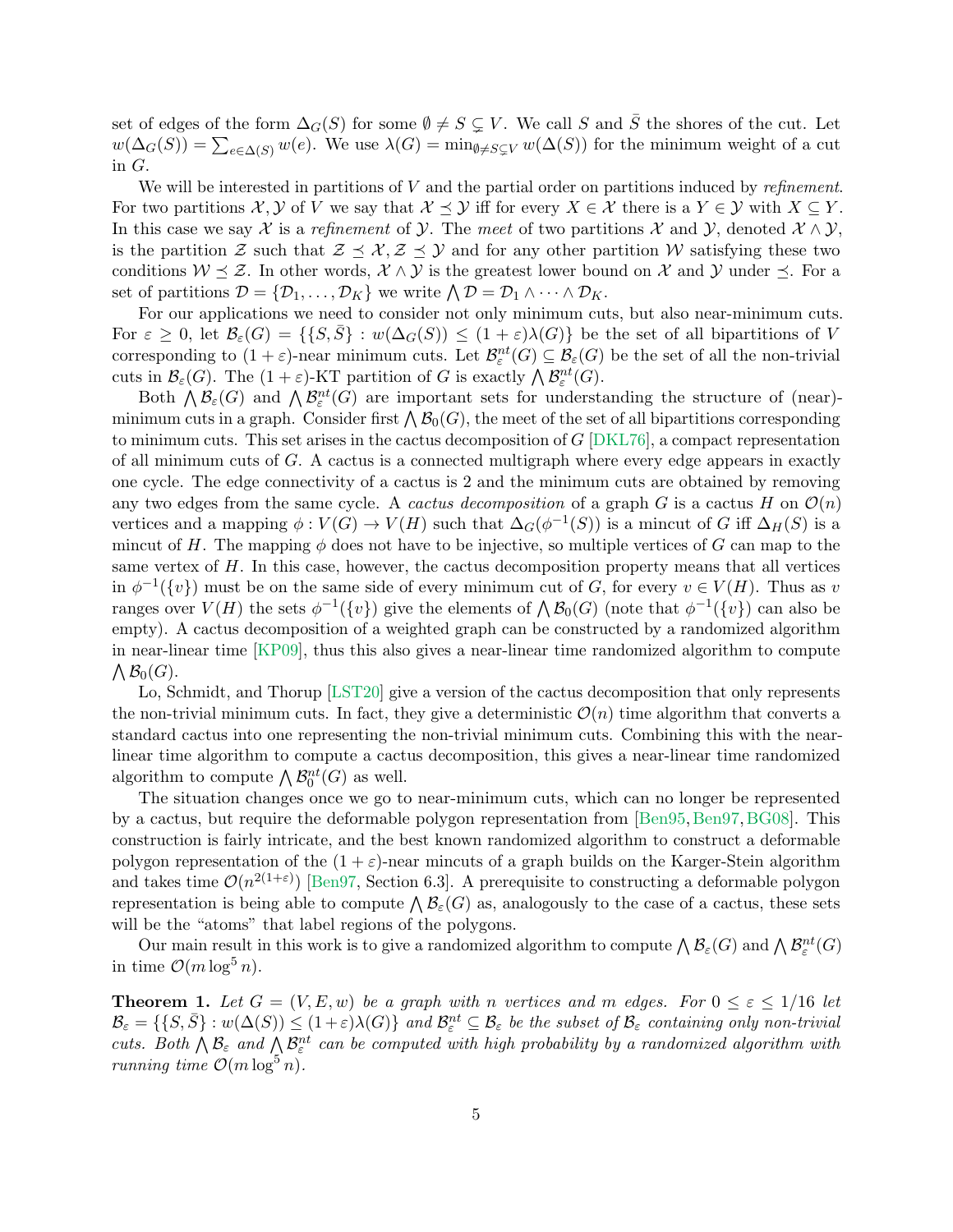In the rest of this introduction we focus on computing  $\bigwedge \mathcal{B}_{\varepsilon}^{nt}$ . It is easy to construct  $\bigwedge \mathcal{B}_{\varepsilon}$  from  $\bigwedge \mathcal{B}^{nt}_\varepsilon$  deterministically in  $\mathcal{O}(n)$  time.

The first obstacle we face in designing a near-linear time algorithm to compute the meet of  $\mathcal{B}^{nt}_{\varepsilon}$ is that the number of near-minimum cuts in G can be  $\Omega(n^2)$ , so we cannot afford to consider all of them. An idea to get around this is to try the following:

1. Efficiently find a "small" subset  $\mathcal{B}' \subseteq \mathcal{B}_{\varepsilon}^{nt}$  such that  $\bigwedge \mathcal{B}' = \bigwedge \mathcal{B}_{\varepsilon}^{nt}$ . We call such a subset a generating set.

A greedy argument shows that such a subset  $\mathcal{B}'$  exists of size at most  $n-1$ . We initialize  $\mathcal{B}' = \{\{S, \bar{S}\}\}\$ for some element  $\{S,\bar{S}\}\$ in  $\mathcal{B}_{\varepsilon}^{nt}$ . We then iterate through the elements  $\{T,\bar{T}\}$  of  $\mathcal{B}_{\varepsilon}^{nt}$  and add it to B' iff  $\bigwedge B' \cup \{T, \overline{T}\}\neq \bigwedge B'$ . Each bipartition added to B' increases the number of elements in  $\bigwedge B'$ by at least 1. As this size can be at most n, and begins with size 2 the total number of sets at termination is at most  $n - 1$ . This shows that a small generating set exists, but there still remains the problem of finding such a generating set *efficiently*.

Assuming we get past the first obstacle, there remains a second obstacle. The most straightforward algorithm to compute the meet of k partitions of a set of size n takes time  $\Theta(kn \log n)$ , which is again too slow if  $k = \Theta(n)$ . Thus we will also need to

2. Exploit the structure of  $\mathcal{B}'$  to compute  $\bigwedge \mathcal{B}'$  efficiently.

Apers and Lee [\[AL21\]](#page-26-7) give an approach to accomplish (1) and (2) following Karger's framework of tree respecting cuts. Karger shows that in near-linear time one can compute a set of  $K \in \mathcal{O}(\log n)$ spanning trees  $T_1, \ldots, T_K$  of G such that every  $(1 + \varepsilon)$ -near minimum cut of G 2-respects at least one of these trees. Let  $\mathcal{B}_i \subseteq \mathcal{B}^{nt}_{\varepsilon}$  be the bipartitions corresponding to non-trivial near-minimum cuts that 2-respect  $T_i$ . To compute  $\bigwedge \mathcal{B}_{\varepsilon}^{nt}$  it suffices to compute  $\mathcal{C}_i = \bigwedge \mathcal{B}_i$  for each  $i = 1, \ldots, K$  and then compute  $\bigwedge_{i=1}^K \mathcal{C}_i$ . The latter can be done in time  $\mathcal{O}(n \log^2 n)$  by the aforementioned algorithm. This leaves the problem of computing  $\bigwedge \mathcal{B}_i$ .

A key observation from [\[AL21\]](#page-26-7) gives a generating set  $\mathcal{B}'_i$  for  $\mathcal{B}_i$  of size  $\mathcal{O}(n)$ . One intializes  $\mathcal{B}'_i$  to be empty and then adds bipartitions in  $\mathcal{B}_i$  that 1-respect  $T_i$  to  $\mathcal{B}'_i$ . This is a set of size  $\mathcal{O}(n)$ , and Karger has shown that all near-minimum cuts that 1-respect a tree can be found in time  $\mathcal{O}(m)$ .

Now we focus on the cuts that strictly 2-respect  $T_i$ . To handle these one creates a graph H whose nodes are the *edges* of  $T_i$  and where there is an edge between nodes e and f iff the 2-respecting cut of  $T_i$  defined by  $\{e, f\}$  is a near-minimum cut in  $\mathcal{B}_i$ . One then adds to  $\mathcal{B}'_i$  the bipartitions corresponding to a set of 2-respecting cuts that form a spanning forest of H. The resulting set  $\mathcal{B}'_i$ has size  $\mathcal{O}(n)$  and it can be shown to be a generating set for  $\mathcal{B}_i$ .

Apers and Lee give a quantum algorithm to find a spanning forest of  $H$  with running time  $\widetilde{\mathcal{O}}(n^{3/2})$ . They then give a randomized algorithm to compute  $\bigwedge \mathcal{B}'_i$  in time  $\widetilde{\mathcal{O}}(n)$ . As our main technical contribution, we give a deterministic algorithm to find a spanning forest of  $H$  in time  $\mathcal{O}(m \log^4 n)$ . We also replace the randomization used in the algorithm to compute  $\bigwedge \mathcal{B}'_i$  with an appropriate data structure to give an  $\mathcal{O}(n)$  deterministic algorithm to compute the meet.

# 2 Preliminaries

For a natural number *n* we use  $[n] = \{1, \ldots, n\}.$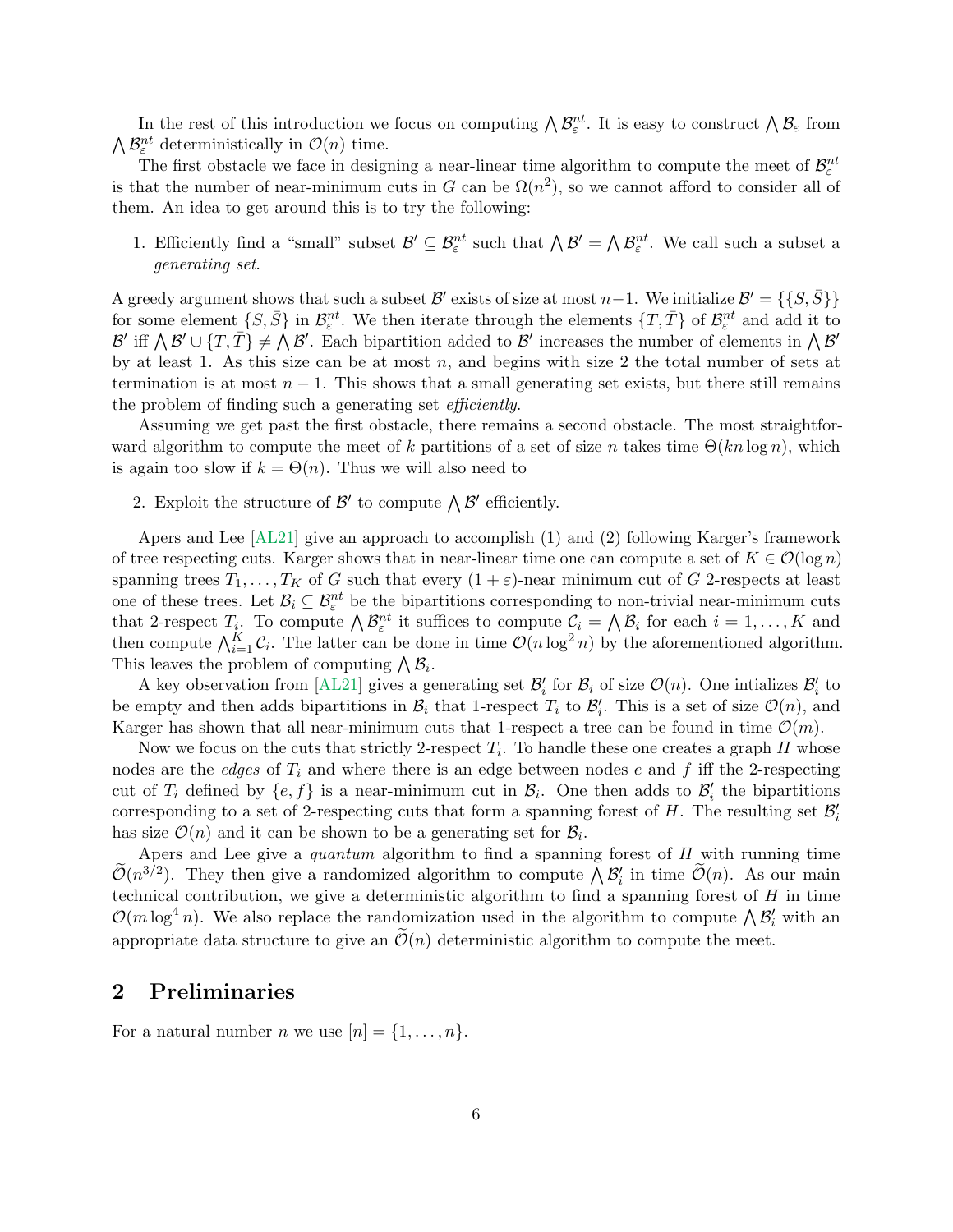**Graph notation** For a set S we let  $S^{(2)}$  denote the set of unordered pairs of elements of S. We represent an undirected edge-weighted graph as a triple  $G = (V, E, w)$  where  $E \subseteq V^{(2)}$  and  $w: E \to \mathbb{R}_+$  gives the weight of an edge  $e \in E$ . We will also use  $V(G)$  to denote the vertex set of G and  $E(G)$  to denote the set of edges. We always use n for the number of vertices in G and m for the number of edges. We will overload the function w to let  $w(F) = \sum_{e \in F} w(e)$  for a set of edges F and for two disjoint sets  $S, T \subseteq V$  we use  $w(S,T)$  to denote  $\sum_{e \in E:|e \cap S| = |e \cap T| = 1} w(e)$ , that is the sum of the weights of edges with one endpoint in S and one endpoint in T. For a subset  $\emptyset \neq S \subseteq V$ we let  $\Delta(S)$  be the set of edges with exactly one endpoint in S. This is the *cut* defined by S. We let  $\lambda(G)$  denote the weight of a minimum cut in G, i.e.,  $\lambda(G) = \min_{0 \neq S \subset V} w(\Delta(S)).$ 

**Heavy path decomposition** We use the standard notion of heavy path decomposition of T [\[ST83,](#page-27-12) [HT84\]](#page-27-13), which is a partition of the edges of T into heavy paths. We define this partition recursively: first, find the heavy path starting at the root by repeatedly descending to the child of the current node with the largest subtree. This creates the topmost heavy path starting at the root (called its head) and terminating at a leaf (called its tail). Second, remove the topmost heavy path from T and repeat the reasoning on each of the obtained smaller trees. The crucial property is that, for any node u, the path from u to the root in T intersects at most  $\log n$  heavy paths.

Algorithmic preliminaries We collect here a few theorems from previous work that we will need. The first is Karger's result [\[Kar00\]](#page-27-0) about finding  $\mathcal{O}(\log n)$  many spanning trees of a graph G such that every minimum cut of  $G$  will 2-respect at least one of these trees. We will need the easy extension of this result to near-minimum cuts, which has been explicitly stated by Apers and Lee.

<span id="page-6-1"></span>**Theorem 2** ([\[Kar00,](#page-27-0) Theorem 4.1], [\[AL21,](#page-26-7) Theorem 24]). Let G be a weighted graph with n vertices and m edges. There is a randomized algorithm that in time  $\mathcal{O}(m \log^2 n + n \log^4 n)$  time constructs a set of  $\mathcal{O}(\log n)$  spanning trees such that every  $(1 + 1/16)$ -near minimum cut of G 2-respects 1/4 of them with high probability.

We will also need the fact that for a weighted graph  $G = (V, E, w)$  the values in G of all 1-respecting cuts of a tree  $T$  can be computed quickly. For a rooted spanning tree  $T$  of  $G$  and an edge  $e \in E(T)$ , let  $T_e$  be the set of vertices in the component not containing the root when e is removed from T. We use the shorthand  $cost(e) = w(\Delta_G(T_e)).$ 

<span id="page-6-0"></span>**Lemma 3** ([\[Kar00,](#page-27-0) Lemma 5.1]). Let G be a weighted graph with n vertices and m edges, and T a spanning tree of G. There is a deterministic algorithm that computes cost(e) for every  $e \in E(T)$  in time  $\mathcal{O}(m+n)$ .

We will also make use of the improvement by Gawrychowski, Mozes and Weimann of Karger's mincut algorithm.

<span id="page-6-2"></span>**Lemma 4** ( $\text{GMW20}$ , Theorem 7). Let G be a weighted graph with n vertices and m edges and T a spanning tree of G. A cut of minimum weight in G that 2-respects  $T$  can be found deterministically in  $\mathcal{O}(m \log n)$  time. Using this, there is a randomized algorithm that finds a minimum cut in G with high probability in time  $\mathcal{O}(m \log^2 n)$ .

<span id="page-6-3"></span>Finally we give the formal statement of the result from [\[AL21\]](#page-26-7) that underlies our algorithm to construct a KT partition.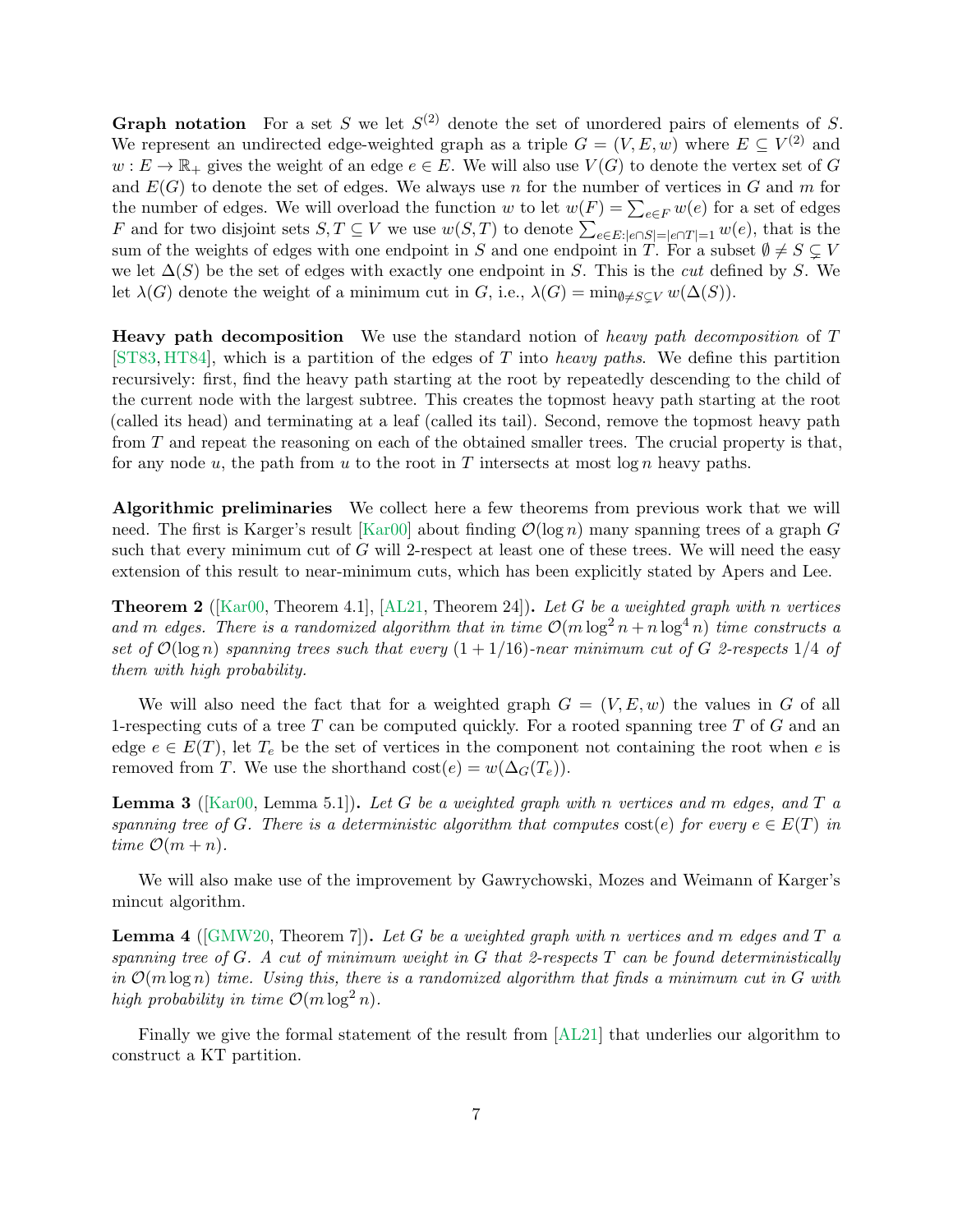**Lemma 5** ([\[AL21,](#page-26-7) Lemma 29]). Let  $T = (V, E)$  be a tree and  $\mathcal{M} \subseteq 2^V$  a family of subsets of V such that  $|\Delta_T(S)| = 2$  for each  $S \in \mathcal{M}$ . Let  $Q = {\Delta_T(S) : S \in \mathcal{M}}$  be a set of pairs of edges in E. Suppose F is spanning forest for the graph  $L = (E, Q)$ . Then the set of shores of the 2-respecting cuts defined by edges in  $E(F)$  is a generating set for  $\bigwedge \mathcal{M}$ .

## 3 Data structures

In this section we develop the data structure we will need for a fast implementation of our spanning forest algorithm. We want to maintain a tree  $T$  with root  $r$ , in which each edge has a score and a color, so that we can support the following queries and updates. For an edge e of the tree, let  $T_e$  be the set of edges in the component not containing r when e is removed from the tree. On query an edge e we want to find the edge  $f \in T_e$  with the smallest score, and the edge  $f' \in T_e$  with the smallest score among edges whose color is different from that of f. We call such a query a categorical top two query. We want to answer these queries while allowing adding  $\Delta$  to the score of every edge on the path between two nodes. We could use link-cut trees [\[ST83\]](#page-27-12) to accomplish this with  $\mathcal{O}(\log n)$  update and query time using the fact that link-cut trees can be modified to support any semigroup operation under path updates. However, in our case the tree is static, and this allows for a simple and self-contained solution that requires only a well-known binary tree data structure coupled with the standard heavy path decomposition of a tree. This comes at the expense of implementing updates in  $\mathcal{O}(\log^2 n)$  time instead of  $\mathcal{O}(\log n)$  time. The construction can be seen as folklore and has been explicitly stated by Bhardwaj, Lovett and Sandlund [\[BLS20\]](#page-26-8) for the case when each edge maintains its score and there are no colors. We provide a detailed description of such an approach in Appendix [A.](#page-28-0) We note that the increased update time does not to affect the overall time complexity of our algorithm.

<span id="page-7-1"></span>**Lemma 6.** Let  $A[1], \ldots, A[n]$  be an array where each element has two fields, a color  $A[i]$  color and a score A[i].score. In  $\mathcal{O}(n)$  time we can create a data structure using  $\mathcal{O}(n)$  space and supporting the following operations in  $\mathcal{O}(\log n)$  time per operation.

- 1. Add( $\Delta, i, j$ ): for all  $i \leq k \leq j$  do  $A[k]$ .score  $\leftarrow A[k]$ .score  $+ \Delta$ ,
- 2. CATTOPTWO $(i, j)$ : return  $(k_1, k_2)$  where  $k_1 = \arg \min \{A[k] \text{ score} : i \leq k \leq j\}$  and  $k_2 =$ NULL if  $A[k]$ .color =  $A[k]$ .color for all  $i \leq k \leq j$  and  $k_2 = \arg \min \{A[k]$ .score :  $i \leq k \leq j$ j,  $A[k]$ .color  $\neq A[k_1]$ .color} *otherwise.*

<span id="page-7-0"></span>**Lemma 7.** Let T be a tree on n nodes, with each edge  $e \in T$  having its color and score. In  $\mathcal{O}(n)$ time we can create a data structure using  $\mathcal{O}(n)$  space and supporting the following operations.

- 1. ADDPATH( $\Delta$ , p): add  $\Delta$  to the score of every edge on a path p in T in  $\mathcal{O}(\log^2 n)$  time.
- 2. CATTOPTWO(e): categorical top-two query in  $T_e$  in  $\mathcal{O}(\log n)$  time.

# 4 Spanning tree of near-minimum 2-respecting cuts in near-linear time

Let  $G = (V, E, w)$  be a weighted undirected graph. We will assume throughout that G is connected, and in particular that  $m \geq n-1$ , as the KT partition of a disconnected graph can be easily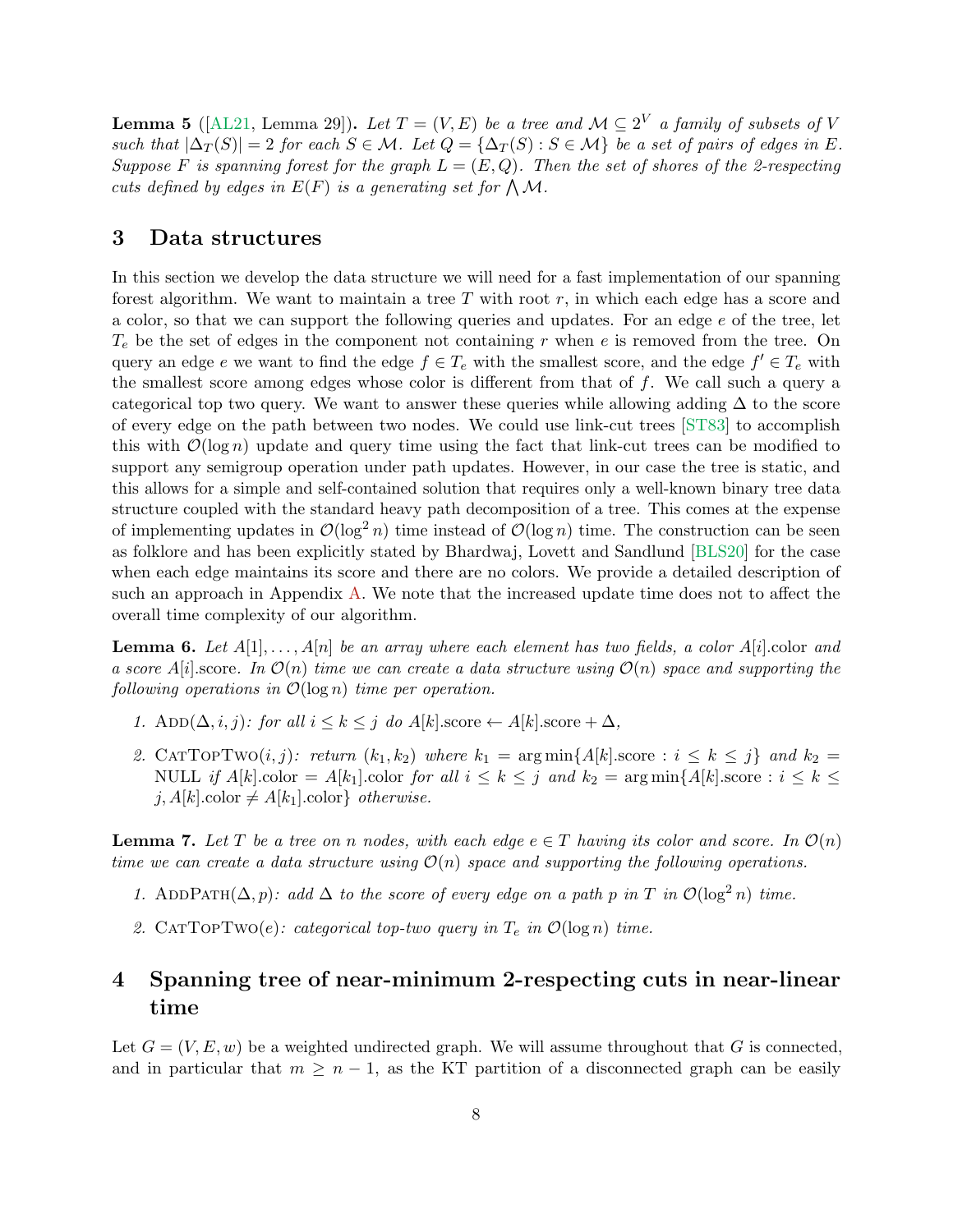determined from its connected components. Let  $T$  be a spanning tree of  $G$ . We will choose an  $r \in V$  with degree 1 in T to be the root of T. We view T as a directed graph with all edges directed away from r. With some abuse of notation, we will also use  $T$  to refer to this directed version. If we remove any edge  $e \in E(T)$  from T then T becomes disconnected into two components. We use  $e^{\downarrow} \subseteq V$  to denote the set of vertices in the component not containing the root, and  $T_e \subseteq E(T)$  to denote the set of edges in the subtree rooted at the head of  $e$ , i.e. the edges in the subgraph of  $T$ induced by  $e^{\downarrow}$ . We further use the shorthand  $\text{cost}(e) = w(\Delta(e^{\downarrow}))$  for the weight of the cut with shore  $e^{\downarrow}$ .

Two edges  $e, f \in E(T)$  define a unique cut in G which we denote by  $\text{cut}_{T}(e, f)$  (or  $\text{cut}(e, f)$ ) if it is clear from the context which  $T$  we are referring to). The cut depends on the relationship between e and f. If  $e \in T_f$  or  $f \in T_e$  then we say that e and f are descendant edges. Without loss of generality, say that  $f \in T_e$ . Then the cut defined by e and f is  $\text{cut}(e, f) = \Delta(e^{\downarrow} \setminus f^{\downarrow})$ . If e and f are not descendant edges, then we say they are independent. For independent edges we see that  $\text{cut}(e, f) = \Delta(e^{\downarrow} \cup f^{\downarrow})$ . In both cases we use  $\text{cost}(e, f)$  to denote the weight of the corresponding cut.

In a KT partition we are only interested in non-trivial cuts. We first prove the following simple claim that characterizes when  $cut(e, f)$  is trivial.

<span id="page-8-0"></span>**Proposition 8.** Let  $G = (V, E, w)$  be a connected graph with n vertices and let T be a spanning tree of G with root r. For  $e, f \in E(T)$  if  $cut(e, f)$  is trivial then

- 1. If  $e, f$  are independent then they must be the unique edges incident to the root.
- 2. If e, f are descendant then there is a vertex  $v \in V$  such that e is the edge incoming to v and f is the unique edge outgoing from v, or vice versa.

*Proof.* First suppose that  $e, f$  are independent. Then a shore of  $cut(e, f)$  is  $S = e^{\downarrow} \cup f^{\downarrow}$ . We have that  $|g^{\downarrow}| \geq 1$  any  $g \in E(T)$ , thus  $|S| \geq 2$ . Hence for cut $(e, f)$  to be trivial we must have  $|\bar{S}| = 1$ . The root r is not contained in  $g^{\downarrow}$  for any  $g \in E(T)$  thus it must be the case that  $\overline{S} = \{r\}$ . For this to happen,  $e, f$  must be incident to r, and r cannot have any other outgoing edges besides e and f.

Now consider the case that  $e, f$  are descendant and suppose without loss of generality that  $f \in T_e$ . Let  $S = e^{\downarrow} \setminus f^{\downarrow}$ . In this case we have  $|S| < n-1$  as  $e^{\downarrow}$  does not contain the root and  $|f^{\downarrow}| \geq 1$ . Let us understand when  $|S| = 1$ . As all vertices on the path from the head of e to and including the tail of f are in S it must be the case that the head of  $e$  is the tail of f. Call this vertex v and note  $v \in S$ . If v has any other child u besides the head of f then we would have  $u \in S$ as well, thus f must be the unique outgoing edge from  $v$ .  $\Box$ 

By choosing a root r for T that has degree 1 we avoid the case of item 1 of Proposition [8.](#page-8-0) Thus we only have to worry about trivial cuts when  $e, f$  are descendant.

With that out of the way, we now turn to the main theorem of this section. As outlined in Section [1.2](#page-3-0) this theorem is the key routine in our  $(1 + \varepsilon)$ -KT partition algorithm, which we fully describe in Section [5.](#page-20-0)

<span id="page-8-1"></span>**Theorem 9.** Let  $G = (V, E, w)$  be a connected graph with n vertices and m edges and let T be a spanning tree of G. For a given parameter  $\beta$ , define the graph H, with  $V(H) = E(T)$  and  $E(H) = \{ \{e, f\} \in E(T)^{(2)} : \text{cost}(e, f) \leq \beta \text{ and cut}(e, f) \text{ non-trivial} \}.$  There is a deterministic algorithm that given adjacency list access to G and T outputs a spanning forest of H in  $\mathcal{O}(m \log^4 n)$ time.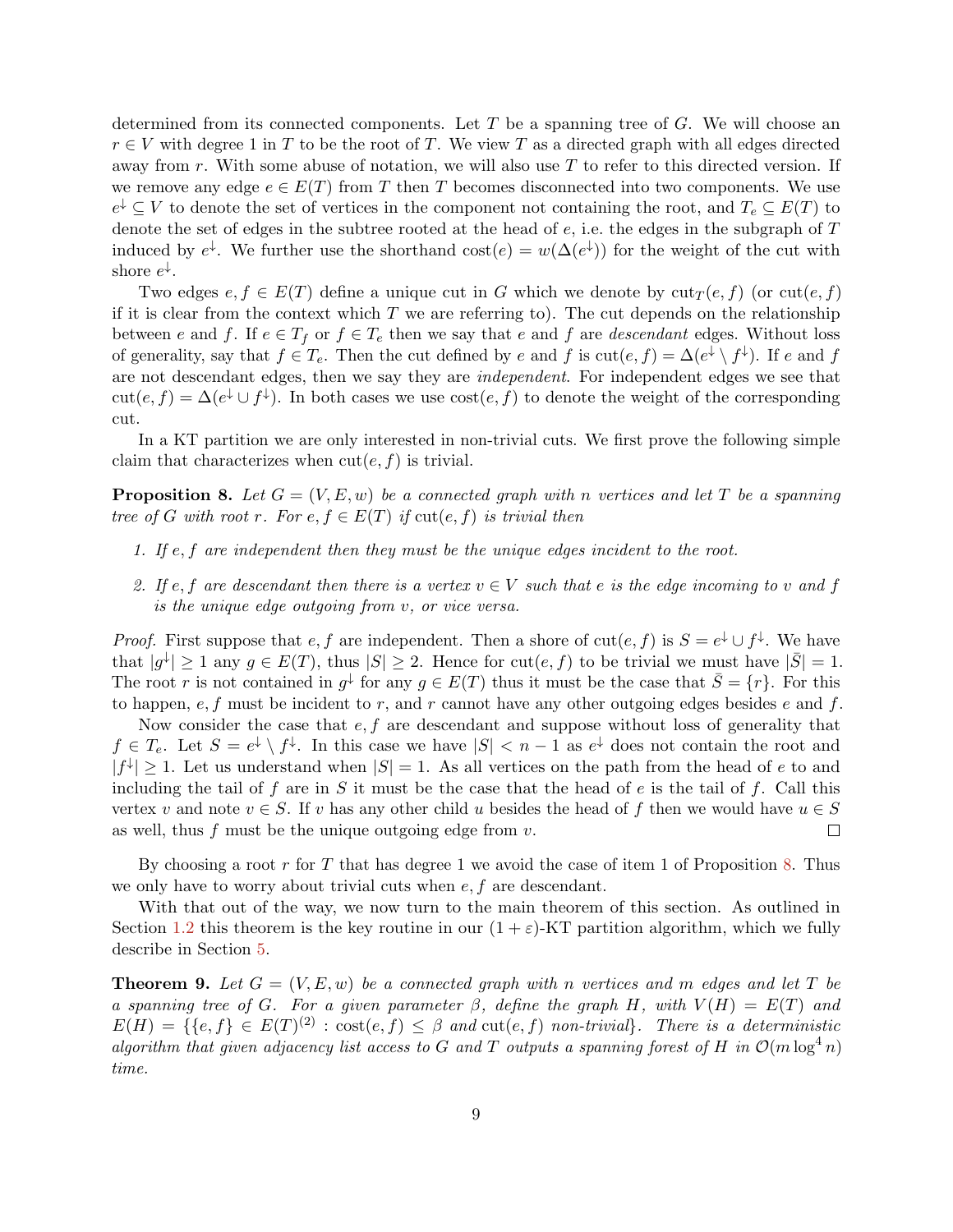At a high level, we prove Theorem [9](#page-8-1) by following Borůvka's algorithm to find a spanning forest of  $H$ . Throughout the algorithm we maintain a subgraph  $F$  of  $H$  that is a forest, initialized to be the empty graph on vertex set  $E(T)$ . At the end of the algorithm, F will be a spanning forest of H. The algorithm proceeds in rounds. In each round, for every tree in the forest, we find an edge connecting it to another tree in the forest, if such an edge exists. If  $H$  has  $k$  connected components, then in each round the number of trees in  $F$  minus  $k$  goes down by at least a factor of 2, and so the algorithm terminates in  $\mathcal{O}(\log n)$  rounds.

The main work is implementing a round of Borůvka's algorithm. We will think of the nodes of F as having colors, where nodes in the same tree of the forest have the same color, and nodes in distinct trees have distinct colors. The goal of a single round is to find, for each color  $c$ , a pair of edges  $e, f \in T$  such that  $c = \text{color}(e) \neq \text{color}(f)$  and  $\{e, f\} \in E(H)$ , or detect that there is no such pair with these properties, in which case the nodes colored  $c$  in  $F$  already form a connected component of  $H$ . As we need to refer to such pairs often we make the following definition.

**Definition 10** (partner). Let T and H be as in Theorem [9.](#page-8-1) Given an assignment of colors to the edges of T we say that f is a partner for e if  $\{e, f\} \in E(H)$  and  $\text{color}(e) \neq \text{color}(f)$ .

We will actually do something stronger than what is required to implement a round of Borůvka's algorithm, which we encapsulate in the following code header.

#### Algorithm 1 RoundEdges

| <b>Input:</b> Adjacency list access to G, a spanning tree T of G, a parameter $\beta$ , and an assignment |  |  |
|-----------------------------------------------------------------------------------------------------------|--|--|
| of colors to each $e \in E(T)$ .                                                                          |  |  |
|                                                                                                           |  |  |

**Output:** For every  $e \in E(T)$  output a partner  $f \in E(T)$ , or report that no partner for e exists.

The implementation of RoundEdges is our main technical contribution. Let us first see how to use RoundEdges to find a spanning forest of H.

<span id="page-9-0"></span>**Lemma 11.** Let  $G$ ,  $T$  and  $H$  be as in Theorem  $9$ . There is a deterministic algorithm that makes  $\mathcal{O}(\log n)$  calls to RoundEdges and in  $\mathcal{O}(n \log n)$  additional time outputs a spanning forest of H.

*Proof.* We construct a spanning forest of  $H$  by maintaining a collection of trees  $F$  that will be updated in rounds by Borůvka's algorithm until it becomes a spanning forest. We initialize  $F = (E(T), \emptyset)$  and give all  $e \in E(T)$  distinct colors. We maintain the invariants that F is a forest and that nodes in the same tree have the same color and those in different trees have distinct colors.

Consider a generic round where F contains q trees. We call RoundEdges with the current color assignment. For every e which has one we obtain a partner f such that  $\{e, f\} \in E(H)$  and  $\text{color}(e) \neq \text{color}(f)$ . For each color class c we select one e with  $\text{color}(e) = c$  which has a returned partner (if it exists) and let  $X$  be the set of selected edges. We then find a maximal subset of edges  $X' \subseteq X$  that do not create a cycle among the color classes by computing a spanning forest of the graph whose supervertices are given by the color classes and edges given by  $X$ . We add the edges in  $X'$  to  $E(F)$ . Finally we merge the color classes of the connected components in F by appropriately updating the color assignments, and we pass the updated forest and color assignments to the next round of the algorithm. Each of the steps in a single round can be executed in  $\mathcal{O}(n)$  time.

We have that  $|X'| \geq (q - \text{cc}(H))/2$  where  $\text{cc}(H)$  is the number of connected components of H. Each edge from  $X'$  added to F decreases the number of trees in F by one. Thus the number of trees in F minus  $cc(H)$  decreases by at least a factor of 2 in each round and the algorithm terminates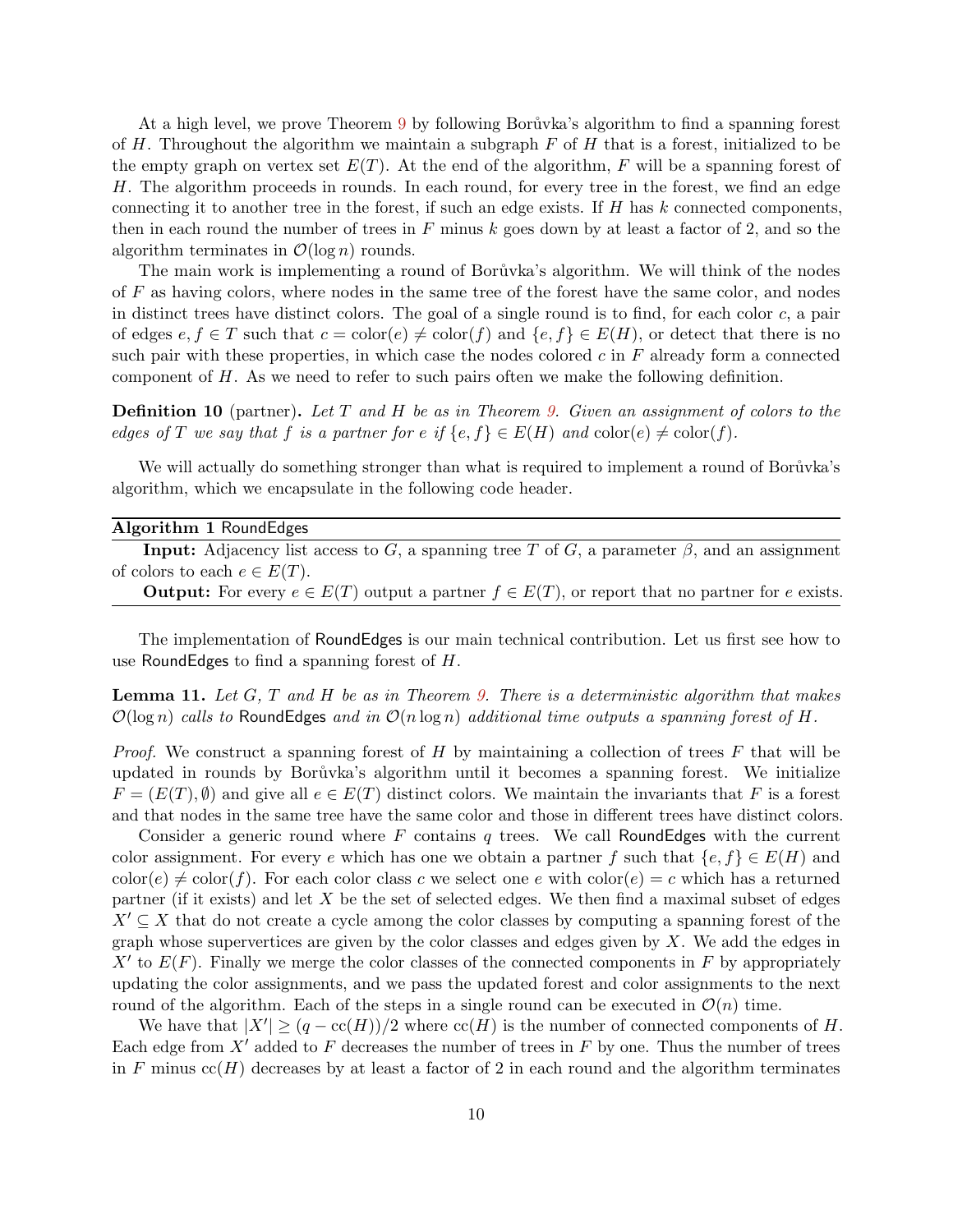after  $\mathcal{O}(\log n)$  rounds. The time spent outside of the calls to RoundEdges is  $\mathcal{O}(n)$  for each of the  $\mathcal{O}(\log n)$  rounds. This is  $\mathcal{O}(n \log n)$  overall.  $\Box$ 

If a node e has a partner f, then  $\{e, f\}$  can either be a pair of descendant or independent edges. To implement RoundEdges we will separately handle these cases, as described in the next two subsections.

### 4.1 Descendant edges

We follow the approach from  $\lbrack \text{GMW20} \rbrack$  originally designed to find a single pair  $\{e, f\}$  of descendant edges that minimizes  $\text{cost}(e, f)$  over all  $e, f \in E(T)$  in  $\mathcal{O}(m \log n)$  time. Their approach actually does something stronger (as does Karger's original algorithm): for every  $e \in E(T)$  it finds the best match in the subtree  $T_e$ , i.e., it returns an edge  $f^* \in \arg\min\{\text{cost}(e, f) \mid f \in T_e\}$ . In order to implement the descendant edge part of RoundEdges we have three additional complications to handle:

- 1. The edge  $f^*$  might have the same color as  $e$ .
- 2. The resulting  $cut(e, f^*)$  might be a trivial cut.
- 3. Edge e may have no partner in  $T_e$  but still have a partner f such that  $e \in T_f$ . This partnership may not be discovered when we are looking for partners of f if there is another  $g \in T_f$  with  $\cot(f, g) \leq \cot(e, f).$

Item 1 can be easily solved by, in addition to finding  $f^*$ , also finding  $g^* \in \arg \min \{ \text{cost}(e, f) \mid$  $f \in E(T_e)$ , color(f)  $\neq$  color(f<sup>\*</sup>)}. Phrasing things in this way, rather than simply looking for the edge h with color different from e which minimizes  $cost(e, h)$ , helps to limit the dependence of the query on e and thus reduce the query time. If there is an  $f \in T_e$  with  $\text{color}(f) \neq \text{color}(e)$  and  $\text{cost}(e, f) \leq \beta$  then at least one of  $f^*, g^*$  will satisfy this too.

For item 2, we use the result of Proposition [8](#page-8-0) that descendant edges that give rise to trivial cuts have a very constrained structure. This allow us to avoid trivial cuts when looking for a partner of e.

Item 3 is relatively subtle and does not arise in the minimum weight 2-respecting cut problem. To explain the issue we have to first say something about the high level structure of our implementation of RoundEdges. We will perform an Euler tour of  $T$  and, when the tour visits edge  $e$  for the first time, we will look for a partner f for e in  $T_e$ . The issue is the following, which we explain in the context of the very first round of Bor $\hat{u}$ vka's algorithm so we do not have to worry about nodes having different colors. Suppose that in the graph  $H$  the only edge incident to node  $e$  is a node  $f$ with  $e \in T_f$ . Thus in the execution of RoundEdges we want to find f as a partner of e. When the Euler tour is at e we will not find any suitable partner for e, as there is none in  $T_e$ . We would like to identify f as a partner for e when the Euler tour visits f for the first time. However, if there is a  $g \in T_f$  with  $\cos(f, g) < \cos(f, e)$  then the algorithm will return g as a partner of f rather than  $e$ . To handle this we will actually make two passes over  $T$ . In the first pass, when we visit edge e for the first time we look for a partner f in  $T_e$ . In the second pass, we handle the case where the partner of  $e$  might be an ancestor of  $e$ . To do this we need to de-activate nodes. When the Euler tour visits f for the first time, we first find the lowest cost partner for f in  $T_f$ . We then de-activate this node, and again find the best active partner for f in  $T_f$ . Repeating this process, we will eventually find e if  $\{e, f\}$  is indeed an edge of H and e, f have different colors.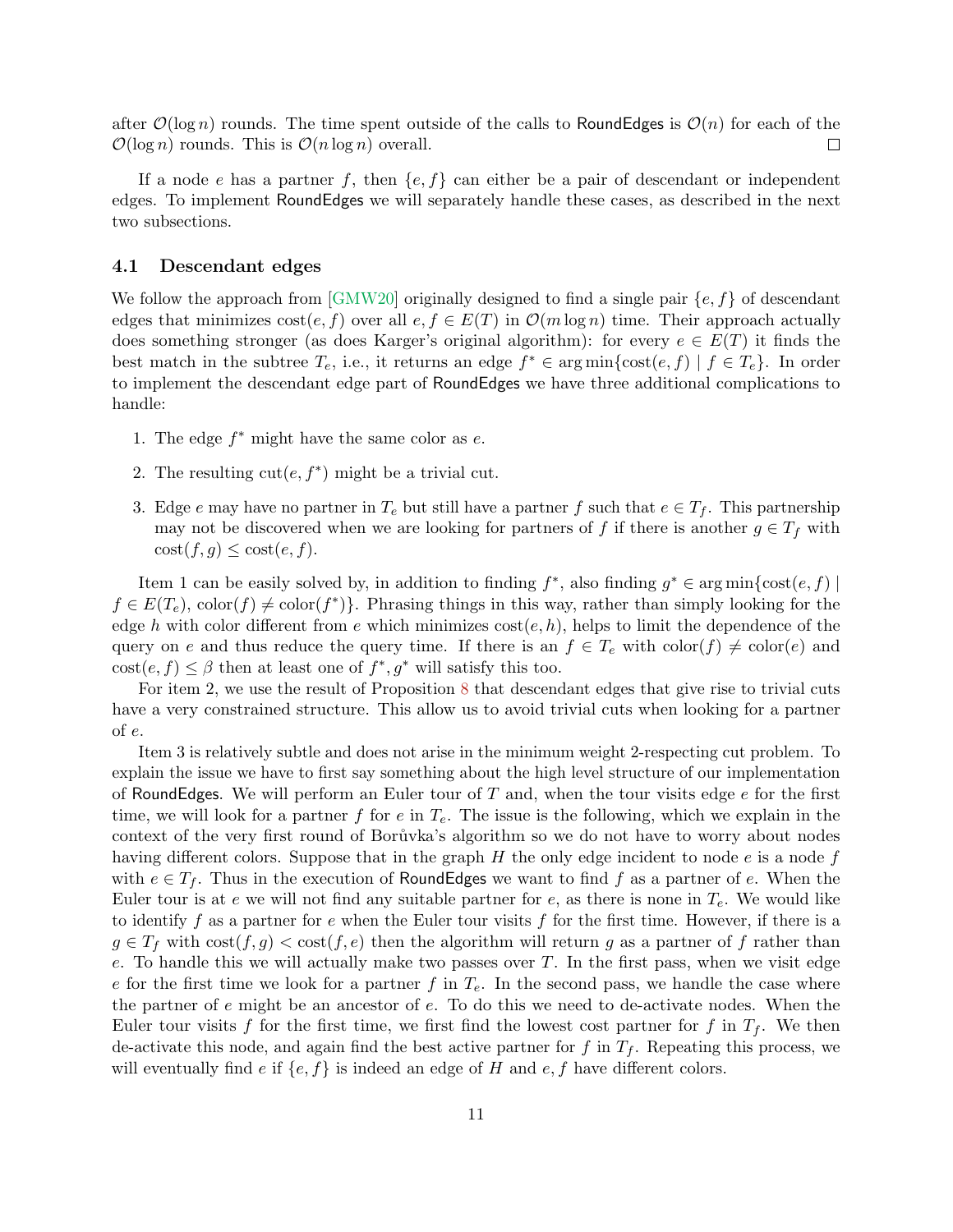Now we turn to more specific implementation details. A key idea in [\[GMW20\]](#page-26-1) is that we can do an Euler tour of  $T$  while maintaining a data structure such that when we first visit an edge  $e$  we can easily look up  $cost(e, f)$  for any  $f \in T_e$ . The way this is maintained can be best understood by noting that for  $f \in T_e$ :

<span id="page-11-0"></span>
$$
\begin{aligned} \text{cost}(e, f) &= w(\Delta(e^{\downarrow} \setminus f^{\downarrow})) \\ &= w(e^{\downarrow} \setminus f^{\downarrow}, (e^{\downarrow})^c) + w(e^{\downarrow} \setminus f^{\downarrow}, f^{\downarrow}) \\ &= \text{cost}(e) + \underbrace{\text{cost}(f) - 2w(f^{\downarrow}, (e^{\downarrow})^c)}_{\text{score}_e(f)} \,, \end{aligned} \tag{1}
$$

where for convenience we defined  $score_e(f) = cost(f) - 2w(f^{\downarrow}, (e^{\downarrow})^c)$ , where the superscript c denotes taking the complement.

We begin the algorithm by computing  $\text{cost}(e)$  for every  $e \in E(T)$ , which can be done in  $\mathcal{O}(m)$ time by Lemma [3.](#page-6-0) We then do an Euler of T while maintaining a data structure from Lemma [7](#page-7-0) such that, when we are considering  $e \in E(T)$ , for every  $f \in T_e$  the value of the data structure at location f is cost $(e, f)$ . For  $f \notin T_e$  this will not in general be the case.

As can be seen from Eq. [\(1\)](#page-11-0), the key to maintaining this data structure is how to update the values  $w(f^{\downarrow}, (e^{\downarrow})^c)$  when we descend edge e. Consider the case where we are currently at edge  $e' = (z, x)$  and move to a descending edge  $e = (x, y)$ . For two vertices  $u, v$  let  $p(u, v)$  be the set of edges on the path from u to v in T, and let  $lca(u, v)$  be their least common ancestor in T. For  $f \in T_e$  we see that

$$
w(f^{\downarrow}, (e^{\downarrow})^c) = w(f^{\downarrow}, (e^{\prime \downarrow})^c) + \sum_{\substack{\{u,v\} \in E \\ f \in p(u,v), \text{lca}(u,v) = x}} w(\{u,v\}) . \tag{2}
$$

By its definition in [\(1\)](#page-11-0) we can compute  $\text{score}_e(f)$  from  $\text{score}_{e'}(f)$  by subtracting  $2w(\lbrace u, v \rbrace)$  from for every  $\{u, v\} \in E$  such that  $f \in p(u, v)$  and  $lca(u, v) = x$ . The for-loop on line [2](#page-13-0) of Algorithm 2 implements this step for all f by looping over all  $\{u, v\} \in E$  with  $lca(u, v) = x$ . After this update we have that  $\text{cost}(e, f) = \text{cost}(e) + \text{score}(f)$  for every  $f \in T_e$ . This shows how to descend down T while keeping the invariant. The full tree is then explored by taking an Euler tour through  $T$ , and whenever we go back up in the tree we revert the score updates (for-loop on line 10 of Algorithm [3\)](#page-14-0). This allows us to find candidate  $f \in T_e$  for every  $e \in E(T)$ . To bound the number of updates, note that each of the  $m$  edges has a unique lca, and we only do an update corresponding to an edge when the lca is visited by the Euler tour. Since the Euler tour visits every vertex at most twice, the number of updates is at most 2m. In addition, the number of categorical top two queries is  $n-1$ . The data structure from Lemma [7](#page-7-0) then yields  $\mathcal{O}(m \log^2 n)$  time overall.

The algorithm is formalized in Algorithm [2,](#page-13-0) whose correctness we prove in the following lemma.

<span id="page-11-1"></span>**Lemma 12** (cf. [\[GMW20,](#page-26-1) Lemma 8]). Assume that we first initialize e.score  $\leftarrow$  cost(e) for every  $e \in E(T)$ , and then run Algorithm [2](#page-13-0) (doing nothing in line [6\)](#page-13-0). Then whenever an edge  $e = (x, y)$ is followed on line [5](#page-13-0) in the call to  $\text{TRAVERSE}(x)$  it holds that  $\text{cost}(e, f) = \text{cost}(e) + f.\text{score}$  for all  $f \in T_e$ .

*Proof.* We will prove this by induction on the depth of x. Consider the case where x is the root r. Before the call to TRAVERSE(r) we initialized all scores to e.score  $\leftarrow \text{cost}(e)$ . Then, on line [3](#page-13-0) of TRAVERSE(r), for each  $\{u, v\} \in E(G)$  with  $lca(u, v) = r$  we subtract  $2w(\{u, v\})$  from the score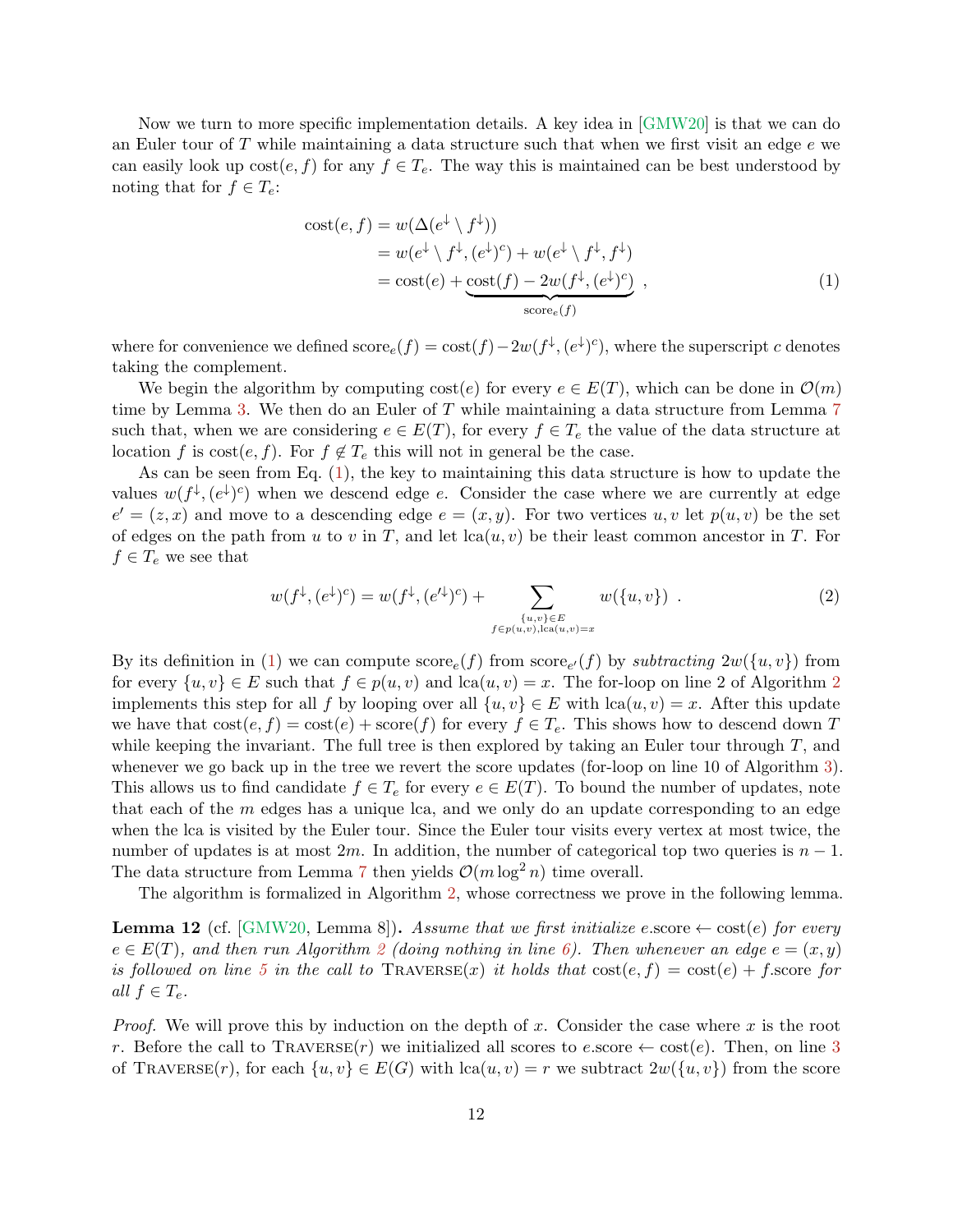of every edge on the u to v path in  $T$ . Let us refer to scores at this point in time as "at time zero." We first claim that at time zero for any outgoing edge  $e = (r, y)$  from the root this makes  $\text{cost}(e, f) = \text{cost}(e) + f$  score for all  $f \in T_e$ .

Let  $p(u, v)$  be the set of edges on the path from u to v in T. By Eq. [\(1\)](#page-11-0) we have cost $(e, f)$  $\text{cost}(e) + \text{cost}(f) - 2w(f^{\downarrow}, (e^{\downarrow})^c)$  thus it suffices to show that for any  $f \in T_e$ 

$$
w(f^{\downarrow}, (e^{\downarrow})^c) = \sum_{\substack{\{u,v\} \in E(G) \\ f \in p(u,v), \text{lca}(u,v) = r}} w(\{u, v\}) .
$$

This holds because by definition  $h \in E(f^{\downarrow}, (e^{\downarrow})^c)$  iff one endpoint is in  $f^{\downarrow}$  the other endpoint is in  $(e^{\downarrow})^c$ , which in turn happens iff the least common ancestor of the endpoints is r and f lies on the path between the endpoints.

To finish the base case, we claim that at each iteration of the for loop all scores are the same as at time zero. This is because in the recursive calls that follow the update to the scores on line [3](#page-13-0) the update is exactly canceled out by the reverse update on line [10](#page-13-0) when the recursive call exits.

For the inductive step, let us suppose that when an edge  $e = (x, y)$  is followed on line [5](#page-13-0) in the call to TRAVERSE(x) it holds that  $\text{cost}(e, f) = \text{cost}(e) + f$ . Score for all  $f \in T_e$ . Let us now refer to scores at this point in time as "at time zero." We then want to show that on line  $5$  in the call to TRAVERSE $(y)$ that for an outgoing edge  $e' = (y, z)$  it holds that  $cost(e', f) = cost(e') + f$  score for all  $f \in T_{e'}$ . The change in the scores from time zero to the execution of the for loop in the call to  $\text{TrAVERSE}(y)$  occurs in the update on line [3.](#page-13-0) Let us refer to scores at this point in time as "at time one." We first show that at time one for any outgoing edge  $e' = (y, z)$  of y it holds that  $cost(e', f) = cost(e') + fscore$ for all  $f \in T_{e'}$ . The key to this is to consider the difference between  $\text{cost}(e, f)$  and  $\text{cost}(e', f)$  for an  $f \in T_{e'}$ . By Eq. [\(1\)](#page-11-0) we have  $\cos(t) = \cos(t) + \cos(t) - 2w(f^{\downarrow}, (e^{\prime \downarrow})^c)$ , and by the inductive hypothesis at time zero score. $f = \text{cost}(f) - 2w(f^{\downarrow}, (e^{\downarrow})^c)$ . Thus so that  $\text{cost}(e', f) = \text{cost}(e') + \text{score}.f$ we need to update the score.  $f$  by

<span id="page-12-0"></span>
$$
2\left(w(f^{\downarrow},(e^{\downarrow})^c) - w(f^{\downarrow},(e'^{\downarrow})^c)\right) = -2 \sum_{\substack{\{u,v\} \in E(G) \\ f \in p(u,v), \text{lca}(u,v) = y}} w(\{u,v\}) . \tag{3}
$$

To see this, first note that  $E(f^{\downarrow}, (e^{\downarrow})^c) \subseteq E(f^{\downarrow}, (e^{\prime\downarrow})^c)$ . This confirms that we should subtract something to perform this update. An edge  $\{u, v\}$  is in  $E(f^{\downarrow}, (e^{\prime \downarrow})^c)$  but not  $E(f^{\downarrow}, (e^{\downarrow})^c)$  iff one endpoint, say u, is in  $f \downarrow$  and the other endpoint v is in  $(e^{t})^c \setminus (e^{\downarrow})^c$ . This means that  $v \in e^{\downarrow}$  but now  $e^{t}$  and so  $y = \text{lca}(u, v)$ . The condition  $u \in f^{\downarrow}$  is then equivalent to having f on the path between  $u$  and  $v$ . This confirms that Eq. [\(3\)](#page-12-0) performs the correct update.

To finish the proof, we claim that  $cost(e', f) = cost(e') + score.f$  not just at time one, but at the time when the for loop with  $e'$  is executed. This is again because in the changes to the scores on line [3](#page-13-0) that are made in a recursive call are reversed when the recursive call exits on line [10,](#page-13-0) thus  $\Box$ every time the for loop is executed the scores are the same as the scores at time one.

Given Lemma [12](#page-11-1) to maintain  $\text{cost}(e, f)$  for  $f \in T_e$  during an Euler tour of the tree, and with a link cut tree data structure to handle categorical top two queries, it is now straightforward to design an algorithm to find for every edge e a partner for e that is a descendant or ancestor, if such a partner exists.

<span id="page-12-1"></span>**Theorem 13.** Given an assignment e.color for each  $e \in E(T)$ , there is a deterministic algorithm that runs in time  $\mathcal{O}(m \log^2 n)$  and for each e finds an f such that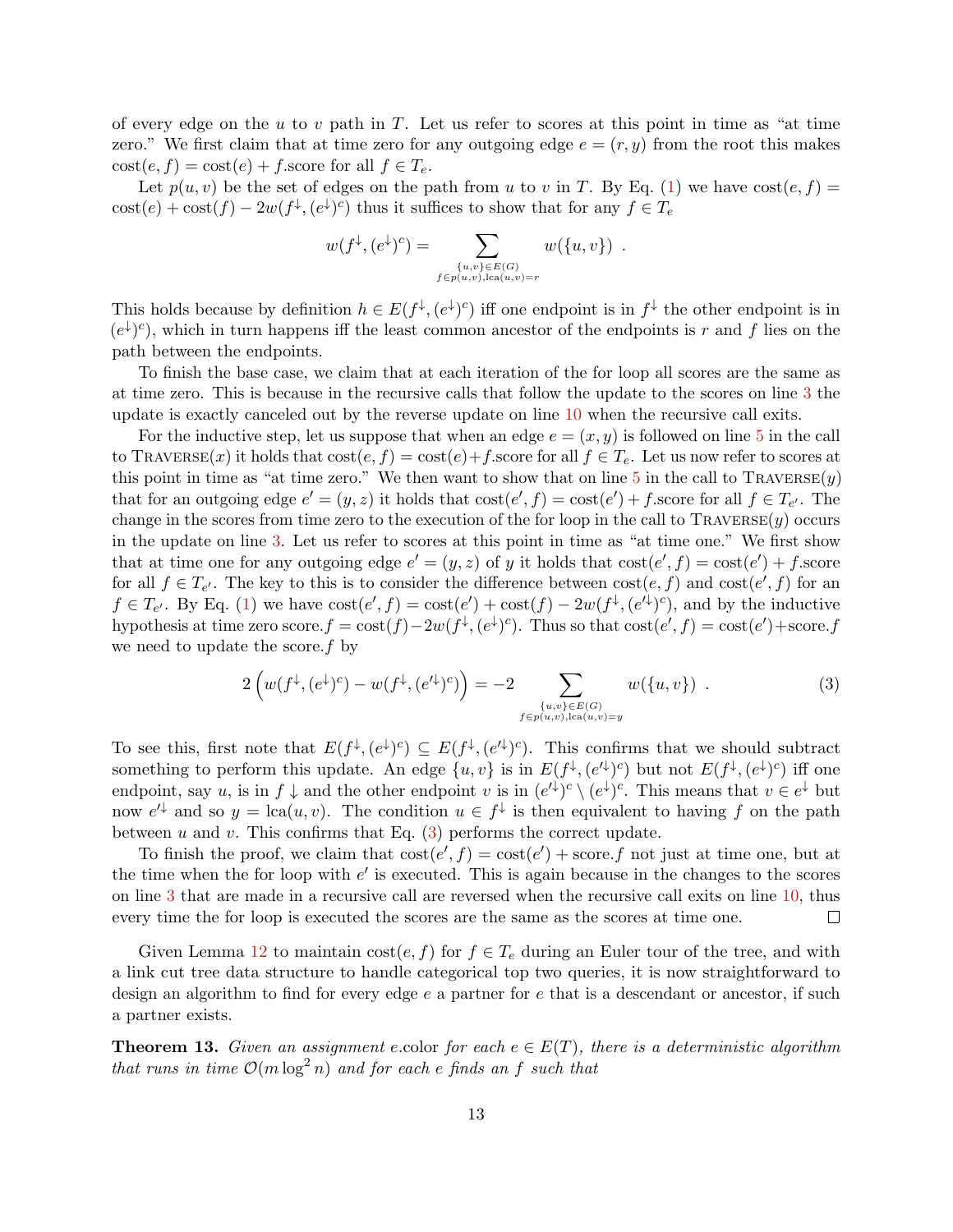<span id="page-13-0"></span>**Algorithm 2** Euler tour maintaining  $cost(e, f)$  for  $f \in T_e$ 1: function  $\text{TrAVERSE}(x)$ 2: for all  $\{u, v\} \in E(G)$  such that  $lca(u, v) = x$  do 3:  $ADDPATH(-2w({u, v}), u\text{-to-}v)$ 4: end for 5: for all y such that  $e = (x, y) \in E(T)$  do 6: Process  $e$ .  $\triangleright$  "Process" depends on context. 7: TRAVERSE $(y)$ 8: end for 9: **for all**  $\{u, v\} \in E(G)$  such that  $lca(u, v) = x$  do 10: ADDPATH $(2w({u,v}), u$ -to-v) 11: end for 12: end function

1.  ${e, f}$  ∈ H

2. 
$$
e \in T_f
$$
 or  $f \in T_e$ 

3. e.color  $\neq f$ .color

```
if such an f exists.
```
*Proof.* The algorithm is given by Algorithm [3.](#page-14-0) Suppose that an edge  $e$  has a partner  $f$  satisfying the 3 conditions of the theorem. Then either  $f \in T_e$  or  $e \in T_f$ . We claim that if  $f \in T_e$  then we will find a partner of e in the call to TRAVERSE $(r)$  using BELOW $(e)$  to process edge e, and if  $e \in T_f$ then we will find a partner of e in the call to  $\text{TAIVERSE}(r)$  using  $\text{ABOVE}(e)$  to process edge e.

Let us show these statements separately, starting with the case  $f \in T_e$ . Consider the time when e is considered in the for loop line [5](#page-13-0) in a recursive call from  $\text{TraversE}(r)$  using  $\text{BELOW}(e)$  to process edge e. In the call to  $BEDW(e)$  we first check if the tail of e has a single outgoing edge h. If this is the case then  $\text{cut}(e, h)$  is a trivial cut and thus we do not want to find h as a partner for e. We thus add  $\beta + 1$  to the score of h ensuring that it will never be a valid partner for e. By Proposition [8](#page-8-0) this is the only situation where  $\text{cut}(e, f)$  is trivial for  $f \in T_e$ . By Lemma [12](#page-11-1) for all other  $g \in T_e$  it holds that  $cost(e, g) = cost(e) + g$  score. Thus the call to CatTopTwo(e) will perform correctly, and one of the returned edges must be a valid partner for  $e$ . We then reset the score of  $h$ , if it was changed, to maintain the property given by Lemma [12.](#page-11-1)

Now consider the case where e has a partner f with  $e \in T_f$ . Let f be the first such partner that is encountered in an Euler tour of T. We claim that the edge  $\{e, f\}$  will be added to X in the call to  $\text{TRAVERSE}(r)$  using  $\text{ABOVE}(e)$  to process edge e. First note that after the previous call to TRAVERSE(r) terminates it holds that g.score =  $\cos(g)$  as all changes to the scores in the recursive calls are reverted after the call returns. Thus we are again in position to apply Lemma [12,](#page-11-1) although we have to be slightly more careful this time as scores are modified within the body of the for loop on line [5](#page-13-0) of Algorithm [2](#page-13-0) when we run ABOVE $(e)$  to process e. We again handle the possibility of trivial cuts as in the "below" case. We also modify a score for an edge  $e$  after a partner for  $e$  has been found and thus our job for e is done and we no longer need to use its score. As by assumption f is the first potential partner for f encountered in the Euler tour, the score of  $e$  has not been modified at this point. Thus by Lemma [12](#page-11-1) it holds that  $\cos(e, f) = \cos(f) + e$ . Score. This means that e will eventually be found in the repeat loop on line [7](#page-14-0) of the function  $\text{ABovE}(e)$ .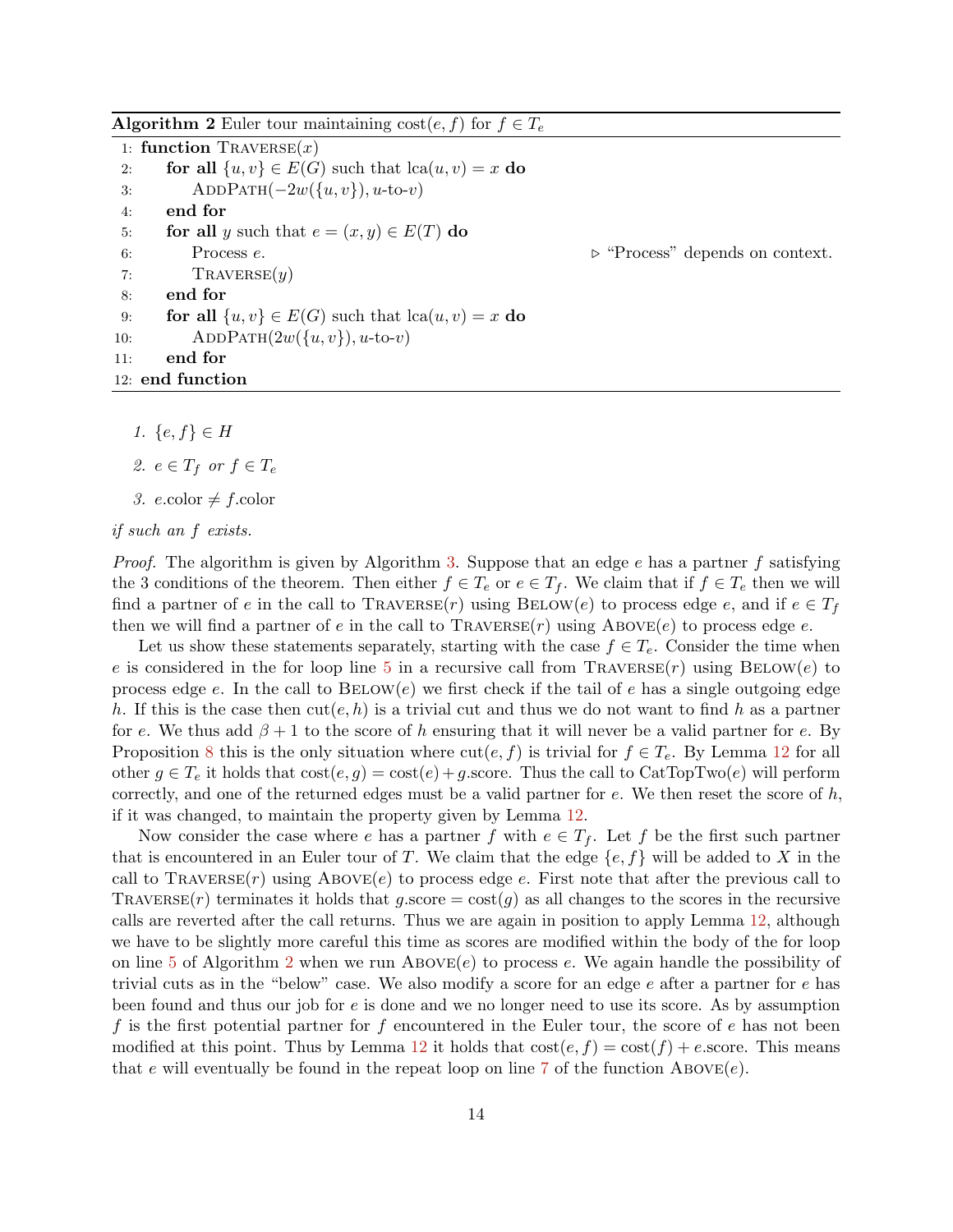<span id="page-14-0"></span>1:  $X \leftarrow \emptyset$  .  $X$  will hold all edges found during the round 2: for  $e \in E(T)$  do e.score  $\leftarrow \text{cost}(e)$   $\triangleright$  scores are maintained with Lemma [7](#page-7-0) 3: end for 4: Run TRAVERSE $(r)$  where "Process  $e$ " means running BELOW $(e)$ . 5: Run TRAVERSE $(r)$  where "Process  $e$ " means running ABOVE $(e)$ . 1: **function**  $BEDW(e)$  . Find a partner for e in  $T_e$ . 2: if the head of  $e$  has outdegree 1 then 3: Let h be the outgoing edge of the head of e.  $\triangleright$  In this case cut(e, h) is trivial 4:  $h.\text{score} += \beta + 1$ 5: end if 6:  $(f, g) = \text{CATTOPTwo}(e)$ 7: if  $\text{color}(f) \neq \text{color}(e) \& \text{cost}(e) + \text{score}(f) \leq \beta$  then 8:  $X \leftarrow X \cup \{e, f\}$ 9: else if  $\text{color}(g) \neq \text{color}(e) \& \text{cost}(e) + \text{score}(f) \leq \beta$  then 10:  $X \leftarrow X \cup \{e, q\}$ 11: end if 12: **if** the head of e has outdegree 1 then 13:  $h.\text{score} \equiv \beta + 1$ 14: end if 15: end function 1: **function** ABOVE(e)  $\triangleright$  Find all f such that  $f \in T_e$  and e is a partner of f. 2: if the head of  $e$  has outdegree 1 then 3: Let h be the edge coming into the head of e.  $\triangleright$  In this case cut $(e, h)$  is trivial 4:  $h.\text{score} += \beta + 1$ 5: end if 6:  $noMore = false$ 7: repeat 8:  $(f, g) = \text{CATTopTwo}(e)$ 9: **if**  $\text{color}(f) \neq \text{color}(e) \& \text{cost}(e) + \text{score}(f) \leq \beta$  then 10:  $X \leftarrow X \cup \{e, f\}$ 11:  $f.\text{score} += \beta + 1$ 12: else if  $\text{color}(g) \neq \text{color}(e) \& \text{cost}(e) + \text{score}(f) \leq \beta$  then 13:  $X \leftarrow X \cup \{e, g\}$ 14:  $q\text{.score} += \beta + 1$ 15: else 16: noMore = True 17: end if 18: until noMore 19: **if** the head of e has outdegree 1 then 20:  $h.\text{score} = \beta + 1$ 21: end if 22: end function

Algorithm 3 The descendant edge portion of RoundEdges.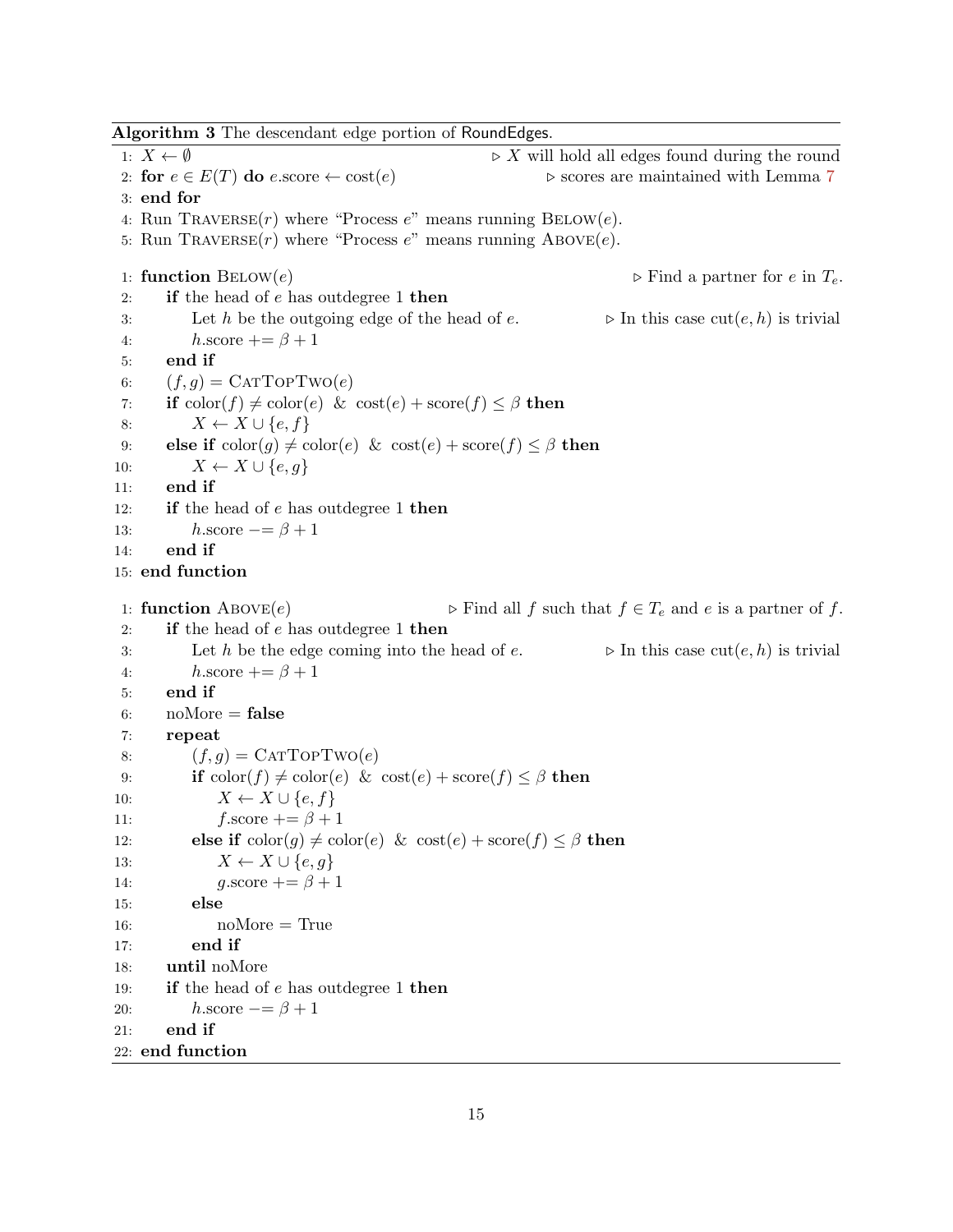Let us now analyze the running time. Computing  $cost(e)$  for each edge e can be done in time  $\mathcal{O}(m+n)$  by Lemma [3.](#page-6-0) Before proceeding with the traversal, we gather, for each node x, all edges  $\{u, v\} \in E(G)$  such that  $lca(u, v) = x$ . This can be done in  $\mathcal{O}(m)$  time by constructing in  $\mathcal{O}(n)$ time a constant-time LCA structure [\[BF00\]](#page-26-9), and iterating over the edges. Next consider the body of the for loop in the Below function. Here we make a single CatTopTwo query which takes time  $\mathcal{O}(\log n)$  by Lemma [7.](#page-7-0) Thus over the entire Euler tour these queries contribute  $\mathcal{O}(n \log n)$  to the running time. In the ABOVE function all CATTOPTWO queries in the body of the for loop except for one (when noMore becomes true) will result in de-activating an edge. Thus again the total query time over the Euler tour is  $\mathcal{O}(n \log n)$ .

Finally consider the cost of updating the scores in the Euler tour. As discussed earlier, over the course of the Euler tour this requires doing 2 calls to ADDPATH for every edge of  $G$ . Each ADDPATH call can be done in time  $\mathcal{O}(\log^2 n)$  by Lemma [7,](#page-7-0) thus the overall time for this is  $\mathcal{O}(m \log^2 n)$ , which dominates the complexity of the algorithm.  $\Box$ 

## 4.2 Independent edges

The goal now is to find, for every edge  $e \in E(T)$ , a partner  $f \in E(T)$  such that  $e, f$  are independent, or decide that there is no such f. As we chose the root of T to have degree 1, by Proposition [8](#page-8-0) we do not have to worry about trivial cuts in the independent edge case. Instead of considering all edges  $e \in E(T)$  one-by-one, we first find a heavy path decomposition of T and then iterate over all pairs of heavy paths h, h' to look for a partner  $f \in h'$  for every  $e \in h$ . We cannot literally carry out this plan as the number of pairs of heavy paths can be  $\Omega(n^2)$  and so we cannot explicitly consider every pair. We show next that many pairs  $h, h'$  result in a trivial case and that all these trivial pairs can be solved together in one batch. We then bound the number of non-trivial pairs and show that in near-linear time we can explicitly process all of them. The idea of processing pairs of heavy paths, and explicitly considering only the non-trivial ones, was introduced in the context of 2-respecting cuts by Mukhopadhyay and Nanongkai [\[MN20\]](#page-27-1) (see also [\[GMW20\]](#page-26-1)).

Consider two distinct heavy paths h, h', where h is the path  $u_1 - u_2 - \cdots - u_q$  and h' is the path  $v_1 - v_2 - \dots v_{q'}$ . We let  $e_i = (u_i, u_{i+1})$  for  $i = 1, \dots, q-1$  and  $f_i = (v_i, v_{i+1})$  for  $i = 1, \dots, q'-1$ . It can be that not all pairs  $e_i, f_j$  are independent, see Fig. [1.](#page-17-0) However, we can easily identify the subpaths of  $h, h'$  containing pairwise independent edges in constant time by computing the least common ancestor v of the tails of h, h'. If  $v = v_{p'}$  lies on h' then  $e_i, f_j$  will be independent for  $1 \leq i < q$  and  $p' \leq j < q'$ , and similarly if v lies on h. In general we assume that  $p, p'$  have been determined so that  $e_i, f_j$  are independent for all  $p' \leq i < q$  and  $p' \leq j < q'$ , and that these pairs comprise all of the independent pairs on h, h'. We can associate to h, h' a  $(q-1)$ -by- $(q'-1)$  matrix  $M^{(h,h')}$  where for  $p' \leq i < q$  and  $p' \leq j < q'$ 

<span id="page-15-1"></span>
$$
M^{(h,h')}[i,j] = \text{cost}(e_i, f_j)
$$
  
= 
$$
\text{cost}(e_i) + \text{cost}(f_j) - 2w(e_i^{\downarrow}, f_j^{\downarrow}) ,
$$
 (4)

and  $M^{(h,h')}$  is undefined otherwise.<sup>[4](#page-15-0)</sup> By Lemma [3,](#page-6-0) all values of cost(e) can be computed in  $\mathcal{O}(m)$ total time. To efficiently evaluate  $M^{(h,h')}$ , we will prepare a list  $L(h, h')$  of all edges that contribute to  $w(e^{\downarrow}, f^{\downarrow})$  for independent  $e, f$  with  $e \in h, f \in h'$ . For many  $h, h'$  the list  $L(h, h')$  will be empty,

<span id="page-15-0"></span><sup>&</sup>lt;sup>4</sup>We could restrict  $M^{(h,h')}$  to the submatrix on which it is defined, but find it notationally easier for the i, j indices in  $M^{(h,h')}$  to match the edge labels.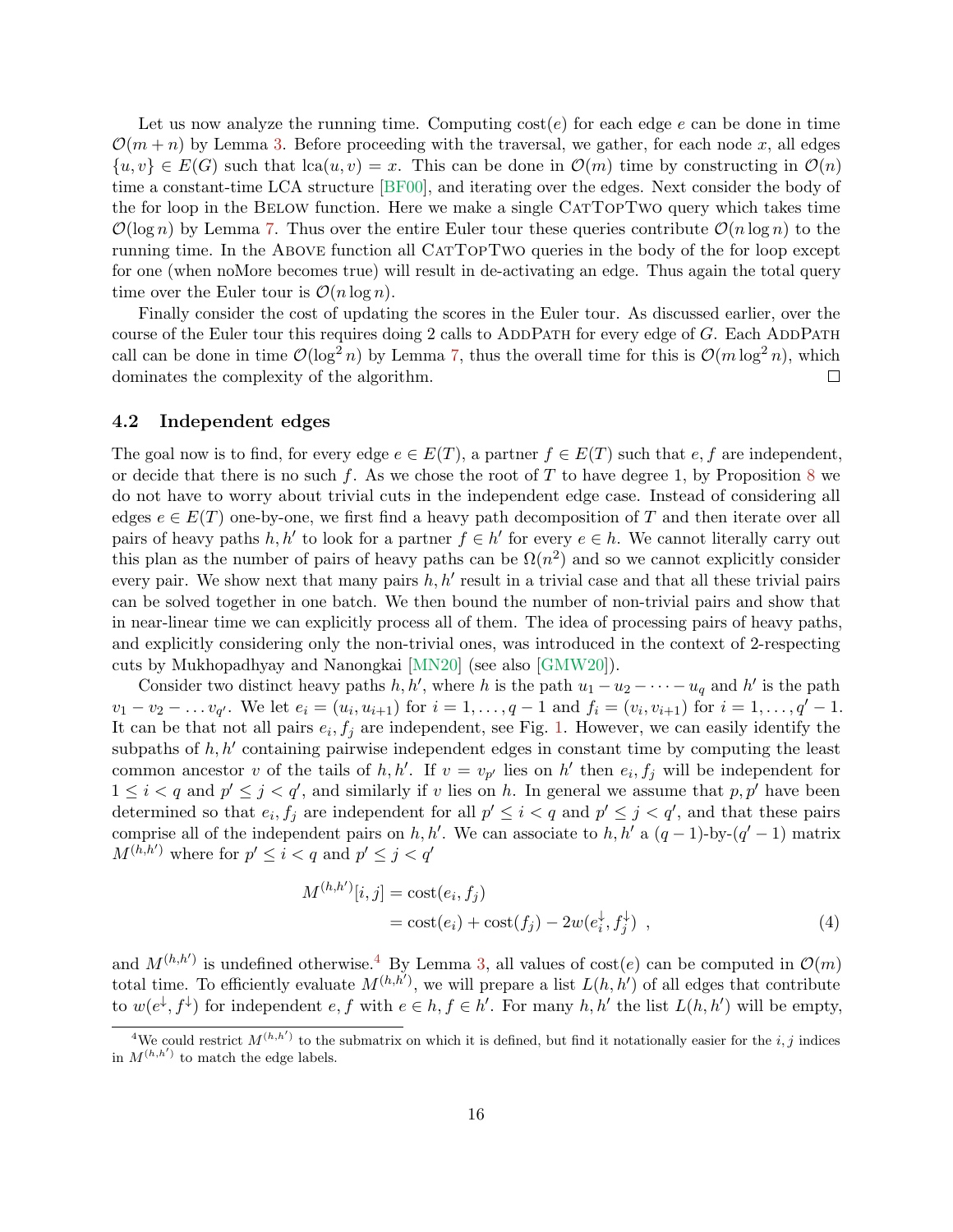leading to the trivial case mentioned above. The following lemma bounds the size of all the non-empty lists and shows they can be constructed efficiently.

**Lemma 14.** The total length of all lists  $L(h, h')$  is  $\mathcal{O}(m \log^2 n)$  and all non-empty lists  $L(h, h')$  can be constructed deterministically in time  $\mathcal{O}(m \log^2 n)$ .

*Proof.* Observe that an edge  $\{u, v\} \in E$  can contribute to  $w(e^{\downarrow}, f^{\downarrow})$  for independent e, f with  $e \in h, f \in h'$  only if u is in the subtree rooted at the head of h and v is in the subtree rooted at the head of  $h'$ . There are at most  $\log n$  heavy paths intersecting the path from u to the root and from v to the root, and we can iterate over all such heavy paths in time proportional to their number (for example, by storing for each edge of  $T$ , a pointer to the head of the heavy path that contains it). Thus, we can iterate over all relevant h, h' in  $\mathcal{O}(\log^2 n)$  time, and add a triple  $(h, h', \{u, v\})$  to an auxiliary list in which the heavy paths are identified by their heads. The total size of the auxiliary list is now  $\mathcal{O}(m \log^2 n)$  and it can be lexicographically sorted in the same time with radix sort. After sorting each non-empty list  $L(h, h')$  constitutes a contiguous fragment of the auxiliary list.  $\Box$ 

We can now describe how to find a partner f for every e such that  $e, f$  are independent. The algorithm first solves together in one batch the case where the partner of  $e \in h$  is in a heavy path h' where  $L(h, h')$  is empty. After that we explicitly consider all  $h, h'$  with  $L(h, h')$  non-empty. We consider these two cases in the next two subsections.

### 4.2.1 Empty lists

<span id="page-16-0"></span>**Lemma 15.** There is a deterministic algorithm that in time  $\mathcal{O}(m+n)$  finds a partner for every edge  $e \in E(T)$  that has a partner f such that e, f are independent and  $e \in h, f \in h'$  with  $L(h, h')$ empty.

*Proof.* The key observation is that if  $L(h, h')$  is empty then  $cost(e, f) = cost(e) + cost(f)$  by Eq. [\(4\)](#page-15-1). As can be seen from Eq. [\(1\)](#page-11-0) and Eq. (4), for any edge f' it always holds that  $cost(e, f') \le$  $\cos(t) + \cos(t')$ , whether e, f' are descendant or independent. Thus in this case it suffices for us to find any f' of color different from e such that  $\text{cost}(e) + \text{cost}(f') \leq \beta$ , and  $\text{cut}(e, f')$  is non-trivial as this ensures  $cost(e, f') \leq \beta$ . We are guaranteed such an f' exists as f satisfies this.

By Lemma [3](#page-6-0) we can compute  $cost(f')$  for every  $f' \in E(T)$  in time  $\mathcal{O}(m)$ . Then in time  $\mathcal{O}(n)$ with one pass over  $E(T)$  we compute the edge  $f_1$  of lowest cost and the edge  $f_2$  of lowest cost that is of color different to  $f_1$ . We then repeat this categorical top two query twice more, each time excluding all previously found edges. At the end we obtain edges  $f_1, \ldots, f_6$ . We claim that for every e, at least one of these must be a valid partner.

Consider any particular e. The first categorical top two query can only fail to find a valid partner for e if one of  $f_1, f_2$  creates a trivial cut with e. In this case, the second categorical top two query can only fail if one of  $f_3, f_4$  creates a trivial cut with e as well. By Proposition [8,](#page-8-0) however, there are at most two possible edges that can create a trivial cut with e, thus in this case the third categorical top two query must succeed and we find a valid partner for e.  $\Box$ 

### 4.2.2 Non-empty lists

The more difficult case is to find partners among pairs  $h, h'$  with  $L(h, h')$  non-empty. To solve this case we will use the special structure of  $M^{(h,h')}$ . As above, say that h is the path  $u_1 - u_2 - \cdots - u_q$ and h' is the path  $v_1 - v_2 - \ldots v_{q'}$ , and let  $e_i = (u_i, u_{i+1})$  for  $i = 1, \ldots, q-1$  and  $f_i = (v_i, v_{i+1})$  for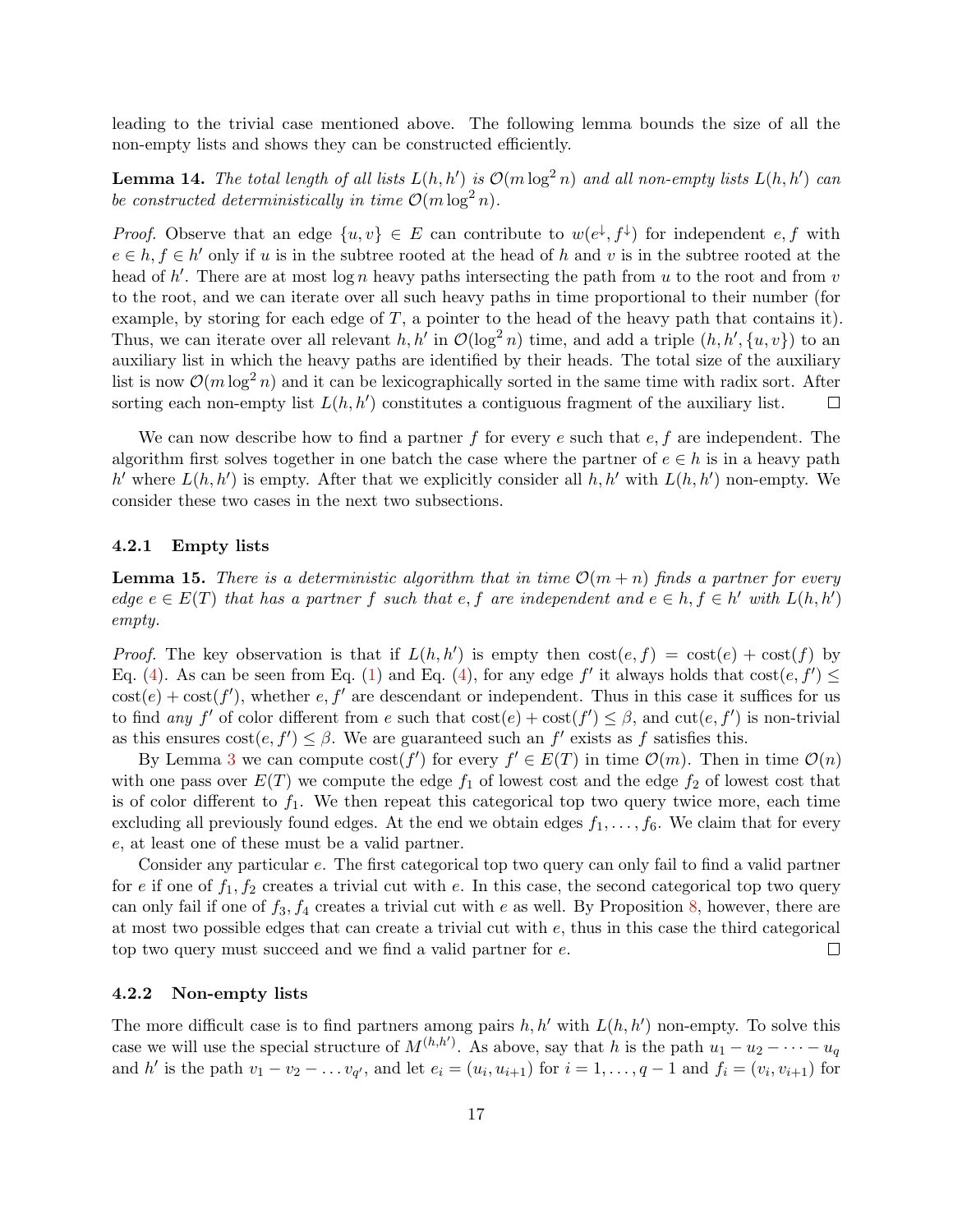$i = 1, \ldots, q' - 1$ . Further suppose  $e_i, f_j$  are independent for all  $p \leq i < q, p' \leq j < q'$ . We have that  $M^{(h,h')}[i,j] = \text{cost}(e_i) + \text{cost}(f_j) - 2w(e_i^{\downarrow})$  $\downarrow_i^{\downarrow}, f_j^{\downarrow}$  for  $p \leq i < q, p' \leq j < q'$ . Recall that  $L(h, h')$ is defined precisely as the list of edges that contribute to  $w(e^{\downarrow}, f'^{\downarrow})$  for independent  $e \in h, f' \in h'$ . The contribution of a specific edge  $\{u, v\} \in L(h, h')$  can be understood as follows: let  $u_i$  be the lowest common ancestor of u and  $u_q$ , and  $v_j$  be the lowest common ancestor of v and  $v_{q'}$ . Then the weight of  $\{u, v\}$  contributes to  $M[a, b]$  for every  $p \le a \le i, p' \le b \le j$ . This is depicted in Fig. [1.](#page-17-0) We will compute these indices i and j for every  $\{u, v\} \in L(h, h')$ . This takes constant time per edge using an appropriate LCA structure [\[BF00\]](#page-26-9), and so total time  $\mathcal{O}(|L(h, h')|)$ . Let  $\mathcal{L}(h, h') = \{(i, j) \mid \{u, v\} \in L(h, h'), u_i = \text{lca}(u, u_q), v_j = \text{lca}(v, v_{q'})\}$  denote the resulting list of index pairs, each of which has an associated weight.



<span id="page-17-0"></span>Figure 1: Contribution of an edge  $\{u, v\} \in L(h, h')$  (denoted in green on the left) to  $M^{(h,h')}[\cdot, \cdot]$ (denoted in grey on the right).

<span id="page-17-1"></span>**Lemma 16.** Let  $\mathcal{F} = \{e \mid \exists h, h', f : e \in h, f \in h', e, f \text{ are partners and } L(h, h') \text{ non-empty} \}.$  There is a deterministic algorithm to find a partner for every  $e \in \mathcal{F}$  in time  $\mathcal{O}(m \log^3 n)$ .

Proof. The algorithm is given in Algorithm [4.](#page-19-0) We describe the algorithm here and analyze its correctness and running time.

For every heavy path h let  $A_h$  be an array with  $A_h[e]$ .score = cost(e) and  $A_h[e]$ .color = color(e) for every  $e \in h$ . Via Lemma [6](#page-7-1) there is a data structure that supports path updates and CATTOPTWO queries to  $A_h$  in  $\mathcal{O}(\log n)$  time. The total time for this initialization step is  $\mathcal{O}(n)$ .

Let L be an ordered list of pairs that contains  $(h, h')$  and  $(h', h)$  for every  $h, h'$  with  $L(h, h')$ non-empty. We sort L by the name of the first path with radix sort in  $\mathcal{O}(m \log^2 n)$  time. We will follow L to iterate over all  $h, h'$  with  $L(h, h')$  non-empty.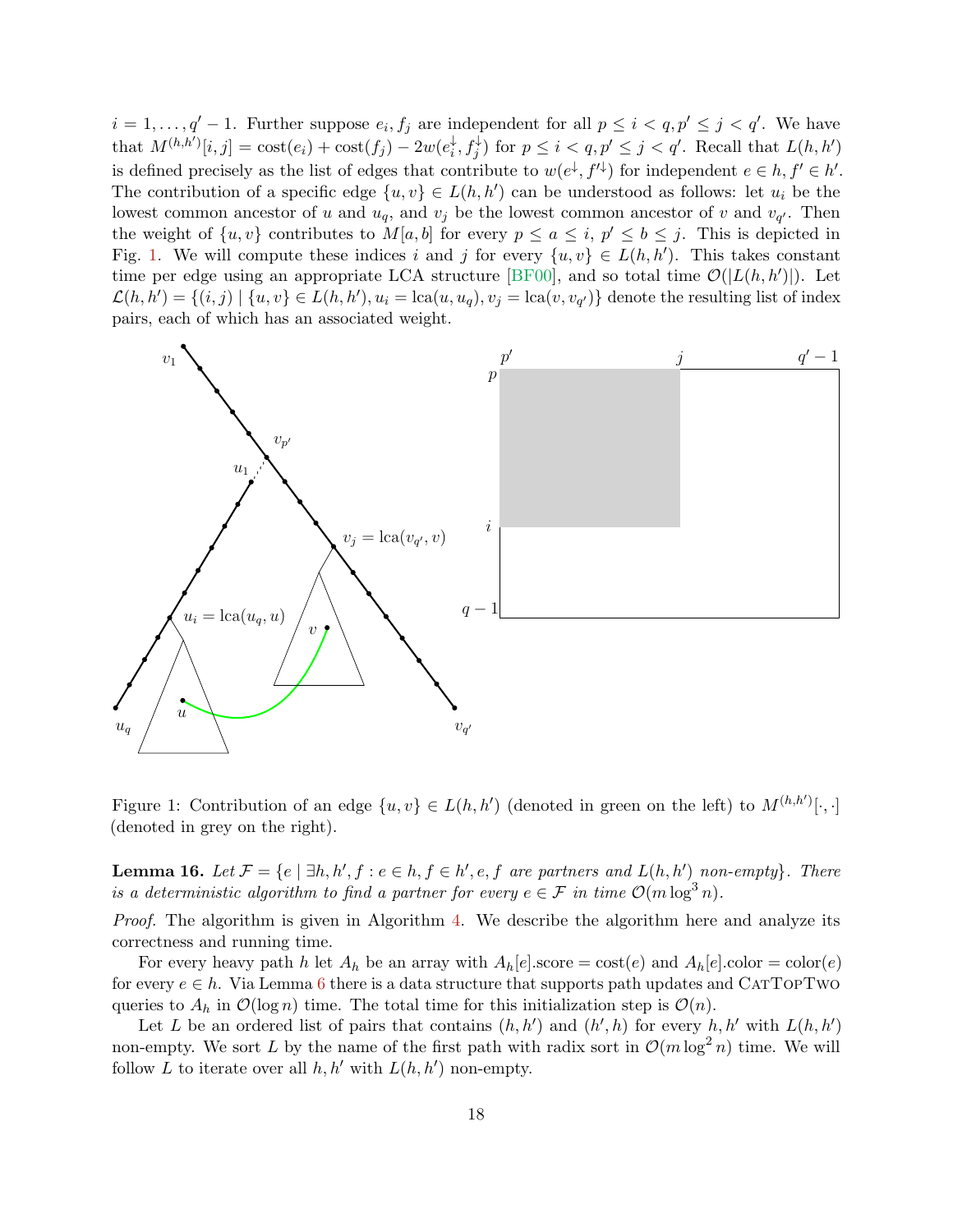Let us describe what the algorithm does when considering pairs  $h, h'$  where h consists of edges  $e_1, \ldots, e_q$  and h' consists of the edges  $f_1, \ldots, f_{q'}$ , where edges  $e_i, f_j$  are independent for  $p \leq i < q, p' \leq j < q'$ , and these comprise all the independent pairs in h, h'. We iterate over the columns of  $M^{(h,h')}$ , starting from  $q'-1$  and going until p', and maintain the invariant that, when considering column j, it holds that  $A_h[i].score = M^{(h,h')}[i,j] - \text{cost}(f_j)$  for every active edge with index  $p \leq i < q$  (where active will be defined later). We postpone describing how to maintain this invariant for the moment. Then we do a CATTOPTWO query on  $A_h$  which returns potential candidates  $e_a, e_b$ . If there is an edge  $e \in h$  for which  $f_j$  is a valid partner then  $f_j$  must be a partner for either  $e_a, e_b$ . This can be checked in constant time. If  $f_i$  is not a partner for either then we move on to column j – 1; if it is a partner for, say  $e_a$ , then we add  $\beta + 1$  to  $A_h[a]$  score to "de-activate"  $e_a$  and repeat the process by doing a CATTOPTWO query again on  $A_h$  until no valid partner is returned.

The basic algorithm we have described considers every column of  $M^{(h,h')}$  from  $q'-1$  to p'. We now show how to accelerate this algorithm by restricting our attention to a subset of the columns of  $M^{(h,h')}$  in this interval. Let  $K_{h,h'} = |L(h,h')|$ . We sort the pairs in  $\mathcal{L}(h,h')$  by the second coordinate in time  $\mathcal{O}(K_{h,h'} \log K_{h,h'}) = \mathcal{O}(K_{h,h'} \log n)$ . Let  $J_1 < \cdots < J_t$  be the distinct values of the second coordinate that appear in this sorted list, where  $t \leq K_{h,h'}$ . Set  $J_0 = p' - 1$  and  $J_{t+1} = q' - 1$ . For  $J_k < j \leq J_{k+1}$  we have that  $w(e_i^{\downarrow})$  $\downarrow_i^{\downarrow}, f_j^{\downarrow}$  is constant over j for every  $p \leq i < q$ by the definition of  $\mathcal{L}(h, h')$ . We call such an interval a void interval. Thus the minimum of  $M^{(h,h')}[i,j]$  over  $J_k < j \leq J_{k+1}$  necessarily occurs at  $j^* = \arg \min_{J_k < j \leq J_{k+1}} \text{cost}(j)$ . This means that if edge  $e_i \in h$  has a partner  $f_j$  with  $J_k < j \leq J_{k+1}$  then one of the two edges returned by a CATTOPTWO $(J_k + 1, J_{k+1})$  to  $A_{h'}$  must be a partner for  $e_i$ .

We can thus amend the algorithm to the following. For  $J = J_{t+1}, J_t, \ldots, J_1$  we iterate over the endpoints of the void intervals. When  $J = J_k$  we maintain the invariant that  $A_h[i]$ .score =  $M^{(h,h')}[i, J_k] - \text{cost}(f_{J_k})$ . Thus for all  $J_{k-1} < j \leq J_k$  it holds that  $M^{(h,h')}[i,j] = A_h[i]$ .score+cost $(f_j)$ . We then do a CATTOPTWO query on  $A_h[p: q-1]$  and a CATTOPTWO query on  $A_{h'}$  with the interval  $(J_{k-1}, J_k]$ . If any  $e \in h$  has a partner  $f_j$  with  $J_{k-1} < j \leq J_k$  at least one of the 4 possible pairs returned must be partners. We de-activate any  $e \in h$  which finds a partner by adding  $\beta + 1$  to its score and repeat the process until no valid partners are found, at which point we move on to the next void interval. If P partners are found then the total time spent in this void interval will be  $\mathcal{O}((P+1)\log n)$  for the CATTOPTWO queries and updates to de-activate edges.

It remains to describe how to maintain the invariant  $A_h[i]$  score  $=M^{(h,h')}[i, J_k] - \text{cost}(f_{J_k})$  for all  $p \leq i < q-1$  when  $J = J_k$ . To do this for every pair  $(i, j)$  in  $\mathcal{L}(h, h')$  with  $j = J_k$  with associated weight w we subtract  $2w$  from  $A_h$  in the interval  $[p, J_k]$ . Each such interval update can be done in time  $\mathcal{O}(\log n)$  by Lemma [6](#page-7-1) so the total time for all updates is  $\mathcal{O}(K_{h,h'} \log n)$ .

Once we finish processing  $h'$ , we reverse all of the interval updates (but not the edge deactivations) so that we again have  $A_h[i]$ .score = cost $(e_i)$  for all i for all active edges  $e_i$ . This again can be done in time  $\mathcal{O}(K_{h,h'}\log n)$ . Once we finish processing all pairs h' associated h we subtract  $\beta+1$  from  $A_h[e]$ . score for all edges e that were de-activated to make them active again.

The total number of edge de-activations is at most n thus this contributes  $\mathcal{O}(n \log n)$  to the running time and is low order. Over all  $h, h'$  the total time spent is  $\mathcal{O}(m \log^3 n)$ .  $\Box$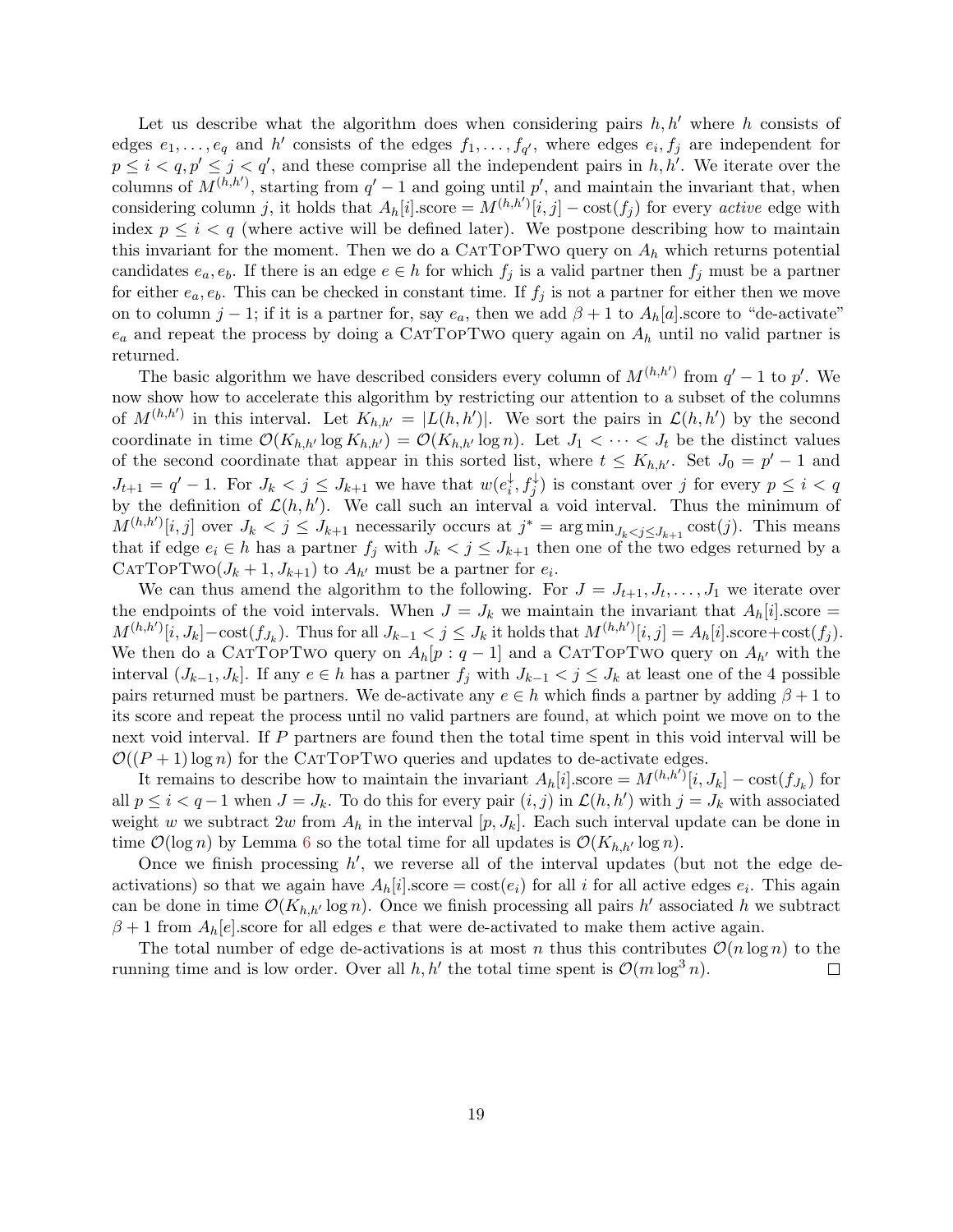## Algorithm 4 Find partners among non-empty lists

```
1: for all heavy paths h do
 2: Initialize data structure A_h with scores cost(e) and colors e.color for all e \in h.
 3: end for
 4: Compile a list L of all ordered pairs (h, h') and (h', h) with L(h, h') non-empty. Sort by the
   name of the first path.
 5: for all h that appears as a first path in L do
 6: for all h' paired with h in L do
 7: Compute the index list \mathcal{L}(h, h') with associated weights.
 8: Partition the interval [p', q' - 1] into void intervals (J_k, J_{k+1}] for k = 0, \ldots, t.
 9: Set Found = \emptyset.
10: for all k = t to 0 do
11: For all (i', J_k) \in \mathcal{L}(h, h'), subtract twice its weight from A_h[p : i'].score.
12: Call CATTOPTWO(J_k + 1, J_{k+1}) on A_{h'} to obtain edges f_c, f_d.
13: while true do
14: Call CATTOPTwo(p, q - 1) on A_h to obtain edges e_a, e_b.
15: if f_c or f_d is a partner for e_a then
16: Save this pair, add e_a to Found, and do A_h[e_a] score += \beta + 1.
17: else if f_c or f_d is a partner for e_b then
18: Save this pair, add e_b to Found and do A_h[e_b].score += \beta + 1.
19: else
20: break
21: end if
22: end while
23: end for
24: for all k = t to 0 do
25: For all (i', J_k) \in \mathcal{L}(h, h'), add twice its weight to A_h[p : i'].score.
26: end for
27: end for
28: Subtract \beta + 1 from the score of all edges in Found.
29: end for
```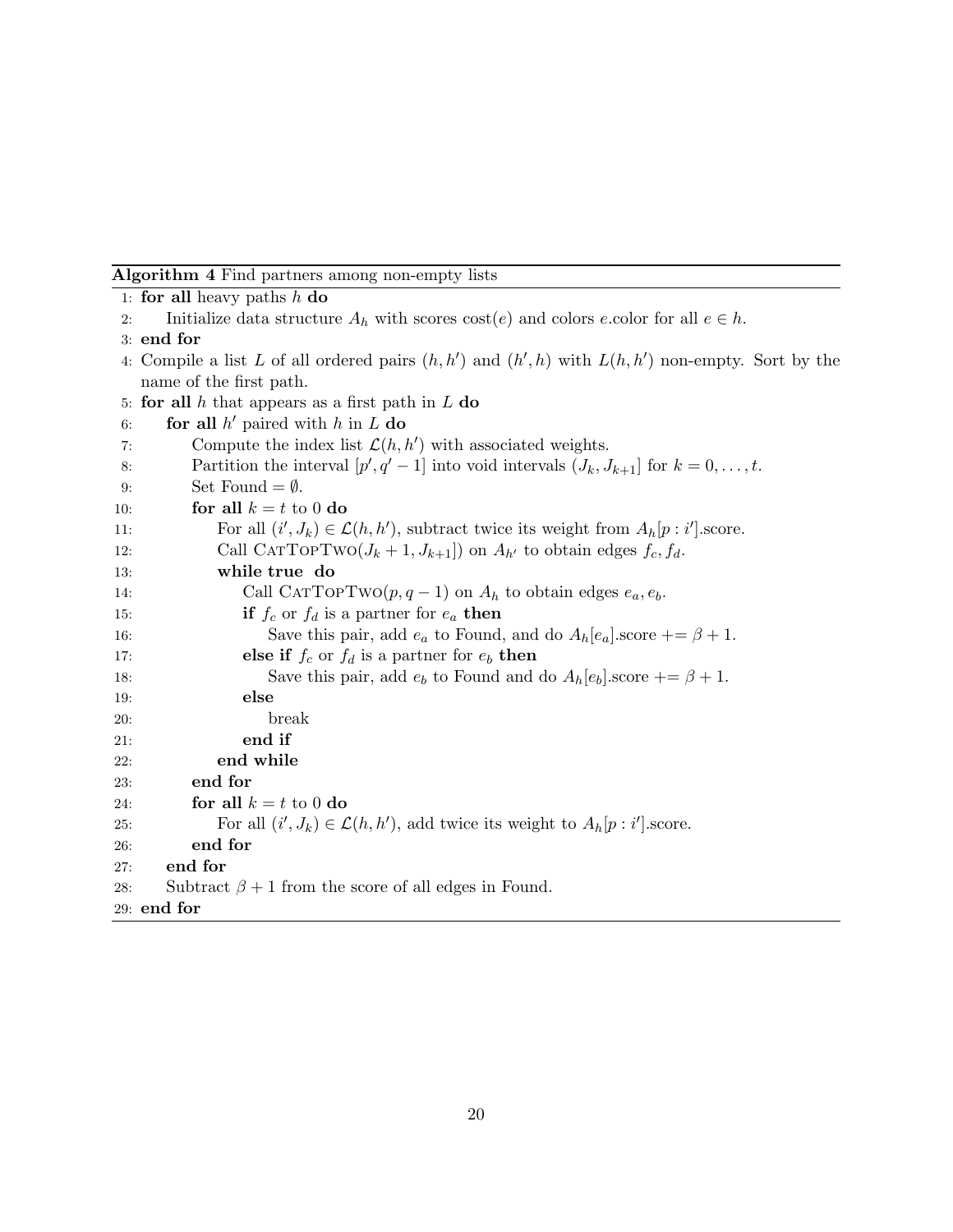## 4.3 Spanning tree algorithm

We now have all components of the spanning tree algorithm, which we can combine together to implement RoundEdges.

<span id="page-20-1"></span>Lemma 17. There is a deterministic algorithm to implement RoundEdges which runs in time  $\mathcal{O}(m \log^3 n)$ .

*Proof.* Given an assignment of colors to the edges of  $T$ , our task is to find a partner for every  $e \in E(T)$  which has one. If e has a partner f such that e, f are in a descendant relationship then a partner for e can be found in time  $\mathcal{O}(m \log^2 n)$  by Theorem [13.](#page-12-1) The other case is that e has a partner f such that e, f are independent. This divides into two subcases. If the heavy paths h, h' containing  $e, f$  respectively are such that  $L(h, h')$  is empty then we will find a partner for e via Lemma [15](#page-16-0) in time  $\mathcal{O}(m)$ . The bottleneck of the algorithm is where  $L(h, h')$  in non-empty in which case we use Lemma [16](#page-17-1) to find a partner in time  $\mathcal{O}(m \log^3 n)$ .  $\Box$ 

We can now prove the main theorem of this section, Theorem [9,](#page-8-1) that we can find a spanning tree of H in time  $\mathcal{O}(m \log^4 n)$ .

 $\Box$ 

Proof of Theorem [9.](#page-8-1) Follows from Lemma [11](#page-9-0) and Lemma [17.](#page-20-1)

# <span id="page-20-0"></span>5 KT partition algorithm

For completeness we state here the full KT partition algorithm, including the reductions from [\[AL21\]](#page-26-7). At a high level, we follow Karger's algorithm to find  $\mathcal{O}(\log n)$  spanning trees so that with high probability every  $(1 + \varepsilon)$ -minimum cut 2-respects at least one of them. We then use our algorithm from Theorem [9](#page-8-1) to, for each tree T, find a generating set for the meet of all  $(1 + \varepsilon)$ -minimum cuts that 2-respect  $T$ . We are then left with two problems. The first is that we still have to find the meet of the partitions in the generating set. A near-linear time randomized algorithm was given to do this in [\[AL21\]](#page-26-7). Here we give a deterministic algorithm to do this. Then we need to take the meet of  $\mathcal{O}(\log n)$  partitions, one for each tree. This is simple to do and we handle this first.

<span id="page-20-3"></span>**Lemma 18.** Let  $\{S_1, \ldots, S_K\}$  be a set of K partitions of [n]. There is a deterministic algorithm to compute  $\bigwedge_{i=1}^K \mathcal{S}_i$  in time  $\mathcal{O}(Kn \log n)$ .

*Proof.* In  $\mathcal{O}(Kn \log n)$  time we can assign each  $j \in [n]$  a  $\mathcal{O}(K \log n)$  bit key indicating which set contains j in each  $S_i$ . Collecting together elements with the same key gives  $\bigwedge_{i=1}^K S_i$ .  $\Box$ 

Next we see how to explicitly construct the meet of all  $(1 + \varepsilon)$ -minimum cuts that 2-respect a tree from a generating set. We follow the idea of the proof in [\[AL21\]](#page-26-7) but make it deterministic by replacing random hashing with an appropriate data structure.

<span id="page-20-2"></span>Lemma 19 (Mehlhorn, Sundar, and Uhrig [\[MSU97\]](#page-27-14)). A dynamic family of persistent sequences, each of length at most n, can be maintained under the following updates. A length-1 sequence is created in constant time, and a new sequence can be obtained by joining and splitting existing sequences in  $\mathcal{O}(\log n(\log U \log^* U + \log n))$  time, where U is the number of updates executed so far. Each sequence s has an associated signature  $sig(s) \in [U^3]$  with the property that  $s = s'$  iff  $sig(s) = sig(s')$ .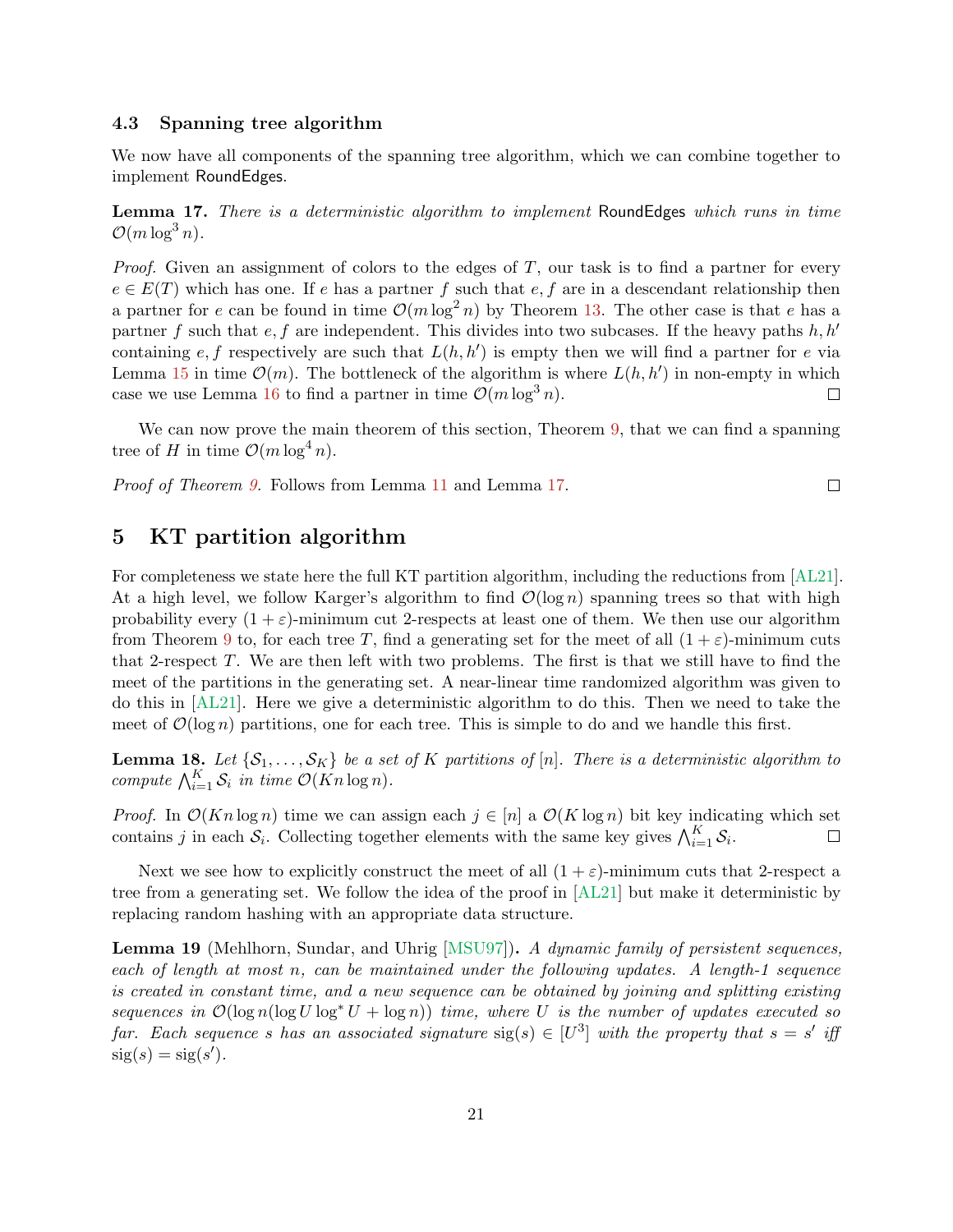For the proof of the lemma it will be useful to use the following definition.

**Definition 20** (separate). Let V be a finite set and  $X \subseteq V$ . For  $u, v \in V$  we say that X separates  $u, v$  if exactly one of them is in X.

<span id="page-21-0"></span>**Lemma 21** (cf.  $[AL21, Lemma 31]$  $[AL21, Lemma 31]$ ). Consider as input a tree T on a vertex set V of size n, and sets of edge singletons  $\mathcal{C}_1 \subseteq E(T)$  and edge pairs  $\mathcal{C}_2 \subseteq E(T)^{(2)}$ . These sets define sets of 1-respecting and 2-respecting cuts, respectively. There is an algorithm that in time  $\mathcal{O}((n+|\mathcal{C}_1|+|\mathcal{C}_2|)\log^2 n \log^* n)$ returns the meet of the bipartitions induced by these cuts.

*Proof.* We root the tree at an arbitrary vertex  $r \in V$ . When we speak of the shore of a cut we always refer to the shore not containing r. Arrange all elements of  $C_1$  and  $C_2$  in an arbitrary order to obtain a sequence of  $N = |\mathcal{C}_1| + |\mathcal{C}_2|$  cuts. Our goal is to construct, for each node  $v \in V$ , a string  $s(v) \in \{0,1\}^N$  where the i<sup>th</sup> bit of  $s(v)$  is 1 iff the shore of the i<sup>th</sup> cut contains v. Assuming that we can indeed efficiently construct such strings, the meet is obtained by grouping together nodes v with the same string  $s(v)$ . However, the difficulty is that we cannot afford to construct  $s(v)$  for all v explicitly as this would require  $nN$  bits. Instead, we will use Lemma [19](#page-20-2) for representing a collection of strings of length N.

Consider the preorder traversal of T starting from the root r. By definition  $s(r) = 0^N$ , which we create in the data structure by N joins of 0. We then create  $s(v)$  from the string  $s(\text{parent}(v))$  during the preorder traversal, where parent $(v)$  is the parent of v. To do this we set  $s(v) \leftarrow s(\text{parent}(v))$ and then flip the bits of  $s(v)$  corresponding to cuts whose shore contains v but not parent $(v)$  or vice versa. Thus we need to understand when the shore of a 2-respecting cut separates v from parent $(v)$ . The shore of a one respecting cut defined by edge e is  $e^{\downarrow}$ , and hence separates v and parent(v) iff  $e = \{v, \text{parent}(v)\}\$ . A 2-respecting cut defined by edges  $\{e, f\}$  separates two vertices u and v iff exactly one of  $e, f$  is on the path from u to v in T. Thus a 2-respecting cut will separate v and parent(v) iff either  $e = \{v, \text{parent}(v)\}\$  or  $f = \{v, \text{parent}(v)\}\$ . Hence there will be at most 2N bit flips in total and in  $\mathcal{O}(N)$  time we can annotate the tree with which bits should be flipped at each node.

A bit flip can be implemented in the data structure by a constant number of splits, joins and the creation of a length-1 sequence. As there are  $\mathcal{O}(n+N)$  total operations on the data structure, the total time for all updates is  $\mathcal{O}((n+N) \log^2 n \log^* n)$  by Lemma [19.](#page-20-2)

Having obtained all the strings  $s(v)$ , we can group together nodes v with the same string  $s(v)$  by sorting their signatures sig(s(v)). Because each signature is a positive integer bounded by  $\mathcal{O}(N^3)$ by Lemma [19,](#page-20-2) this can be implemented with radix sort in  $\mathcal{O}(N)$  time. This gives the lemma.  $\Box$ 

We are now ready to prove our main theorem.

**Theorem 1.** Let  $G = (V, E, w)$  be a graph with n vertices and m edges. For  $0 \le \varepsilon \le 1/16$  let  $\mathcal{B}_{\varepsilon} = \{ \{ S, \bar{S} \} : w(\Delta(S)) \leq (1+\varepsilon) \lambda(G) \}$  and  $\mathcal{B}_{\varepsilon}^{nt} \subseteq \mathcal{B}_{\varepsilon}$  be the subset of  $\mathcal{B}_{\varepsilon}$  containing only non-trivial cuts. Both  $\bigwedge \mathcal{B}_{\varepsilon}$  and  $\bigwedge \mathcal{B}_{\varepsilon}^{nt}$  can be computed with high probability by a randomized algorithm with running time  $\mathcal{O}(m \log^5 n)$ .

*Proof.* We first prove the theorem for  $\bigwedge \mathcal{B}_{\varepsilon}^{nt}$ . The algorithm for computing  $\bigwedge \mathcal{B}_{\varepsilon}^{nt}$  is given in Algorithm [5.](#page-22-0) Let us first argue the correctness. Step 1 succeeds with high probability by Theorem [2,](#page-6-1) and the rest of the algorithm is deterministic. Thus if we show that the algorithm is correct assuming that Step 1 succeeds, then the algorithm will be correct with high probability.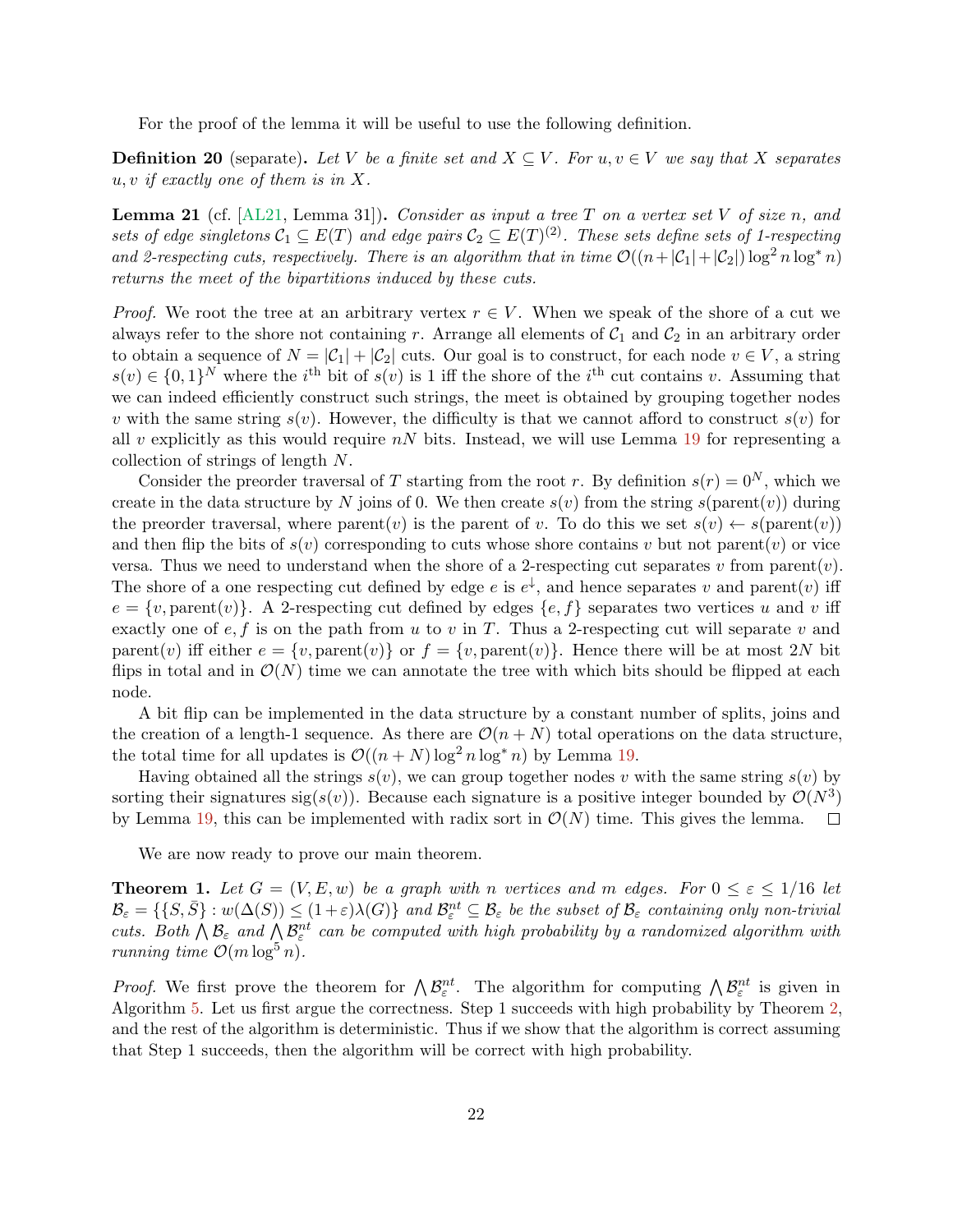#### <span id="page-22-0"></span>**Algorithm 5**  $(1 + \varepsilon)$ -KT partition

**Input:** A weighted graph  $G = (V, E, w)$  an a parameter  $0 \le \varepsilon \le 1/16$ **Output:**  $(1 + \varepsilon)$ -KT partition

- 1: Use Karger's tree packing algorithm to construct a set of  $K \in \mathcal{O}(\log n)$  spanning trees  $\mathcal{T} =$  $\{T_1,\ldots,T_k\}$  so that with high probability every  $(1+\varepsilon)$ -minimum cut 2-respects at least one of them (Theorem [2\)](#page-6-1).
- 2: Compute the weight of a minimum 2-respecting cut for each tree in  $\mathcal T$  by Lemma [4,](#page-6-2) and let  $\lambda$ be the minimum value found.
- 3: for  $i = 1, 2, ..., K$  do
- 4: Find the set  $A_i = \{e \in E(T_i) \mid \text{cost}(e) \leq (1 + \varepsilon)\lambda\}$  indexing the 1-respecting near-minimum cuts of  $T_i$  by Lemma [3.](#page-6-0)
- 5: Use Theorem [9](#page-8-1) with tree  $T_i$  to find a spanning forest  $T_{H_i}$  of the graph  $H_i$  with edge set  $\{\{e,f\}: e,f \in E(T_i), \text{cost}(e,f) \leq \beta, \text{cut}(e,f) \text{ non-trivial}\}.$  Set  $\mathcal{B}_i = \{\{e,f\} \in E(T_{H_i})\}.$
- 6: Use Lemma [21](#page-21-0) to construct the partition  $S_i$  induced by the cuts indexed by  $A_i$  and  $B_i$ .
- 7: end for
- 8: Output the meet  $S = \bigwedge_{i=1}^{K} S_i$  by Lemma [18.](#page-20-3)

Let us now assume that Step 1 succeeds. Then  $\lambda = \lambda(G)$  in Step 2. Let  $\mathcal{T}_i$  be the set of bipartitions of all non-trivial  $(1 + \varepsilon)$ -minimum cuts of G that 2-respect  $T_i$ , for  $i = 1, ..., K$ . We have that  $\cup_i \mathcal{T}_i = \mathcal{B}^{nt}_{\varepsilon}$ . Therefore

$$
\bigwedge \mathcal{B}^{nt}_{\varepsilon} = \bigwedge_{i=1}^K \bigwedge \mathcal{T}_i \enspace .
$$

For each *i* we have  $\bigwedge(\mathcal{A}_i \cup \mathcal{B}_i) = \bigwedge \mathcal{T}_i$  by the correctness of our main algorithm Theorem [9](#page-8-1) and Lemma [5.](#page-6-3) We compute  $\bigwedge (\mathcal{A}_i \cup \mathcal{B}_i)$  via Lemma [21.](#page-21-0) Finally, we compute  $\bigwedge_{i=1}^K \bigwedge \mathcal{T}_i$  in Step [8](#page-22-0) by Lemma [18.](#page-20-3)

Now let us go over the time complexity. Step 1 runs in time  $\mathcal{O}(m \log^2(n) + n \log^4(n))$  by Theorem [2.](#page-6-1) Step 2 takes time  $\mathcal{O}(m \log^2 n)$  by Lemma [4.](#page-6-2) In the for loop, Step 4 takes time  $\mathcal{O}(m)$ by Lemma [3;](#page-6-0) Step 5 takes time  $\mathcal{O}(m \log^4 n)$  by Theorem [9;](#page-8-1) Step 6 takes time  $\mathcal{O}(n \log^2 n \log^* n)$  by Lemma [21.](#page-21-0) Thus the time in the for loop is dominated by Step 4, and the total time taken over the  $K = \mathcal{O}(\log n)$  iterations is  $\mathcal{O}(m \log^5 n)$ . The last step takes time  $\mathcal{O}(n \log^2(n))$ . Thus the complexity overall is  $\mathcal{O}(m \log^5 n)$ .

To finish the proof of the theorem let us handle the case of  $\bigwedge \mathcal{B}_{\varepsilon}$ . We claim that given the value of  $\lambda(G)$  we can compute  $\bigwedge \mathcal{B}_{\varepsilon}$  from  $\bigwedge \mathcal{B}_{\varepsilon}^{nt}$  deterministically in  $\mathcal{O}(m)$  time. In  $\mathcal{O}(m)$  time we can identify the set  $Z = \{v \in V : \Delta_G(\{v\}) \leq (1+\varepsilon)\lambda(G)\}\)$ . Let  $\mathcal{D}_{\varepsilon} = \{\{v, V \setminus v\} : v \in Z\}$  be the corresponding set of bipartitions and note that  $\bigwedge \mathcal{B}_{\varepsilon} = (\bigwedge \mathcal{B}_{\varepsilon}^{nt}) \wedge (\bigwedge \mathcal{D}_{\varepsilon})$ . The meet  $\bigwedge \mathcal{D}_{\varepsilon}$  is simply the partition consisting of the sets  $\{v\}$  for  $v \in Z$  and  $V \setminus Z$ . To take the meet of this partition with  $\mathcal{P} = \bigwedge \mathcal{B}_{\varepsilon}^{nt}$  we simply cycle through each  $S \in \mathcal{P}$  and split S into the sets  $\{v\}$  for  $v \in S \cap Z$  and  $S \setminus Z$ , which can be done in time  $\mathcal{O}(n)$ . Thus the total time of computing  $\bigwedge \mathcal{B}_{\varepsilon}$  is dominated by the computation of  $\bigwedge \mathcal{B}^{nt}_{\varepsilon}$ , and can be done asymptotically in the same time.  $\Box$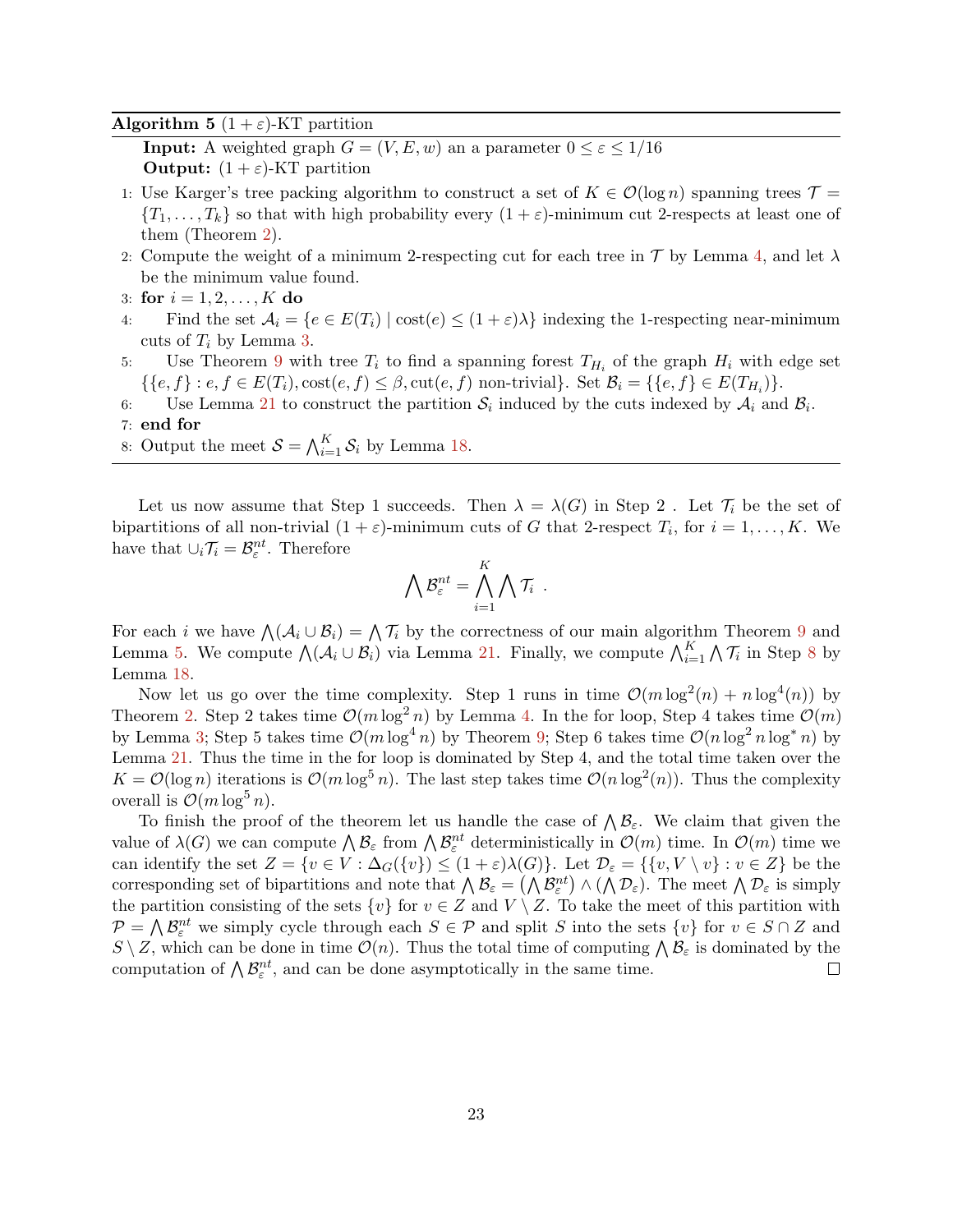# 6 Applications

In this section we give two applications of our main result: an improved quantum algorithm for minimum cut in weighted graphs in the adjacency list model, and a new randomized algorithm with running time  $\mathcal{O}(m + n \log^6 n)$  to compute the edge connectivity of a simple graph.

## <span id="page-23-0"></span>6.1 Quantum algorithm for minimum cut in weighted graphs

In a recent work by Apers and Lee [\[AL21\]](#page-26-7) the quantum complexity of the minimum cut problem was studied. They distinguish two models for querying a weighted graph as an input. In the adjacency *matrix* model a query is a pair of vertices  $i, j \in V$  and the answer to the query reveals whether  ${i,j} \in E$ , and if so, also returns the weight  $w({i,j})$ . In the *adjacency list* model a query is a vertex  $i \in V$  and an integer  $k \in [n]$ , and the answer to the query is the k-th neighbor j of vertex i (if it exists) and the corresponding weight  $w(\{i, j\})$ . The main results from [\[AL21\]](#page-26-7) depend on the edge-weight ratio  $\tau$ , defined as the ratio of the maximum edge weight over the minimum edge weight. These results can be summarized as follows:

- In the *adjacency matrix model*, finding a minimum cut of a weighted graph with edge-weight In the *dayacency matrix model*, inding a minimum cut of a weighted graph with edge-weight<br>ratio τ has quantum query and time complexity  $\tilde{\Theta}(n^{3/2}\sqrt{\tau})$ . This compares to the  $\Theta(n^2)$ query complexity of any classical algorithm for minimum cut in this model [\[DHHM06\]](#page-26-10).
- In the *adjacency list model*, finding a minimum cut of a weighted graph with edge-weight ratio  $\tau$ In the *daydency ast model*, miding a minimum cut of a weighted graph with edge-weight ratio?<br>requires quantum query complexity  $\widetilde{O}(\sqrt{mn\tau})$  and quantum time complexity  $\widetilde{O}(\sqrt{mn\tau}+n^{3/2})$ . There are also lower bounds of  $\Omega(n^{3/2})$  for  $\tau > 1$  and  $\Omega(\tau n)$  for  $1 \leq \tau \leq n$ . This compares to the  $\Theta(m)$  query complexity of any classical algorithm for minimum cut in this model [\[BGMP21\]](#page-26-11).

While this fully resolves the quantum complexity of minimum cut in the adjacency matrix model, there are two apparent gaps in the adjacency list model. On the one hand there is a gap between the upper and lower bounds on the quantum query complexity. On the other hand there is a gap between the upper bounds on the quantum query complexity and the quantum time complexity. Using our new result (Theorem [1\)](#page-4-0) we can close this second gap.

Let  $\kappa(n)$  denote the (quantum) time complexity for finding a  $(1+\varepsilon)$ -KT partition of a weighted graph with n vertices and  $\mathcal{O}(n)$  edges. The following lemma is proven in [\[AL21\]](#page-26-7).

**Lemma 22** ( $[AL21, Lemma 22]$  $[AL21, Lemma 22]$ ). Let G be a weighted graph with n vertices, m edges, and edgeweight ratio  $\tau$ . There is a quantum algorithm to compute the weight and shores of a minimum cut of G with time complexity  $\kappa(n) + \mathcal{O}(\sqrt{mn\tau})$  in the adjacency list model.

In [\[AL21\]](#page-26-7) a quantum algorithm was proposed for finding the KT partition of a weighted graph with m edges in time  $\tilde{\mathcal{O}}(m+n^{3/2})$ , giving an upper bound  $\kappa(n) \in \tilde{\mathcal{O}}(n^{3/2})$  and an upper bound  $\tilde{\mathcal{O}}(m+n^{3/2})$ .  $\widetilde{\mathcal{O}}(\sqrt{mn\tau} + n^{3/2})$  on the quantum time complexity. Our main result gives a *classical* algorithm that improves this upper bound to  $\kappa(n) \in \mathcal{O}(n)$ , and hence this yields a quantum algorithm for minimum cut with time complexity  $\widetilde{\mathcal{O}}(\sqrt{mn\tau})$ .

Corollary 23. Let G be a weighted graph with n vertices, m edges, and edge-weight ratio  $\tau$ . There is a quantum algorithm to compute the weight and shores of a minimum cut of G with time complexity  $\mathcal{O}(\sqrt{mn\tau})$  in the adjacency list model.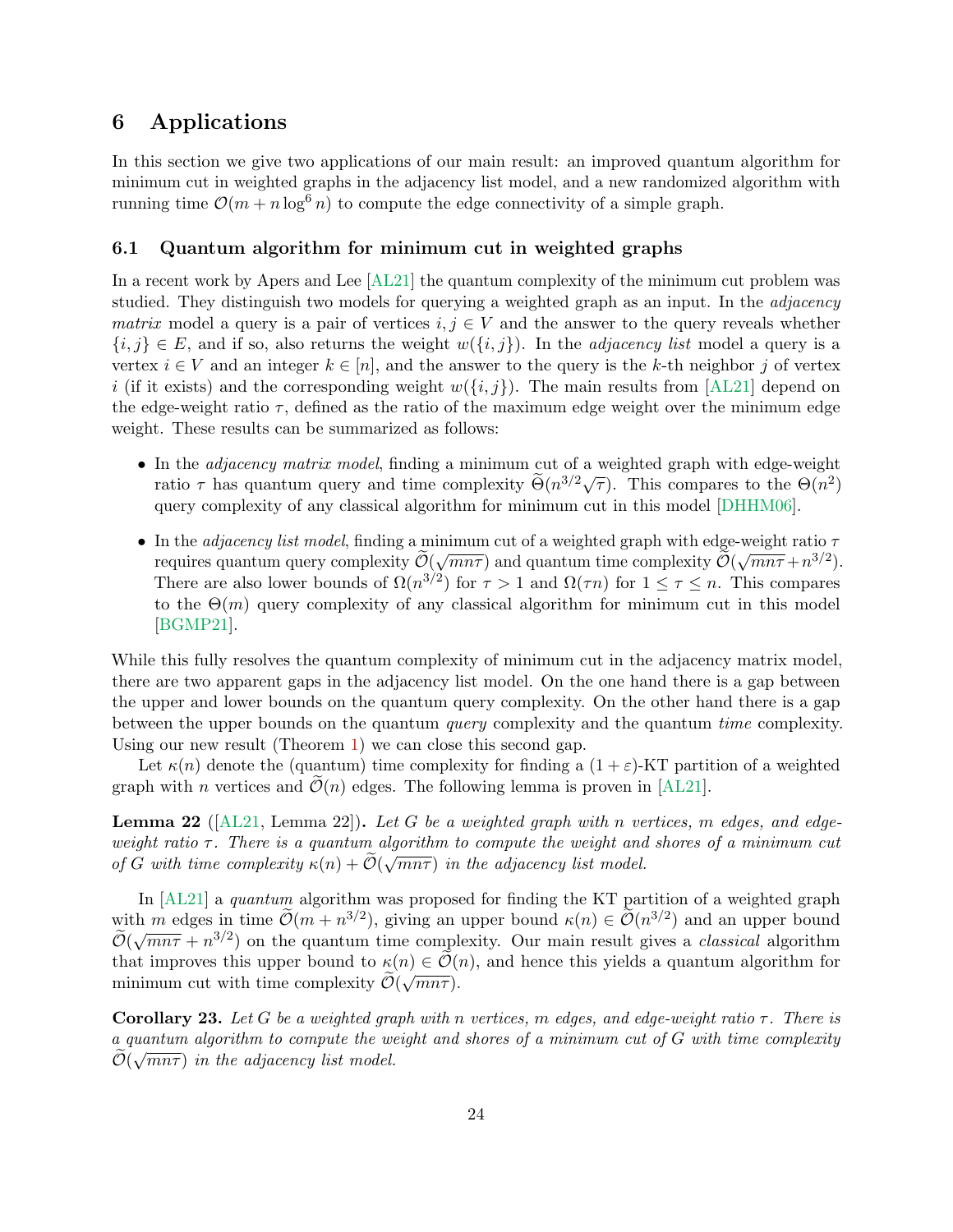## <span id="page-24-0"></span>6.2 Randomized algorithm for edge connectivity

We can use our algorithm for finding the KT partition of a *weighted* graph to give a randomized algorithm that computes the edge connectivity of a *simple* graph  $G$  with high probability in time  $\mathcal{O}(m + n \log^6 n)$ . For graphs that are not too sparse this equals the best known  $\mathcal{O}(m + n \log^2 n)$ complexity of the random contraction based algorithm by Ghaffari, Nowicki and Thorup [\[GNT20\]](#page-27-7).

Our new algorithm uses the key idea from Kawarabayashi and Thorup [\[KT19\]](#page-27-2): (i) find the KT partition of the graph and contract the components of the partition, and (ii) find a minimum cut in the contracted graph. By definition of the KT partition, this contraction will preserve the set of non-trivial minimum cuts, and so it suffices to find a minimum cut in the contracted graph and the minimum degree of a vertex. Moreover, the contracted graph has only  $\mathcal{O}(n)$  edges and so we can find a minimum cut in this graph quickly.

Our algorithm follows the same blueprint, except that in order to obtain  $\mathcal{O}(m)$  leading complexity we first find an  $\varepsilon$ -cut sparsifier F of the input graph, for a small constant  $\varepsilon$ . For this step we can use the  $\mathcal{O}(m)$  sparsification algorithm from Fung, Hariharan, Harvey and Panigrahi [\[FHHP19,](#page-26-12) Theorem 1.22]. Provided that the sparsification step is successful, any minimum cut of the original simple graph G will be a  $\gamma$ -near minimum cut of F for  $\gamma = (1 + \varepsilon)/(1 - \varepsilon) \leq 1 + 3\varepsilon$ . Thus if we find a  $(1+3\varepsilon)$ -KT partition of F and contract the sets of resulting partition in G we obtain a multigraph  $G'$  which preserves all non-trivial minimum cuts of  $G$ . In this way we only need to find the KT partition of F, which has  $\mathcal{O}(n \log n)$  edges rather than m edges. On the other hand, the sparsifier F will in general be weighted, and hence we cannot run the near-linear time algorithm from [\[KT19\]](#page-27-2) to find its KT partition. This is a prime example where finding the KT partition of a weighted graph is very useful.

The next theorem fleshes out this algorithm. For this, we need the fact that for a simple graph there are only  $\mathcal{O}(n)$  inter-component edges in a KT partition. We take the version from [\[AL21\]](#page-26-7) which gives an explicit constant in the bound.

<span id="page-24-2"></span>**Lemma 24** ([\[RSW18,](#page-27-5) Lemma 2.6], [\[AL21,](#page-26-7) Lemma 2]). Let  $G = (V, E)$  be a simple graph with  $|V| = n$ . Let  $d = \min_{u \in V} \deg(u)$ . For a nonnegative  $\varepsilon < 1$ , let  $\mathcal{T} = \{X : |X|, |\overline{X}| \geq 2 \text{ and } |\Delta_G(X)| \leq$  $\lambda(G) + \varepsilon d$  and let G' be the multigraph formed from G by contracting the sets in  $\Lambda \mathcal{T}$ . Then

$$
|E(G')| \le \frac{68n}{(1-\varepsilon)^2} .
$$

#### Algorithm 6 Randomized algorithm for edge connectivity

<span id="page-24-1"></span>Input: Adjacency list access to a simple graph G. **Output:** A minimum cut of  $G$ .

1: Find a vertex v with minimum degree  $d_{\min}$ .  $\rhd \mathcal{O}(m)$  time.

- 2: Construct an 1/100-cut sparsifier F of G with  $\mathcal{O}(n \log n)$  edges.  $\Rightarrow \mathcal{O}(m)$  time by [\[FHHP19\]](#page-26-12).
- 3: Find the (101/99)-KT partition  $S = \{S_1, \ldots, S_k\}$  of F using Theorem [1.](#page-4-0)  $\triangleright \mathcal{O}(n \log^6 n)$  time.
- 4: Contract the components  $S_1, \ldots, S_k$  and let G' be the resulting multigraph. If G' has at most 100n edges find a minimum cut C of G', otherwise abort.  $\triangleright$  Time  $\mathcal{O}(m + n \log^2 n)$  using the minimum cut algorithm of [\[GMW20\]](#page-26-1) from Lemma [4.](#page-6-2)
- 5: If  $d_{\text{min}} \leq |C|$ , return the outgoing edges from v. Otherwise, return C.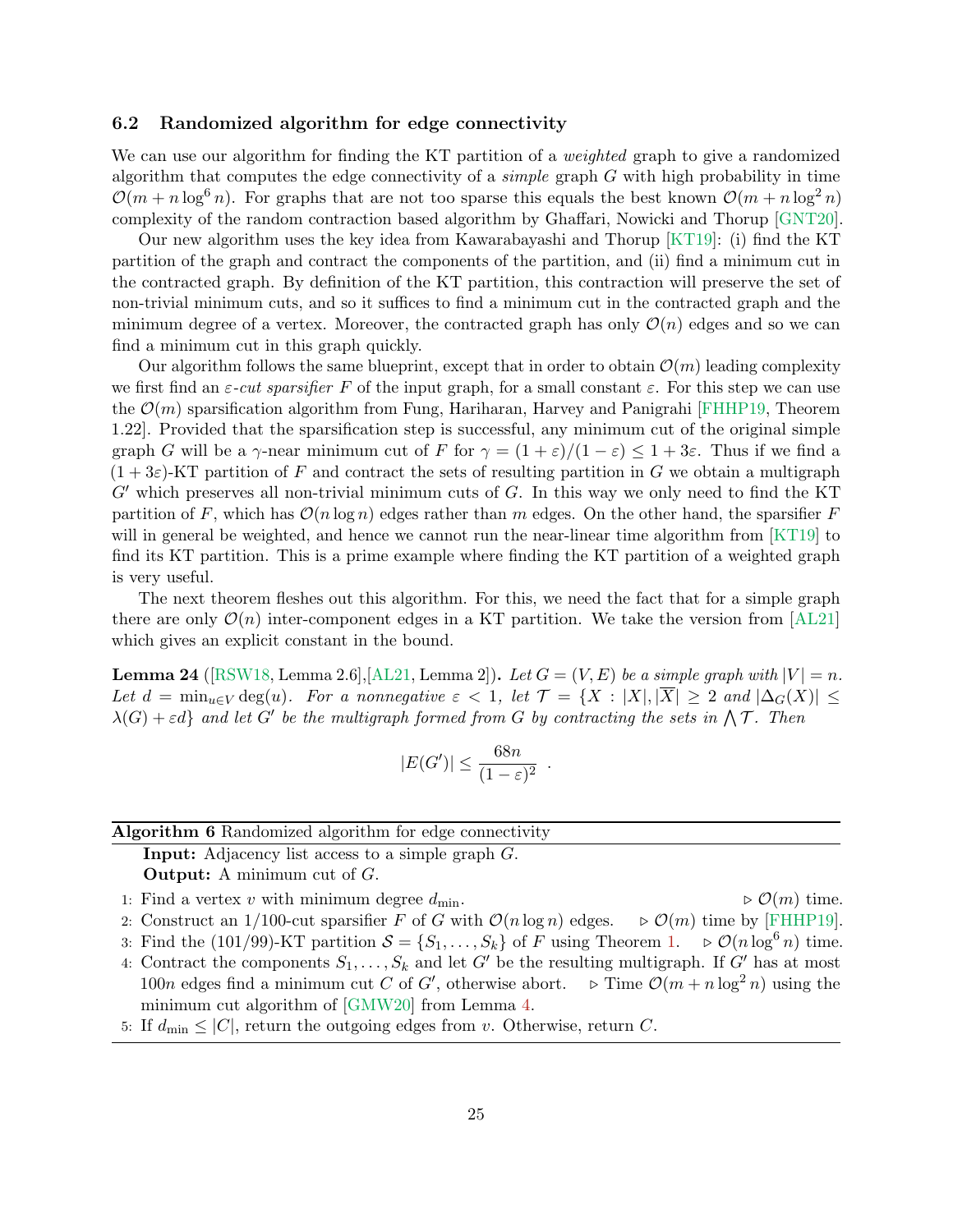**Theorem 25.** Let G be a simple graph with m edges. There is a classical randomized algorithm that runs in time  $\mathcal{O}(m + n \log^6 n)$  and with high probability outputs the edge connectivity of G and a cut realizing this value.

Proof. The algorithm is given in Algorithm [6.](#page-24-1) The time complexity of each step is given in the comments. Let us prove correctness.

The algorithm either outputs a trivial cut or a cut from a contraction  $G'$  of  $G$ . As contraction cannot decrease the edge connectivity, if the edge connectivity of G is realized by a trivial cut the algorithm will be correct. Let us now assume that the edge connectivity  $\lambda(G)$  is realized by a non-trivial cut  $C^* = \Delta_G(S)$ . In step 2 we use the sparsification algorithm of Fung, Hariharan, Harvey and Panigrahi [\[FHHP19,](#page-26-12) Theorem 1.22] to find a 1/100-cut sparsifier  $F = (V, E_F, w_F)$  of G, which succeeds with high probability. Thus with high probability  $w_F(\Delta_F(S)) \leq (1 + 1/100)\lambda(G)$ . Also with high probability the weight of a minimum cut of F is at least  $(1 - 1/100)\lambda(G)$ , in which case  $\Delta_F(S)$  will be a 101/99-near minimum cut of F. Hence with high probability the (101/99)-KT partition of F will be a refinement of  $\{S,\bar{S}\}\$ , and in the contraction G' it will hold that  $|\Delta_{G'}(S)| = \lambda(G)$  and so the edge connectivity of G' is  $\lambda(G)$ . Further, if F is a valid 1/100-cut sparsifer of G it will hold that  $G'$  has at most  $100n$  edges by Lemma [24](#page-24-2) and so we can find a minimum cut C of G' in time  $\mathcal{O}(n \log^2 n)$  using the minimum cut algorithm of [\[GMW20\]](#page-26-1) given in Lemma [4.](#page-6-2) Thus in this case with high probability  $C$  will be a cut realizing the edge connectivity of G and the algorithm is correct.  $\Box$ 

# 7 Discussion

We find the  $(1 + \varepsilon)$ -KT partition of a weighted graph in near-linear time for any  $0 \le \varepsilon \le 1/16$ . The near-linear time deterministic algorithm of Kawarabayashi and Thorup [\[KT19\]](#page-27-2) to find a KT-partition of a simple graph differs from ours with respect to the parameters in an interesting respect. Recall that we defined  $\mathcal{B}^{nt}_{\varepsilon}(G)$  to be the set of all bipartitions  $\{S, \bar{S}\}\$  of the vertex set corresponding to non-trivial cuts whose weight is at most  $(1+\varepsilon)\lambda(G)$ , and a  $(1+\varepsilon)$ -KT partition to be  $\bigwedge \mathcal{B}_{\varepsilon}^{nt}$ . Kawarabayashi and Thorup consider the larger set of bipartitions  $\mathcal{K}^{nt}_\varepsilon(G)$  corresponding to non-trival cuts of weight at most  $\lambda(G) + \varepsilon d$ , where d is the minimum degree of G. When G is simple they can compute  $\bigwedge \mathcal{K}^{nt}_{\varepsilon}(G)$  for any  $\varepsilon < 1$  in near-linear time. Thus it is stronger than our result with respect to the parameters in two ways: it allows any  $\varepsilon < 1$  and also lets  $\varepsilon$  multiply the minimum degree rather than  $\lambda(G)$ .

There is an inherent barrier to extending the 2-respecting cut framework we employ here to this parameter regime. The reason is that Karger's tree packing lemma [\[Kar00,](#page-27-0) Lemma 2.3] only shows that a cut of weight  $\langle 3\lambda(G)/2 \text{ will } 2$ -respect a positive fraction of the trees from a maximum tree packing. To handle cuts of weight  $3\lambda(G)/2$  one would have to move instead to considering 3-respecting cuts, which seems to add a good deal of complexity. Thus while we have not tried to optimize the constant 1/16, there is a natural barrier to extending our methods for  $\varepsilon \geq 1/2$ . Pushing to larger  $\varepsilon$  and also allowing  $\varepsilon$  to multiply the minimum weight of a vertex rather than  $\lambda(G)$  both seem to require new techniques, and we leave this as an open question.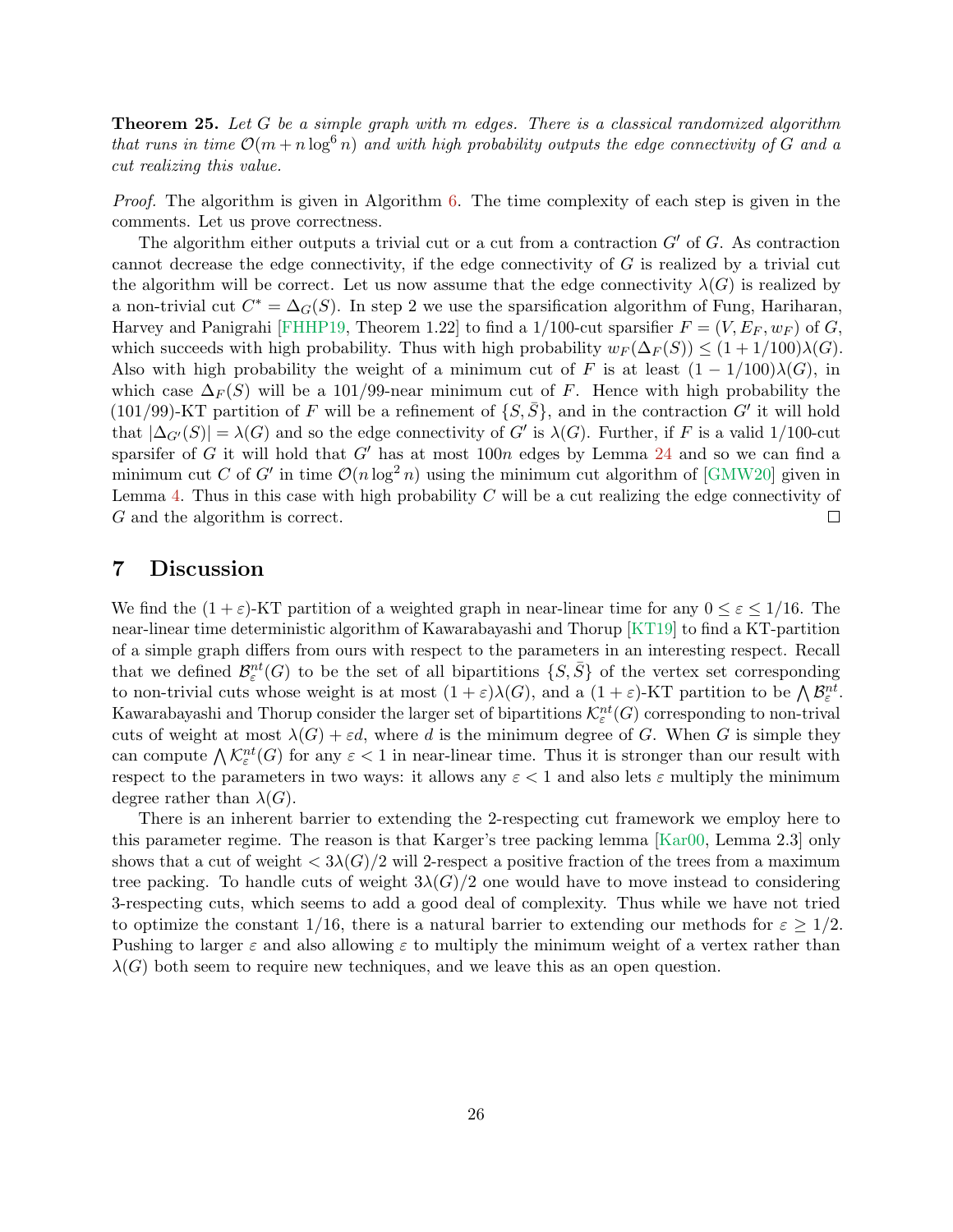# References

- <span id="page-26-7"></span>[AL21] Simon Apers and Troy Lee. Quantum complexity of minimum cut. In Proceedings of the 36th Computational Complexity Conference (CCC '21), page 28:1–28:3. LIPIcs, 2021.
- <span id="page-26-3"></span>[Ben95] András A. Benczúr. A representation of cuts within 6/5 times the edge connectivity with applications. In Proceedings of 36th Annual Symposium on Foundations of Computer Science (FOCS '95), pages 92-102. IEEE Computer Society, 1995.
- <span id="page-26-4"></span>[Ben97] András Benczúr. Cut structures and randomized algorithms in edge-connectivity problems. PhD thesis, MIT, 1997.
- <span id="page-26-9"></span>[BF00] Michael A. Bender and Martin Farach-Colton. The LCA problem revisited. In Proceedings of 4th Latin American Symposium on Theoretical Informatics (LATIN '00), pages 88–94. Springer, 2000.
- <span id="page-26-5"></span>[BG08] András A. Benczúr and Michel X. Goemans. Deformable Polygon Representation and Near-Mincuts, pages 103–135. Springer Berlin Heidelberg, Berlin, Heidelberg, 2008.
- <span id="page-26-11"></span>[BGMP21] Arijit Bishnu, Arijit Ghosh, Gopinath Mishra, and Manaswi Paraashar. Query complexity of global minimum cut. In Proceedings of the 24th international conference on Approximation Algorithms for Combinatorial Optimization Problems (APPROX '21), 2021.
- <span id="page-26-8"></span>[BLS20] Nalin Bhardwaj, Antonio Molina Lovett, and Bryce Sandlund. A simple algorithm for minimum cuts in near-linear time. In 17th Scandinavian Symposium and Workshops on Algorithm Theory (SWAT '20). Schloss Dagstuhl–Leibniz-Zentrum für Informatik, 2020.
- <span id="page-26-10"></span>[DHHM06] Christoph D¨urr, Mark Heiligman, Peter Høyer, and Mehdi Mhalla. Quantum query complexity of some graph problems. SIAM Journal on Computing, 35(6):1310–1328, 2006.
- <span id="page-26-6"></span>[DKL76] Efim A Dinitz, Alexander V Karzanov, and Michael V Lomonosov. On the structure of the system of minimum edge cuts in a graph. Issledovaniya po Diskretnoi Optimizatsii (Studies in Discrete Optimization), pages 290–306, 1976. Appeared in Russian.
- <span id="page-26-12"></span>[FHHP19] Wai-Shing Fung, Ramesh Hariharan, Nicholas JA Harvey, and Debmalya Panigrahi. A general framework for graph sparsification. SIAM Journal on Computing, 48(4):1196– 1223, 2019.
- <span id="page-26-2"></span>[Gab95] Harold N. Gabow. A matroid approach to finding edge connectivity and packing arborescences. Journal of Computer and System Sciences, 50(2):259–273, 1995.
- <span id="page-26-0"></span>[GH61] Ralph E. Gomory and Te C. Hu. Multi-terminal network flows. *Journal of the Society* for Industrial and Applied Mathematics, 9(4):551–570, 1961.
- <span id="page-26-1"></span>[GMW20] Pawel Gawrychowski, Shay Mozes, and Oren Weimann. Minimum cut in  $O(m \log^2 n)$ time. In Proceedings of the 47th International Colloquium on Automata, Languages, and Programming (ICALP '20), volume 168 of LIPIcs, pages 57:1–57:15. Schloss Dagstuhl -Leibniz-Zentrum für Informatik, 2020.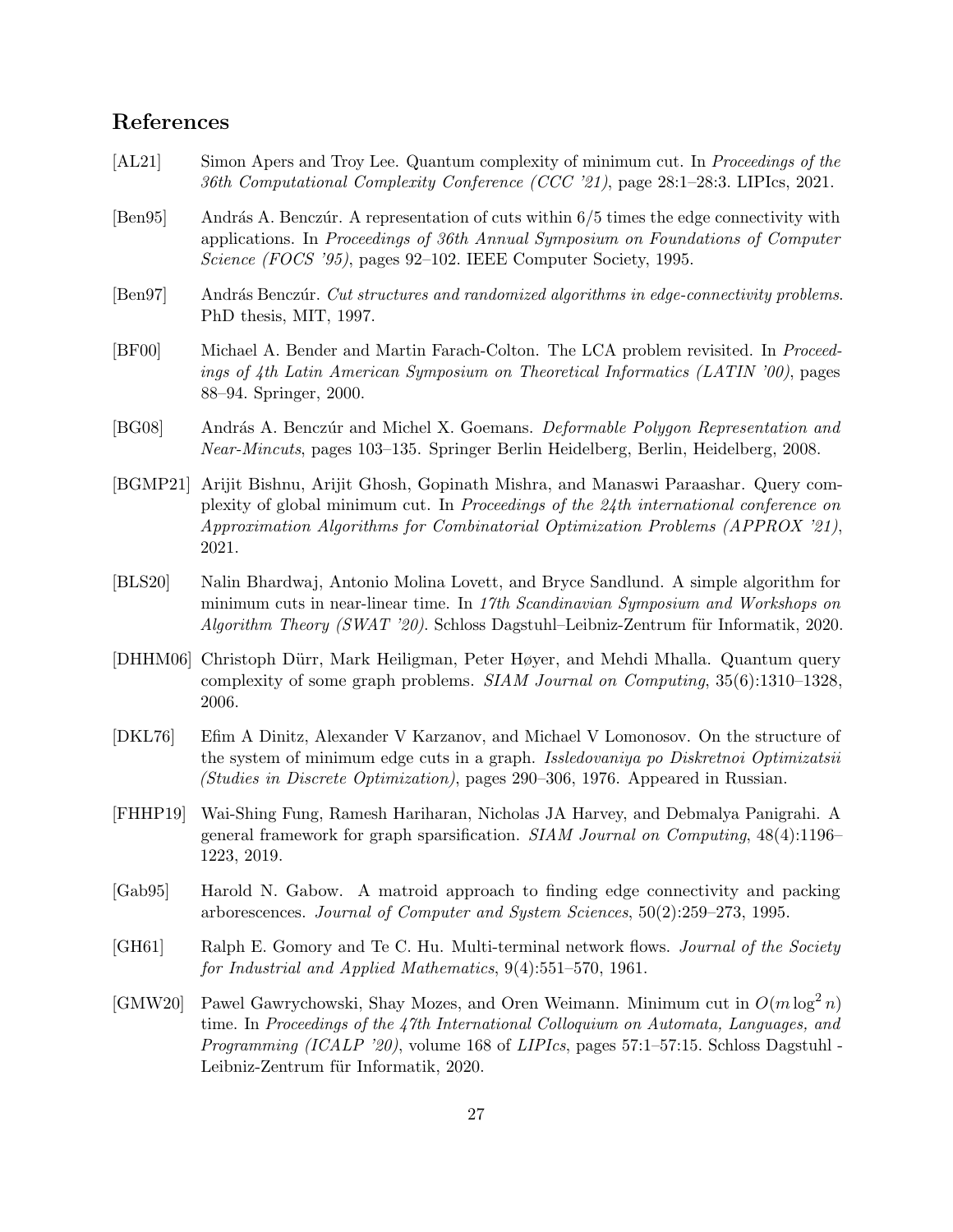- <span id="page-27-7"></span>[GNT20] Mohsen Ghaffari, Krzysztof Nowicki, and Mikkel Thorup. Faster algorithms for edge connectivity via random 2-out contractions. In Proceedings of the ACM-SIAM Symposium on Discrete Algorithms (SODA '20), pages 1260–1279. SIAM, 2020.
- <span id="page-27-8"></span>[GSS11] Shayan Oveis Gharan, Amin Saberi, and Mohit Singh. A randomized rounding approach to the traveling salesman problem. In 52nd Annual IEEE Symposium on Foundations of Computer Science (FOCS '11), pages 550–559. IEEE, 2011.
- <span id="page-27-3"></span>[HRW20] Monika Henzinger, Satish Rao, and Di Wang. Local flow partitioning for faster edge connectivity. SIAM Journal on Computing, 49(1):1–36, 2020.
- <span id="page-27-13"></span>[HT84] Dov Harel and Robert Endre Tarjan. Fast algorithms for finding nearest common ancestors. SIAM Journal on Computing, 13(2):338–355, 1984.
- <span id="page-27-0"></span>[Kar00] David R. Karger. Minimum cuts in near-linear time. Journal of the ACM, 47(1):46–76, 2000. Announced at STOC 1996.
- <span id="page-27-9"></span>[KKG21] Anna R Karlin, Nathan Klein, and Shayan Oveis Gharan. A (slightly) improved approximation algorithm for metric TSP. In 53rd Annual ACM-SIGACT Symposium on Theory of Computing (STOC '21), pages 32–45, 2021.
- <span id="page-27-11"></span>[KP09] David R. Karger and Debmalya Panigrahi. A near-linear time algorithm for constructing a cactus representation of minimum cuts. In Proceedings of the 20th Annual ACM-SIAM Symposium on Discrete Algorithms (SODA '09), pages 246–255. SIAM, 2009.
- <span id="page-27-2"></span>[KT19] Ken-ichi Kawarabayashi and Mikkel Thorup. Deterministic edge connectivity in nearlinear time. Journal of the ACM,  $66(1):4:1-4:50$ , 2019. Announced at STOC 2015.
- <span id="page-27-4"></span>[Li21] Jason Li. Deterministic mincut in almost-linear time. In Proceedings of the 53rd Annual ACM Symposium on Theory of Computing (STOC '21), pages 384–395. ACM, 2021.
- <span id="page-27-6"></span>[LST20] On-Hei S. Lo, Jens M. Schmidt, and Mikkel Thorup. Compact cactus representations of all non-trivial min-cuts. Discrete Applied Mathematics, 303:296–304, 2020.
- <span id="page-27-1"></span>[MN20] Sagnik Mukhopadhyay and Danupon Nanongkai. Weighted min-cut: sequential, cutquery, and streaming algorithms. In Proceedings of the 52nd Annual ACM SIGACT Symposium on Theory of Computing (STOC '20), pages 496–509. ACM, 2020.
- <span id="page-27-14"></span>[MSU97] Kurt Mehlhorn, R. Sundar, and Christian Uhrig. Maintaining dynamic sequences under equality tests in polylogarithmic time. Algorithmica, 17(2):183–198, 1997.
- <span id="page-27-10"></span>[NMN01] Jaroslav Nesetril, Eva Milková, and Helena Nesetrilová. Otakar Borůvka on the minimum spanning tree problem: Translation of both the 1926 papers, comments, history. *Discrete* Mathematics, 233(1-3):3–36, 2001.
- <span id="page-27-5"></span>[RSW18] Aviad Rubinstein, Tselil Schramm, and S. Matthew Weinberg. Computing exact minimum cuts without knowing the graph. In Proceedings of the 9th Innovations in Theoretical Computer Science Conference (ITCS '18), pages 39:1–39:16. LIPIcs, 2018.
- <span id="page-27-12"></span>[ST83] Daniel D Sleator and Robert Endre Tarjan. A data structure for dynamic trees. Journal of Computer and System Sciences, 26(3):362–391, 1983.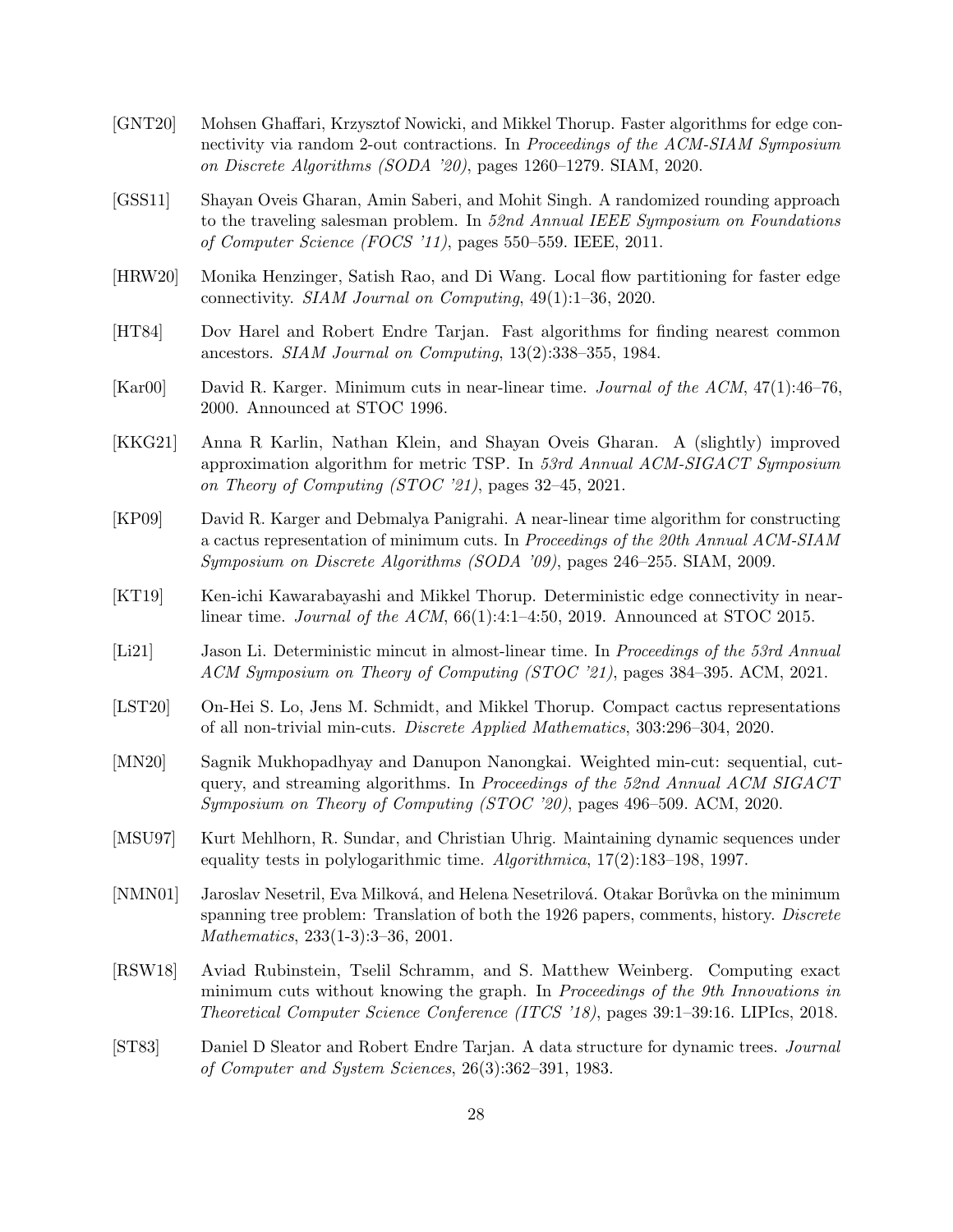# <span id="page-28-0"></span>A Data structures

We first show how to implement categorical top two queries on an array while allowing updates to add  $\Delta$  to the scores in an interval. This can be accomplished using a well-known binary tree data structure. We will then port this construction to a tree  $T$  by means of the heavy path decomposition of T [\[ST83,](#page-27-12)[HT84\]](#page-27-13).

The key to the binary tree data structure is the following simple fact. For a node  $u$  of a tree let  $\text{int}(u)$  be the set of labels of leaves that are descendants of u.

<span id="page-28-1"></span>**Fact 26.** Let n be a power of 2 and T a complete binary tree with n leaves labeled by  $1, \ldots, n$ . For any interval [i, j] there are  $\mathcal{O}(\log n)$  many nodes  $u_1, \ldots, u_t$  such that  $[i, j] = \text{int}(u_1) \sqcup \cdots \sqcup \text{int}(u_t)$ . Moreover  $u_1, \ldots, u_t$  can be found in  $\mathcal{O}(\log n)$  time, and the total number of ancestors of  $u_1, \ldots, u_t$ is  $\mathcal{O}(\log n)$ .

**Lemma 6.** Let  $A[1], \ldots, A[n]$  be an array where each element has two fields, a color  $A[i]$  color and a score  $A[i]$ .score. In  $\mathcal{O}(n)$  time we can create a data structure using  $\mathcal{O}(n)$  space and supporting the following operations in  $\mathcal{O}(\log n)$  time per operation.

- 1. ADD( $\Delta$ , i, j): for all  $i \leq k \leq j$  do  $A[k]$ .score  $\leftarrow A[k]$ .score +  $\Delta$ ,
- 2. CATTOPTWO $(i, j)$ : return  $(k_1, k_2)$  where  $k_1 = \arg \min \{A[k] \text{ score} : i \leq k \leq j\}$  and  $k_2 =$ NULL if  $A[k]$ .color =  $A[k_1]$ .color for all  $i \leq k \leq j$  and  $k_2 = \arg \min \{A[k]$ .score :  $i \leq k \leq j$ j,  $A[k]$ .color  $\neq A[k_1]$ .color} *otherwise.*

*Proof.* By padding the array with scores of infinity and an arbitrary color we may assume that n is a power of 2. The data structure will be a complete binary tree B with n leaves labeled as  $\ell_1, \ldots, \ell_n$ . Each leaf stores a three tuple (score, index, color) and at leaf i this three tuple is initialized to be  $(A[i].score, i, A[i].color)$ . Every internal node u will store a pair of such 3-tuples. The data structure will maintain the invariant (Invariant 1) that at every internal node  $u$  the indices in this pair of three tuples is the answer to the categorical top two query for the interval  $int(u)$ . The answer to a categorical top two query for the interval  $int(u)$  can be computed in constant time from answers to this query at the children of u. Thus in time  $\mathcal{O}(n)$  we can propagate the answers to the categorical top two queries from the leaves to the root so that Invariant 1 holds.

Each node u will also store an update value u.update. We initialize the leaves to have  $\ell_i$  update  $=$  $A[i]$ .score and set the update value of all internal nodes of the tree to be zero. Thus we have the property (Invariant 2) that the sum of the update values from  $\ell_i$  to the root is  $A[i]$ , which will be maintained under the ADD( $\Delta, i, j$ ) updates. This completes the pre-processing step and the total pre-processing time is  $\mathcal{O}(n)$ .

We now show that after an update we can adjust the tree to maintain Invariant 1 and Invariant 2 in  $\mathcal{O}(\log n)$  time. If the invariants hold, then we can answer a categorical top two query for the interval  $[i, j]$  in time  $\mathcal{O}(\log n)$ . This is done by first using Fact [26](#page-28-1) to find in  $\mathcal{O}(\log n)$  time nodes  $u_1, \ldots, u_t$  such that  $\text{int}(u_1), \ldots, \text{int}(u_t)$  form a partition of  $[i, j]$ . Then by building a binary tree on top of  $u_1, \ldots, u_t$  and propagating the categorical top two query answers up this tree we can answer the categorical top two query for  $[i, j]$  in time  $\mathcal{O}(\log n)$ .

To restore the invariants after ADD( $\Delta, i, j$ ), we use Fact [26](#page-28-1) to find in  $\mathcal{O}(\log n)$  time nodes  $u_1, \ldots, u_t$  such that  $\text{int}(u_t), \ldots, \text{int}(u_t)$  form a partition of  $[i, j]$ . Then for each  $i = 1, \ldots, t$  we set  $u_i$ update ←  $u_i$ update +  $\Delta$ . This restores Invariant 2 under the update. To restore Invariant 1, we recompute the answers to the categorical top two query at all ancestors of  $u_1, \ldots, u_t$ . By Fact [26](#page-28-1)